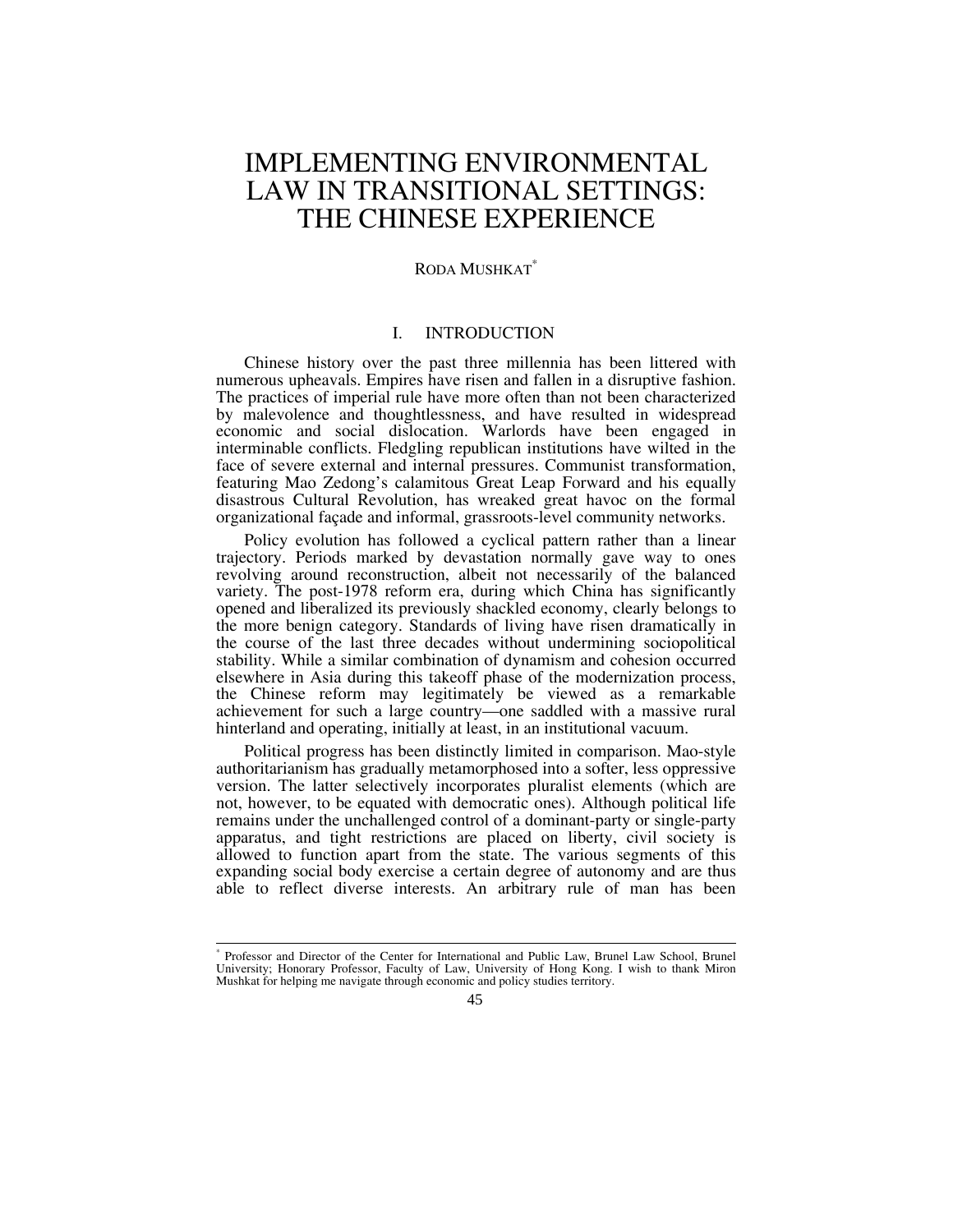supplanted by a more orderly rule of law, and China has increasingly been pursuing accommodation, rather than conflict, in the international arena.<sup>1</sup>

The relentless quest for economic maximization has not been without adverse consequences. Attaining a satisfactory tradeoff between growth and inflation has proved to be a difficult undertaking. Cyclical fluctuations of output and prices were highly pronounced in the early stages of the reform process, and while, on the face of it, they have moderated somewhat in recent years, due to a more proactive stance adopted by the fiscal and monetary authorities, as well as greater competitive pressures and supplyside flexibility—a product of persistent liberalization—the picture conveyed by the relevant official data may not be entirely accurate. Symptoms of overheating increasingly manifest themselves in forms other than elevated consumer/producer inflation readings (e.g., soaring asset prices). $<sup>2</sup>$ </sup>

A more serious problem has been the uneven distribution of the fruits of modernization across the social and physical spaces. Some members of the community—the urban-rural divide being particularly pertinent from this perspective—have meaningfully benefited from far-reaching marketization of the economy, whereas others have not. The "trickledown" effect has not been conspicuously absent, but it has at times percolated through the social structure at a snail's pace. Regional disparities have also materially widened, and provincial laggards have seldom been able to narrow the gap that has opened between the vibrant leaders and themselves. Government responses to social and regional deprivation have generally been muted in nature.<sup>3</sup>

The most serious repercussions of unbalanced expansion, however, have been witnessed in the ecological domain. The ravages inflicted on the biosphere have been enormous and far-ranging. Acute manifestations of environmental decay can be seen throughout the ecosystem: the air, human physical and psychological well-being, nonhuman species (condition and survival), soil (including forests, grasslands, and wetlands), and water (availability, control, and quality). They may emanate from different sources but often are interconnected. The linkages are causal—same or similar policy configuration—and action-related; that is, the impact is magnified via mutual reinforcement between the individual components, rather than confined to one domain or another.<sup>4</sup>

 *See generally* CHINA'S ENVIRONMENT AND THE CHALLENGE OF SUSTAINABLE DEVELOPMENT (Kristen A. Day ed., M. E. Sharpe, Inc. 2005); ELIZABETH C. ECONOMY, THE RIVER RUNS BLACK: THE

<sup>&</sup>lt;sup>1</sup> See NICHOLAS R. LARDY, INTEGRATING CHINA INTO THE GLOBAL ECONOMY (Brookings Inst. Press 2002); RANDALL PEERENBOOM, CHINA MODERNIZES: THREAT TO THE WEST OR MODEL FOR THE REST? (Oxford Univ. Press 2007); Miron Mushkat & Roda Mushkat, *Economic Growth, Democracy, the Rule of Law, and China's Future*, 29 FORDHAM INT'L L.J. 229, 229–58 (2005).

*See China's Economy: How Fit is the Panda?*, THE ECONOMIST, Sep. 27, 2007, *available at*

http://www.economist.com/finance/displaystory.cfm?story\_id=9861591. S*ee generally* INFLATION AND<br>GROWTH IN CHINA (Manuel Guitián & Robert Mundell eds., Int'l Monetary Fund 1996).<br><sup>3</sup> *See* SOCIAL POLICY REFORM IN CHINA: V

Ashgate Publ'g 2003); CHINA'S REGIONAL DEVELOPMENT (David S.G. Goodman ed., Routledge 1989); WANG SHAOGUANG & HU ANGANG, THE POLITICAL ECONOMY OF UNEVEN DEVELOPMENT: THE CASE OF CHINA (M. E. Sharpe, Inc. 1999); YEHUA DENNIS WEI, REGIONAL DEVELOPMENT IN CHINA: STATES, GLOBALIZATION, AND INEQUALITY (Routledge 2000); SOCIAL CHANGE AND SOCIAL<br>POLICY IN CONTEMPORARY CHINA (Linda Wong & Stewart MacPherson eds., Avebury 1995).<br><sup>4</sup> See generally Cunity: Environment, And Tut, Cut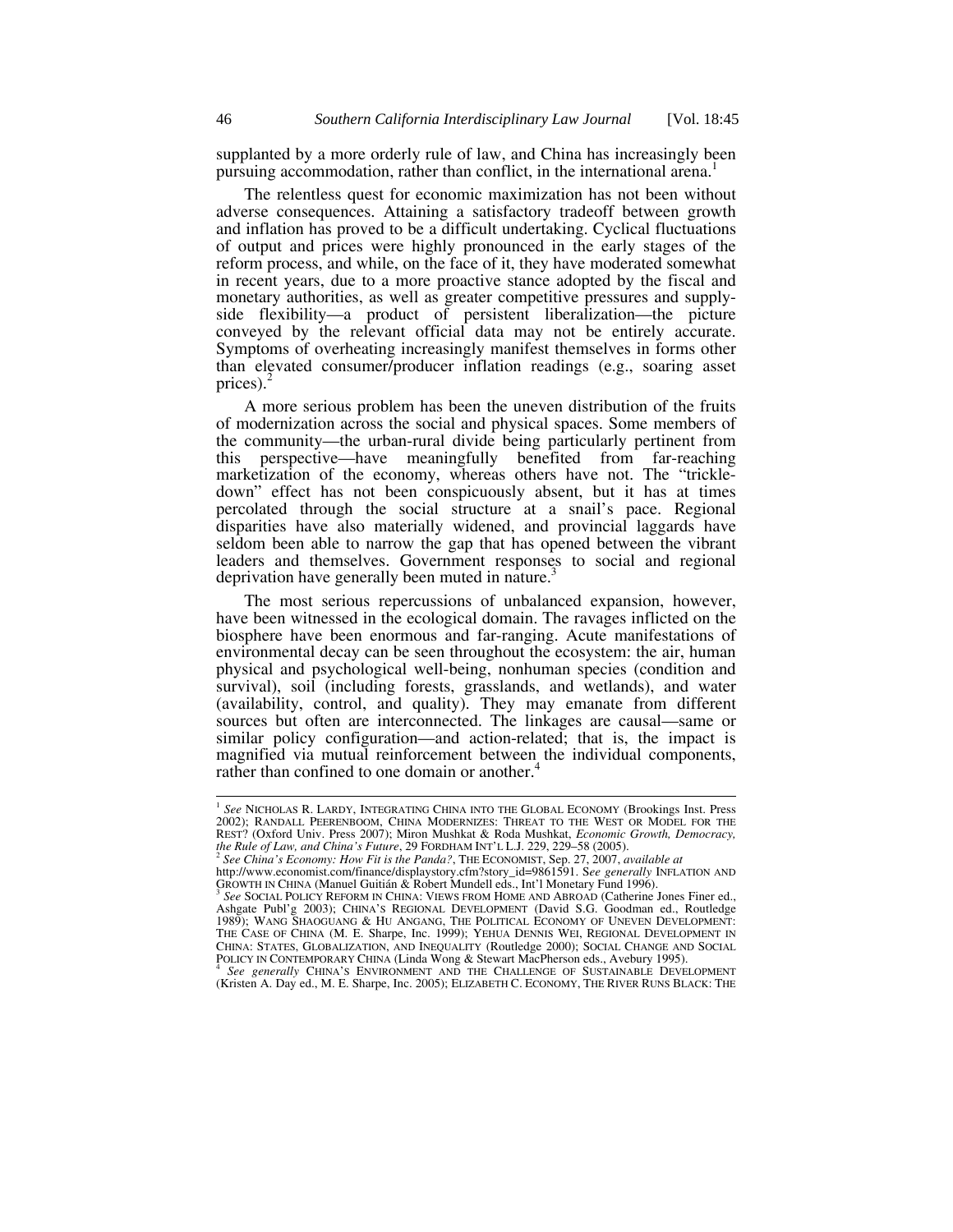An uneasy relationship between man and nature has been a constant feature of Chinese history, with the former relentlessly seeking to achieve mastery over the latter in an anthropocentric fashion. Imperial-era excesses, present both during periods of conflict and those of the ensuing reconstruction, have carefully been documented by environmental scholars.<sup>5</sup> Ecological degradation escalated to unprecedented levels in the course of communist transformation, as Mao embarked time and again on ideologically and personally-inspired campaigns predicated on the assumption that natural constraints can be circumvented by human ingenuity.<sup>6</sup> Modest variations may be discerned over time, but the post-1978 picture is consistent with the overall traditional pattern.

Indeed, notwithstanding the severe environmental strains that have built up over the last three decades, the reformist leadership may qualify as relatively progressive by historical standards. While firmly focused on the economy—a proxy for a host of other critical factors, including regime stability—it has gone to some lengths in its efforts to restore a modicum of harmony between humankind and nature. Numerous laws have been promulgated, and an elaborate supporting institutional machinery has been erected. This has been a dynamic rather than a static process. The undertaking has gained considerable momentum over time, qualitatively and quantitatively. In terms of inputs and outputs, though not outcomes, the actions pursued may well compare favorably with those observed during the most enlightened periods of reconstruction in the past.

Key policy developments have been described in substantial detail in the burgeoning legal and social science literature on the subject. The authors involved have been motivated by intellectual curiosity, prevailing academic objectives, and managerial-style considerations, whether internally- or externally-oriented. (The external-style orientation is geared toward highlighting large-scale negative spillovers from the domestic arena into its international counterparts.) A recurring theme is the gnawing gap between strategic regime intentions and execution, a frustrating situation that has resulted in little headway being made in reshaping ecological realities. This situation continues to give rise to a deep sense of unease.

The legal literature has primarily been concerned with fact-finding (a complicated and worthwhile task in this particular context), traditionallyorganized selective evaluation, and conceptually equivalent prescription. These are entirely appropriate and important ventures. Indeed, some pioneering work, in rather difficult circumstances, has been done by those lawyers with expertise in Chinese and environmental law. However, some

ENVIRONMENTAL CHALLENGE TO CHINA'S FUTURE 27–57 (Cornell Univ. Press 2004) [hereinafter ECONOMY]; MANAGING THE CHINESE ENVIRONMENT (Richard L. Edmonds ed., Oxford University Press 2000) (1998) [hereinafter EDMONDS, MANAGING]; RICHARD L. EDMONDS, PATTERNS OF CHINA'S LOST HARMONY: A SURVEY OF THE COUNTRY'S ENVIRONMENTAL DEGRADATION AND PROTECTION<br>(Routledge 1994) [hereinafter EDMONDS, PATTERNS].

**See MARK ELVIN, THE RETREAT OF THE ELEPHANTS: AN ENVIRONMENTAL HISTORY OF CHINA (Yale** Univ. Press 2004) [hereinafter ELVIN, RETREAT]; Mark Elvin, *The Environmental Legacy of Imperial China*, 156 THE CHINA Q. 733, 733–56 (1998) [hereinafter Elvin, *Legacy*].<br><sup>6</sup> *See* JUDITH SHAPIRO, MAO'S WAR AGAINST NATUR

REVOLUTIONARY CHINA (Cambridge Univ. Press 2001).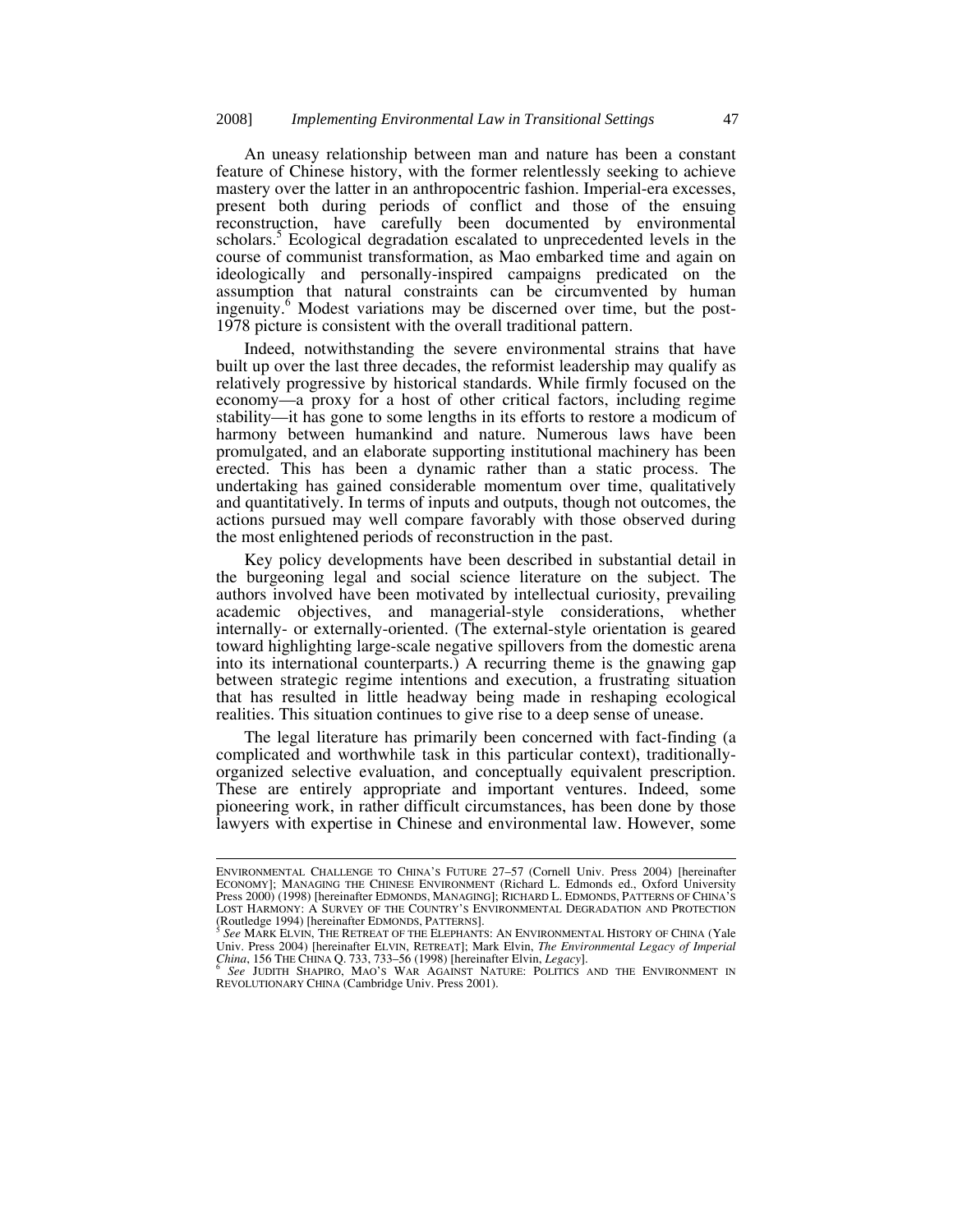have argued that implementation failures have not been comprehensively and systematically examined, and that the studies undertaken have generally lacked an effective theoretical dimension, without which a viable predictive, let alone prescriptive, framework is not easy to construct. It may not be possible to extrapolate trends, or even engage in structural enhancement, unless a properly conceived model of policy dynamics can be invoked. $<sup>7</sup>$ </sup>

The purpose of this paper is to place the legal writings on Chinese ecological governance, including the institutional facets, on firmer footing by grounding them in the rich literature on policy implementation. The conceptual tools employed originate predominantly from the social sciences, although this is an area of academic inquiry where contributions are sporadically made by researchers exploring law and society themes. The method relied upon is a non-technical form of meta-analysis. $8$  This implies that the relevant published works are dissected within a different or new framework in order to extract additional information that might yield potentially valuable theoretical and practical insights. Pertinent ideas from the policy implementation field are presented first, followed by a specifically-tailored review of legal studies focused on the environment in China. Appropriate lessons are then drawn by juxtaposing the latter with the former.

#### II. MODERN IMPLEMENTATION PERSPECTIVES

The late Yale University law and political science professor Harold Lasswell is widely regarded as the intellectual founder of the policy studies discipline. Among his many seminal contributions to this evolving field was a book in which he portrayed high-level public decision making as a cyclical process extending over a number of distinct phases.<sup>9</sup> The model has undergone numerous refinements since its introduction, as accumulated empirical findings have led scholars in new directions and theoretical understanding of public sector organizational behavior has deepened. Broadly speaking, however, the model has survived largely intact, weathering criticism from commentators inclined to highlight the fluidity of public decision making, particularly of the strategic variety, and the virtual impossibility of disentangling in practice one phase of the process

 <sup>7</sup> *See generally* YEHEZKEL DROR, PUBLIC POLICY REEXAMINED (Transaction Books 1983); MICHAEL HILL, THE PUBLIC POLICY PROCESS 20–21 (Pearson Educ. Ltd. 4th ed. 2005); CHRISTOPHER HOOD, EXPLAINING ECONOMIC POLICY REVERSALS (Open Univ. Press 1994); CHRISTOPHER HOOD, HENRY<br>ROTHSTEIN & ROBERT BALDWIN, THE GOVERNMENT OF RISK: UNDERSTANDING RISK REGULATION REGIMES (Oxford Univ. Press 2001); PETER JOHN, ANALYSING PUBLIC POLICY 23–27 (Pinter 1998); GIANDOMENICO MAJONE, EVIDENCE, ARGUMENT AND PERSUASION IN THE POLICY PROCESS (Yale Univ. Press 1989); WAYNE PARSONS, PUBLIC POLICY: AN INTRODUCTION TO THE THEORY AND

PRACTICE OF POLICY ANALYSIS 79–81 (Edward Elgar Publ'g 1995).<br><sup>8</sup> *See generally* MARK W. LIPSEY & DAVID B. WILSON, PRACTICAL META-ANALYSIS (Sage Publ'ns <sup>8</sup> See generally MARK W. LIPSEY & DAVID B. WILSON, PRACTICAL META-ANALYSIS (Sage Publ'ns<br>2001).<br>2001).

<sup>9</sup> *See* HAROLD D. LASSWELL, THE DECISION PROCESS: SEVEN CATEGORIES OF FUNCTIONAL ANALYSIS (1956).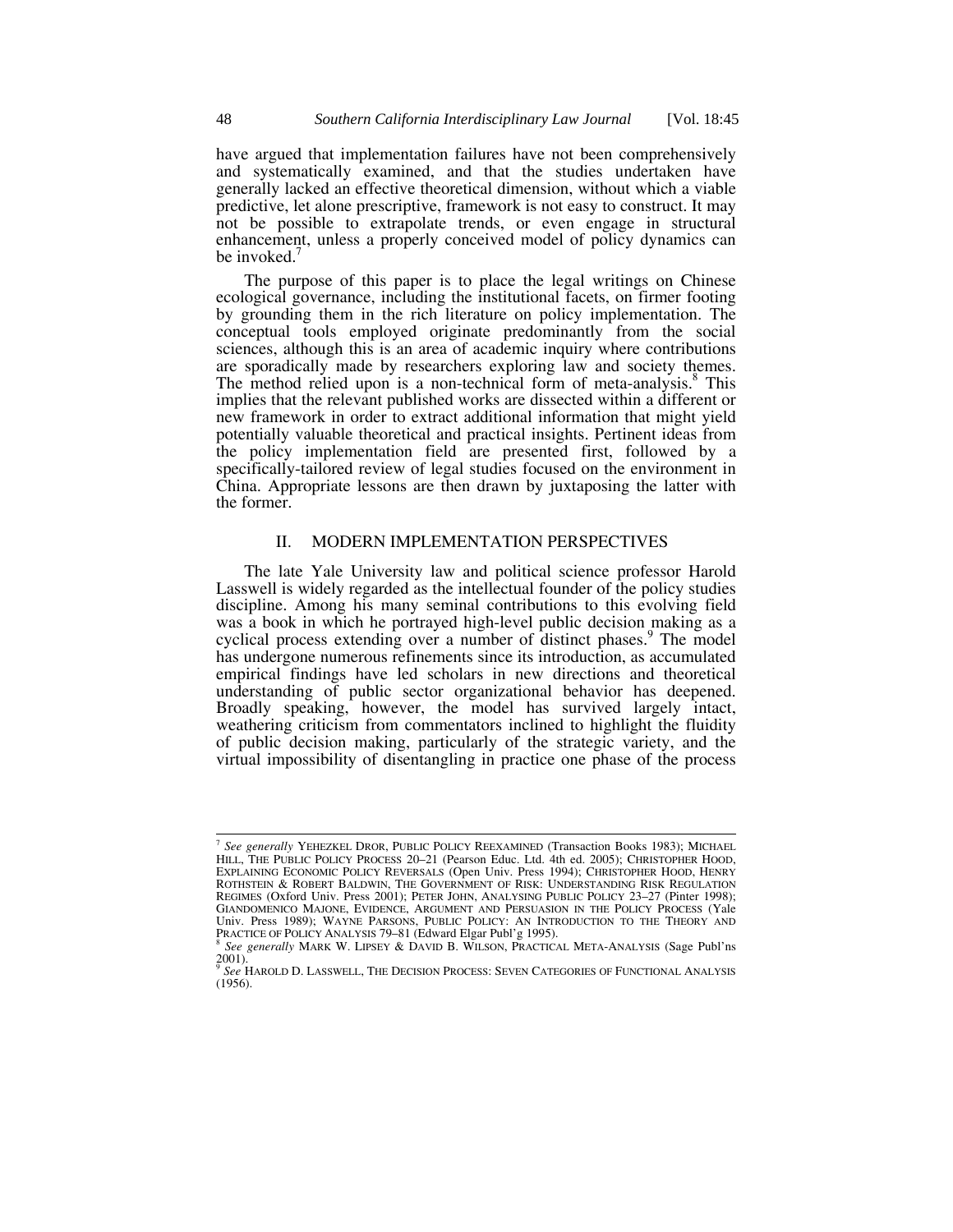from another $10$ —a rather extreme position and one not according sufficient weight to its heuristic qualities.

It would be unrealistic to posit that complex public decisions move in an orderly fashion through a series of tightly interconnected steps. Forward and backward shifts are common, blurring the distinction between abstractly constructed phases. Yet, inherent differences cannot be altogether overlooked. Model building entails a degree of abstraction, and the final product seldom fully corresponds to the phenomenon that is being observed.11 High-level public decision making can meaningfully be decomposed into separate segments, and it is not productive to compress the various elements into one unless circumstances dictate otherwise. This is the case irrespective of whether the theoretical or practical angle is underlined.

Variants of the multi-phase model have been in abundance. Initially, they were packaged economically, but in later stages of development their form expanded considerably. One model might have included all of the following: deciding to decide, deciding how to decide, issue definition, forecasting, setting objectives and priorities, options analysis, implementation, monitoring, control, evaluation and review, maintenance, succession, and termination.<sup>12</sup> At present, however, a preference for earlydays parsimony seems to prevail. A minimalist configuration, for instance, may not extend beyond agenda setting, formation/formulation, implementation, and evaluation. Some models are more or less elaborate than others, but it is worth noting that virtually all include policy implementation as a clearly identifiable key component, albeit one that encompasses activities prominently present at all phases of the decision making process. Perhaps the most widely accepted definition of the term states that:

Implementation is the carrying out of a basic policy decision, usually incorporated in a statute but which can also take the form of important executive orders or court decisions. Ideally, that decision identifies the problem(s) to be addressed, stipulates the objective(s) to be pursued, and, in a variety of ways, "structures" the implementation process. The process normally runs through a number of stages beginning with passage of the basic statute, followed by the policy outputs (decisions) of the implementing agencies, the compliance of target groups with those decisions, the actual impacts—both intended and unintended—of those

<sup>&</sup>lt;sup>10</sup> See, e.g., Peter deLeon, *The Stages Approach to the Policy Process: What Has It Done? Where Is It*<br>Going?, in THEORIES OF THE POLICY PROCESS 19, 19–32 (Paul A. Sabatier ed., Westview Press 1999); HILL, *supra* note 7; JOHN, *supra* note 7; PARSONS, *supra* note 7; Paul A. Sabatier, *The Need for Better Theories*, *in* THEORIES OF THE POLICY PROCESS 3, 3–17 (Paul A. Sabatier ed., Westview Press 2d ed. 2007); Hank C. CHANGE AND LEARNING: AN ADVOCACY COALITION APPROACH 1, 1–9 (Paul A. Sabatier & Hank C. Jenkins-Smith eds., Westview Press 1993) [hereinafter Jenkins-Smith & Sabatier, *Public Policy*]; Hank C. Jenkins-Smith, *Alternative Theories of the Policy Process: Reflections on Research Strategy for the Study of Nuclear Waste Policy*, 24 POL. SCI. & POL. 157, 157–61 (1991); Robert T. Nakamura, *The* 

<sup>&</sup>lt;sup>11</sup> See sources cited *supra* note 10.<br><sup>12</sup> See Brian W. HOGWOOD & LEWIS GUNN, POLICY ANALYSIS FOR THE REAL WORLD 4 (Oxford Univ. Press 1984).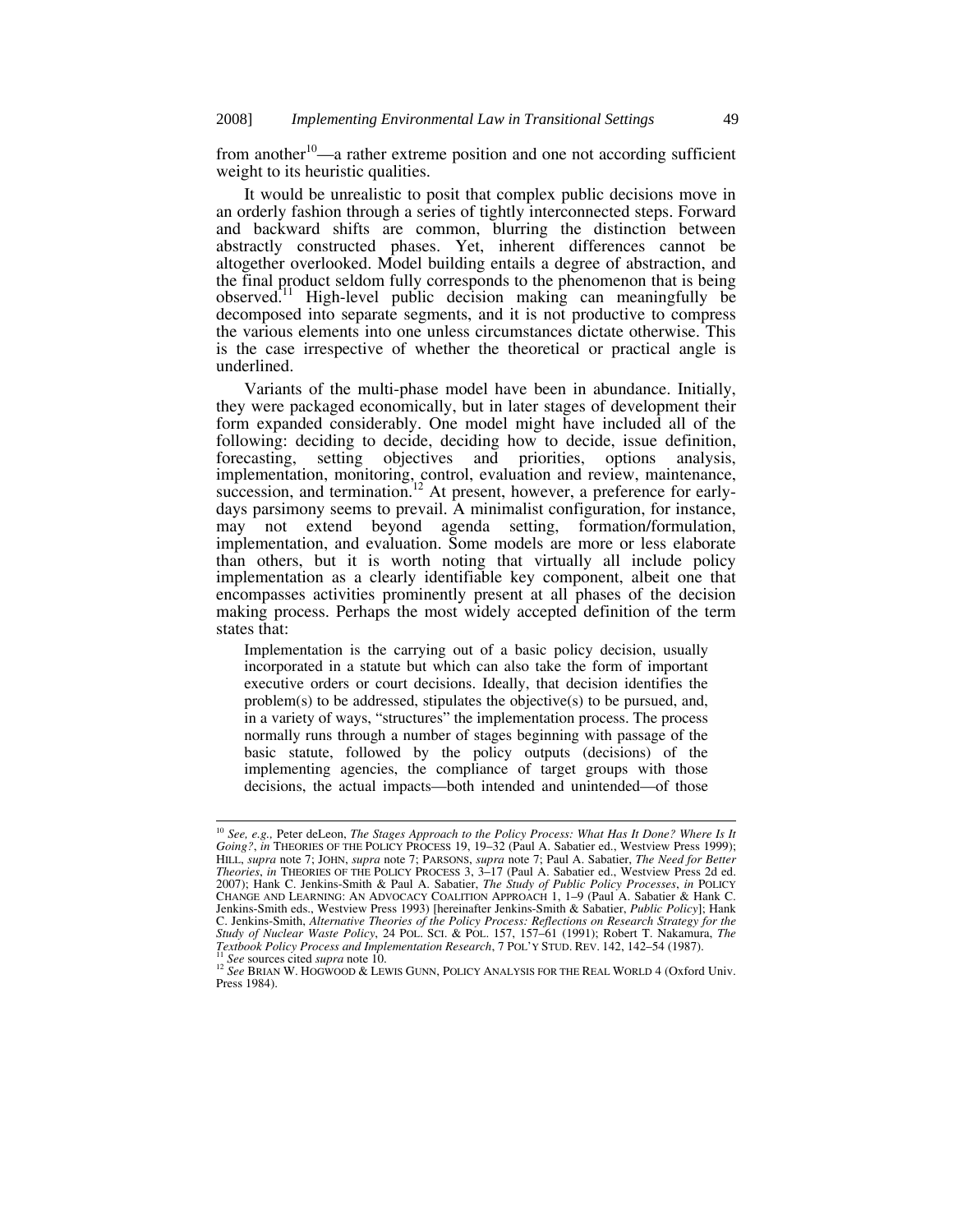outputs, the perceived impacts of agency decisions, and, finally, important revisions (or attempted revisions) in the basic statute.13

Though the contrary has been asserted, $14$  policy implementation issues have not traditionally been relegated to the outer fringes of the academic research agenda. They have long been an integral part of the study of the law, particularly its constitutional and administrative dimensions. The timehonored Wilsonian dichotomy between politics and administration was rooted in the assumption that policy formation and policy implementation were conceptually and institutionally distinct activities, with the construction of a robust system of checks and balances needed to govern their interaction.<sup>15</sup> An inherent tension between political and administrative authority was also duly reflected in the writings of late nineteenth and early twentieth century legally-minded European intellectuals such as Max Weber.<sup>16</sup> Matters of administrative discretion, in the broad context of the rule of law, have occupied legal scholars for several decades, $17$  and similar trends have been witnessed in other academic domains:

While we share . . . [the] concern that far too little attention has been paid to the question of policy implementation, . . . [the] criticism of the literature is unnecessarily harsh and short-sighted. Our argument is put simply: there is a rich heritage from the social sciences that is often overlooked by those purporting to discuss the policy implementation process. This literature includes theoretical and empirical work in several disciplines, including sociology, public administration, social psychology, and political science. While most of these studies do not examine specifically the policy implementation process, close inspection reveals that it takes little imagination to comprehend their relevance.<sup>18</sup>

However, selective scrutiny and indirect inference do not amount to intensive examination and explicit targeting. The catalyst for a shift from a loose to a structured mode of inquiry was furnished by Jeffrey Pressman and Aaron Wildavsky when they published in 1973 the first edition of their path-breaking tome on ground-level policy execution problems encountered in a medium-size American city: *Implementation: How Great Expectations in Washington Are Dashed in Oakland; Or Why It's Amazing that Federal Programs Work at All, This Being a Saga of the Economic Development Administration as Told by Two Sympathetic Observers Who Seek to Build Morals on a Foundation of Ruined Hopes*. 19 This landmark

 <sup>13</sup> DANIEL A. MAZMANIAN & PAUL A. SABATIER, IMPLEMENTATION AND PUBLIC POLICY 20–21 (Scott, Foresman, & Co. 1983) (emphasis omitted).

<sup>&</sup>lt;sup>14</sup> See, e.g., ERWIN G. HARGROVE, THE MISSING LINK: THE STUDY OF THE IMPLEMENTATION OF SOCIAL POLICY (The Urban Inst. Press 1985) (1975).

<sup>15</sup> See Woodrow Wilson, *The Study of Administration*, 2 POL. SCI. Q. 197, 197–222 (1887).<br><sup>16</sup> See FROM MAX WEBER: ESSAYS IN SOCIOLOGY (H. H. Gerth & C. Wright Mills trans. & eds., Oxford Univ. Press 1958); MAX WEBER: THE THEORY OF SOCIAL AND ECONOMIC ORGANIZATION (A. M.<br>Henderson trans. & Talcott Parson trans. & ed., The Free Press 1947).

<sup>17</sup> *See, e.g.,* KENNETH CULP DAVIS, DISCRETIONARY JUSTICE: A PRELIMINARY INQUIRY (La. State Univ. Press 1969); A.V. DICEY, LECTURES ON THE RELATION BETWEEN LAW AND PUBLIC OPINION IN ENGLAND DURING THE NINETEENTH CENTURY (Macmillan & Co. 1905).<br><sup>18</sup> Donald S. Van Meter & Carl E. Van Horn, *The Policy Implementation Process: A Conceptual* 

*Framework*, 6 ADMIN. & Soc. 445, 452–53 (1975).<br>
<sup>F</sup>ramework, 6 ADMIN. & Soc. 445, 452–53 (1975).<br>
<sup>19</sup> See JEFFREY L. PRESSMAN & AARON WILDAVSKY, IMPLEMENTATION: HOW GREAT EXPECTATIONS

IN WASHINGTON ARE DASHED IN OAKLAND; OR, WHY IT'S AMAZING THAT FEDERAL PROGRAMS WORK AT ALL, THIS BEING A SAGA OF THE ECONOMIC DEVELOPMENT ADMINISTRATION AS TOLD BY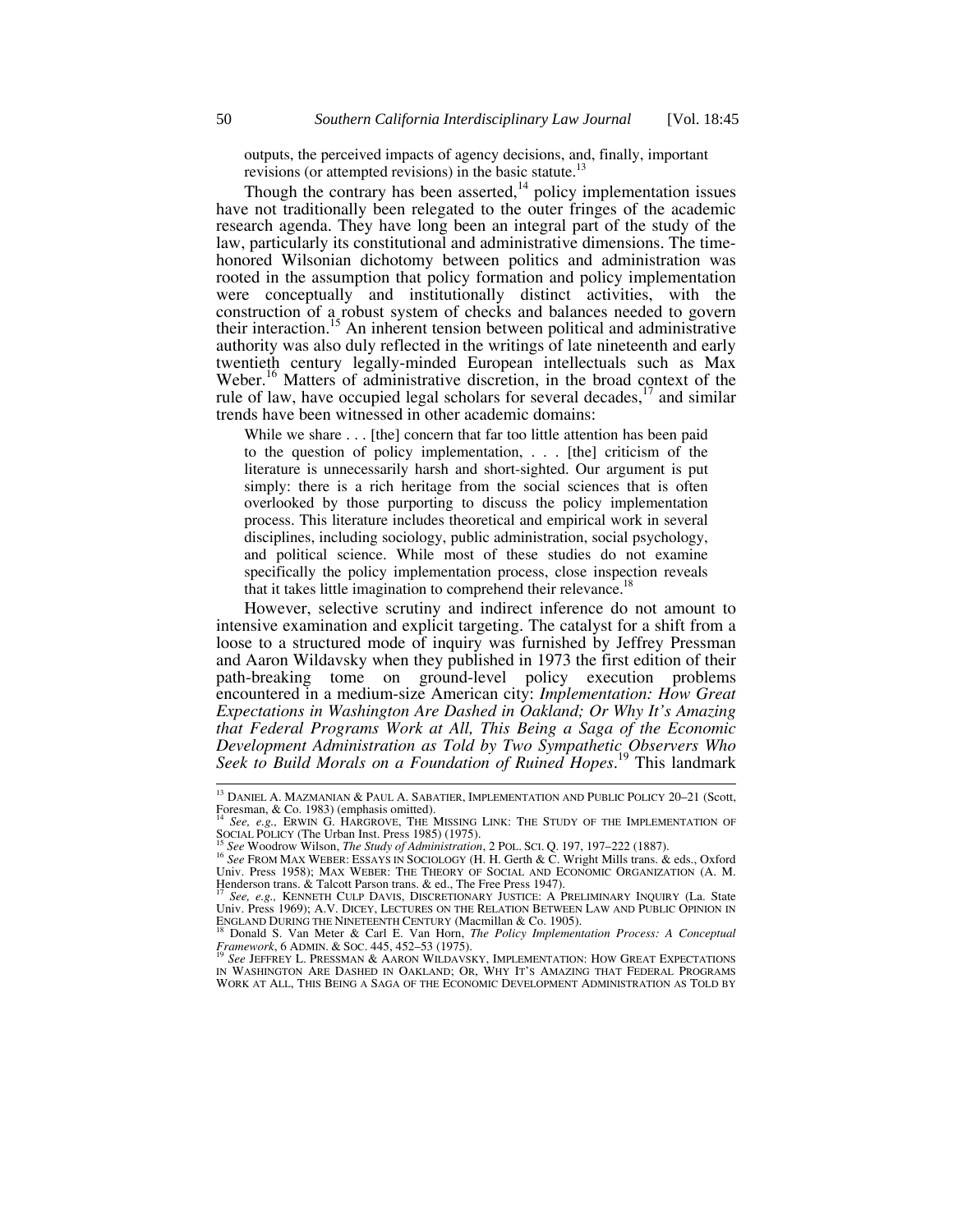treatise provides a sobering account of the substantial divergences between the strategic intentions of players engaged in policy formation and the intentions of players further down the organizational chain engaged in policy implementation.

Pressman and Wildavsky significantly heightened awareness of the missing link between policy blueprints and policy outcomes. This absent element was likened to a black box which had to be illuminated in order to enhance the understanding of the forces that drive outcomes in directions not envisioned in the blueprints. Such illumination has subsequently been generated on an ample scale by scholars who have transformed the study of policy implementation into a truly vast enterprise that is underpinned by far-ranging empirical and theoretical insights. Occasional setbacks have been experienced along the way, as the findings and ideas produced have not accumulated smoothly and have thus not always lent themselves readily to an effective synthesis. Nevertheless, progress has been sustained, most recently by forging closer conceptual ties between policy implementation and governance.<sup>20</sup>

The two authors of the 1973 influential book opted to explore local government responses to central government strategic guidelines from the perspective of the latter. This was an expression of the prevailing view that administrative authority should flow seamlessly from the political center to the political periphery. It may have also been a manifestation of a sense of disappointment engendered by the perception that the ambitious Great Society vision embodied in government programs of the 1960s was floundering in the face of ground-level parochial pressures across the country. The challenge then was to bring the periphery into closer alignment with the center by inducing greater compliance on the periphery's part. The role of the academic researcher in this context was to shed theoretical light on factors reinforcing or undermining compliance.

Pressman and Wildavsky thus laid a foundation for what has become known as a top-down approach to policy implementation. The characterization is appropriate because the overarching goal is to facilitate top-down administrative control. The dependent variable they chose to focus on was implementation effectiveness. This variable normally cannot be observed directly, and in most empirical top-down studies, proxies of one kind or another are consequently employed. Typical examples include policy outputs (e.g., the number of specific measures taken to combat pollution) or policy outcomes (e.g., the actual reduction in the level of pollution). The principal independent variable or key factor impinging on implementation effectiveness was the length of the organizational chain. The corollary was that the longer the organizational chain, or the more

TWO SYMPATHETIC OBSERVERS WHO SEEK TO BUILD MORALS ON A FOUNDATION OF RUINED HOPES (Univ. of Cal. Press 1973).

<sup>20</sup> *See*, *e.g.,* MICHAEL HILL & PETER HUPE, IMPLEMENTING PUBLIC POLICY: GOVERNANCE IN THEORY AND IN PRACTICE 85–115, 160–96 (Sage Publ'ns 2002).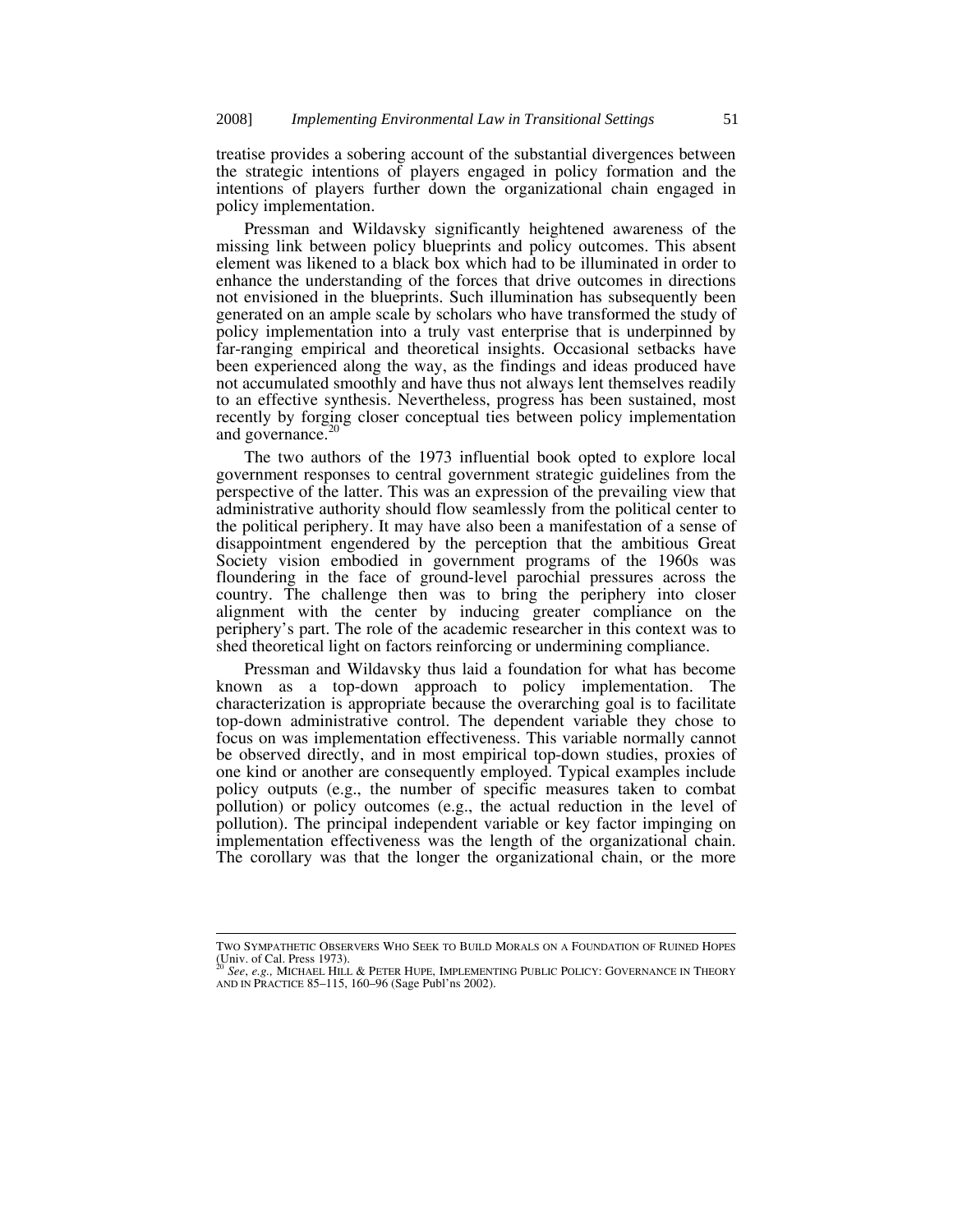multilayered the organizational structure, the less likely the periphery is to comply with the directives emanating from the center, and vice versa.<sup>2</sup>

The vertical dimension of administration (i.e., the complexity induced by level/layer proliferation) has continued to loom large on the research agenda in subsequent years. A host of other independent top-down variables, however, have been added to the analytical inventory, and attention has rapidly shifted to the horizontal dimension of administration, or the quality of inter-organizational relationships. Horizontal interaction in administrative settings may assume productive or unproductive forms. A number of permutations are possible in this respect. A variant juxtaposing collaborative forms with those marked by a high degree of conflict appears to be of considerable interest. The collaborative end of the continuum is typically associated with implementation effectiveness while the conflictintensive end is associated with institutional disarray.<sup>2</sup>

Additional independent top-down variables range from ones reflecting influences at the apex of the politico-administrative pyramid (e.g., policy characteristics and patterns of policy formation) to those operating more closely to its middle and bottom segments (e.g., distinctive features of the implementing organizations, behavioral dispositions of their front-line staff who actually deliver the services, responses of groups affected by the programs delivered, and wider opportunities and constraints originating in the social milieu in which the government machinery is embedded). The former are generally easier to control than the latter, but it does not necessarily follow that the latter cannot be manipulated at all as part of a deliberate strategy designed to increase the likelihood of policy success/implementation effectiveness.

Policy characteristics merit careful consideration, because implementation failures often are the product of ill-thought, inadequate, and even inappropriate government initiatives rather than impediments encountered during the execution stage.<sup>23</sup> Some strategic measures are also

 <sup>21</sup> *See* Larry L. Kiser & Elinor Ostrom, *The Three Worlds of Action: A Metatheoretical Synthesis of Institutional Approaches*, *in* STRATEGIES OF POLITICAL INQUIRY 179, 179–222 (Elinor Ostrom ed., Sage Publ'ns 1982); Markus Jachtenfuchs, *Theoretical Perspectives on European Governance*, 1 EUR. L.J. 115, 115–33 (1995); Christoph Knill & Andrea Lenschow, *Coping with Europe: The Impact of British and German Administrations on the Implementation of EU Environmental Policy*, 5 J. EUR. PUB. POL'Y 595, 595–614 (1998); Risto Lampinen & Petri Uusikylä, *Implementation Deficit—Why Member States Do Not Comply with EU Directives?*, 21 SCANDINAVIAN POL. STUD. 231*,* 231–51 (1998); Fritz W. Scharpf, *Introduction: The Problem-Solving Capacity of Multi-Level Governance*, 4 J. EUR. PUB. POL'Y 520, 520–38 (1997); Andy Smith, *Comparative and International Administration: Studying Multi-Level Governance. Examples from French Translations of the Structural Funds*, 75 PUB. ADMIN. 711, 711–29 (1997). 22 *See, e.g.,* Kurt D. Cline, *Defining the Implementation Problem: Organizational Management Versus* 

*Cooperation*, 10 J. PUB. ADMIN. RES. & THEORY 551, 551–71 (2000); Laurence J. O'Toole, Jr. & Robert S. Montjoy, *Interorganizational Policy Implementation: A Theoretical Perspective*, 44 PUB. ADMIN. REV. 491, 491–503 (1984); Laurence J. O'Toole, Jr., *Alternative Mechanisms for Multiorganizational Implementation: The Case of Wastewater Management*, 21 ADMIN. & SOC'Y 313, 313–39 (1989); Laurence J. O'Toole, Jr., *Interorganizational Policy Studies: Lessons Drawn from Implementation Research*, 3 J. PUB. ADMIN. RES. & THEORY 232, 232–51 (1993); Laurence J. O'Toole, Jr., *Policy Recommendations for Multi-Actor Implementation: An Assessment of the Field*, 6 J. PUB. POL'Y 181, 181–210 (1986); Laurence J. O'Toole, Jr., *Strategies for Intergovernmental Management: Implementing Programs in Interorganizational Networks*, 11 INT'L J. PUB. ADMIN. 417, 417–41 (1988). 23 *See* HOGWOOD & GUNN, *supra* note 12, at 196–218; Paul A. Sabatier & Daniel A. Mazmanian, *The Implementation of Public Policy: A Framework of Analysis*, *in* EFFECTIVE POLICY IMPLEMENTATION 3,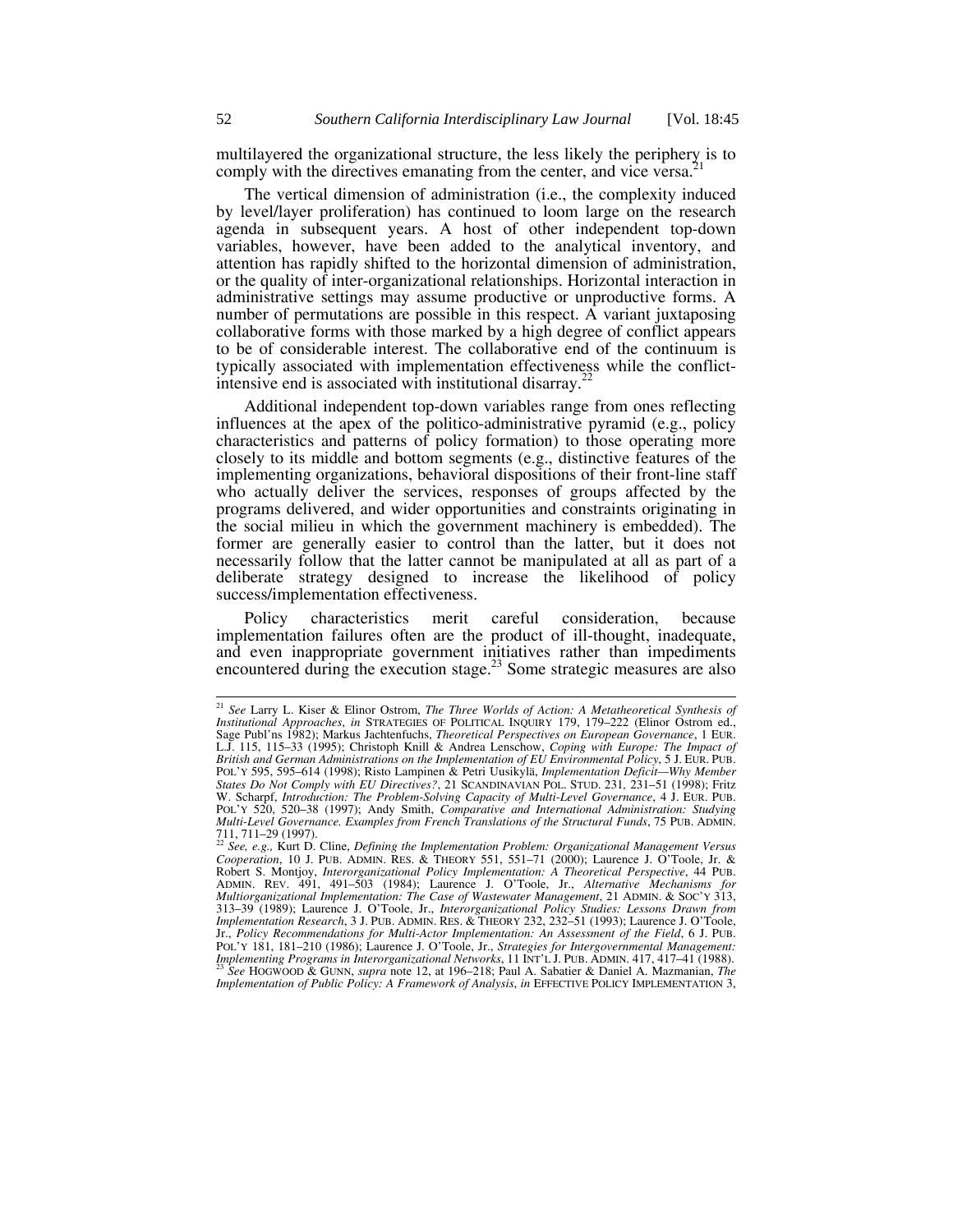inherently more implementable than others, highlighting the relevance of policy formation as a factor which needs to be thoroughly assessed at the earliest possible juncture, for it makes little sense to embrace initiatives which are theoretically appealing but cannot be readily executed. In this context several other issues arise that impinge on the quality of high-level decision making and, ultimately, policy success/implementation effectiveness: the coherence of the decision making process, its comprehensiveness, its openness, its resourcefulness, its transparency, and its degree of integration with other phases of the multi-step strategic undertaking.<sup>2</sup>

Characteristics of implementing organizations vary considerably across countries, subnational units, sectors, and pockets of institutional activity. A combination of organization-specific features may also have substantial implications for policy execution. For instance, some organizations have elaborate control mechanisms, whereas others rely on looser systems.<sup>25</sup> By the same token, some resort to coercive-style tactics to secure compliance, while others prefer to offer material or, alternatively, normative inducements.<sup>26</sup> The concrete dispositions of front-line staff engaged in service delivery may influence implementation effectiveness in a number of ways. The attitudinal factors deemed relevant in this context include cognition (i.e., comprehension or understanding of policy), response type (e.g., acceptance of policy, neutral posture, rejection), and response intensity (e.g., unqualified acceptance versus ambiguous acceptance).

Such factors should be examined in tandem rather than in isolation. A poignant illustration of the interactions involved is the apparently strong relationship unearthed between female representation in police forces—a characteristic of the implementing organization—and professional reaction to domestic violence—the disposition of front-line staff engaged in service delivery—in both emotional and practical terms<sup>28</sup> The relevance of responses on the part of groups affected by the programs delivered was slow to be acknowledged by researchers, but the subject is now prominently addressed in the academic literature. Again, the attitudes and actions range from positive—full cooperation—to negative—unmitigated resistance. Service recipients and other functionally proximate groups also may gain sufficient power to become de facto partners of the implementing

 <sup>3–35 (</sup>Daniel A. Mazmanian & Paul A. Sabatier eds., D.C. Heath & Co. 1981); Richard E. Matland, *Synthesizing the Implementation Literature: The Ambiguity-Conflict Model of Policy Implementation*, 5<br>*J. P. U.B. ADMIN. RES. & THEORY 145-74 (1995); Van Meter & Van Horn, supra* note 18.<br><sup>24</sup> See, e.g. MOGNIOND, 8. CINN.

<sup>34</sup> See, e.g., HOGWOOD & GUNN, supra note 12, at 196–218; MALCOLM L. GOGGIN ET AL.,<br>IMPLEMENTATION THEORY AND PRACTICE: TOWARD A THIRD GENERATION (HarperCollins Publishers 1990); Sabatier & Mazmanian, *supra* note 23; Van Meter & Van Horn, *supra* note 18. 25 Gloria Harbin et al., *Factors Influencing State Progress in the Implementation of Public Law 99-457,* 

*Part H*, 25 POL'Y SCI. 103, 103–15 (1992); Van Meter & Van Horn, *supra* note 18. 26 *See, e.g.,* AMITAI ETZIONI, <sup>A</sup> COMPARATIVE ANALYSIS OF COMPLEX ORGANIZATIONS: ON POWER,

INVOLVEMENT, AND THEIR CORRELATES (The Free Press 1961).<br>
<sup>27</sup> See, e.g., Van Meter & Van Horn, *supra* note 18.<br>
<sup>28</sup> See, e.g., Carole K. Chaney & Grace H. Saltzstein, *Democratic Control and Bureaucratic* 

*Responsiveness: The Police and Domestic Violence*, 42 AM. J. POL. SCI. 745, 745–68 (1998).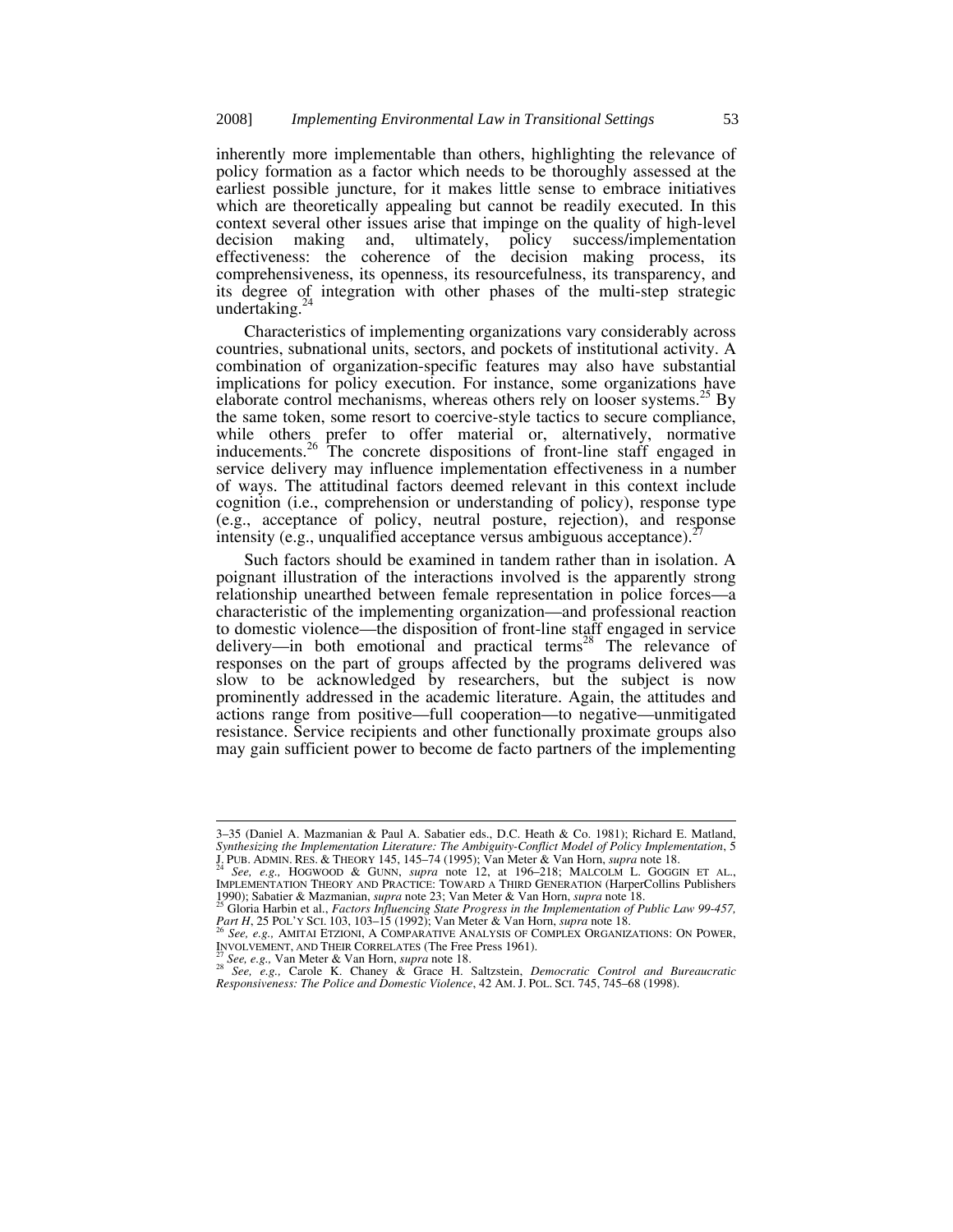organization.29 In certain circumstances, this power may be so substantial that they may be able to capture or come to dominate the latter. $30$ 

The social milieu in which the government machinery is embedded is the root of perhaps the most formidable challenges in managing policy implementation. The influences that originate from this source often are beyond the control of government planners and administrators, at least in the short term. They may include domestic factors that are difficult to manipulate (e.g., deep-rooted cultural dispositions) and external ones over which individual countries or subnational entities exercise little control. Yet, there is a propensity to overstate the problems policymakers face on this front and excessively shrink the time horizon in conceptualizing the issue. Another tendency worth highlighting is the bias toward focusing on the social milieu as a severely constraining element in the strategic equation rather than an element offering tangible opportunities.<sup>31</sup>

An alternative perspective on policy implementation underlines the bottom-up, rather than top-down, nature of the process. From that angle, it is regarded as a vibrant street-level phenomenon, far removed from the strategic heights and its occupants who are commonly perceived as the undisputed power holders within the public sector. The term "vibrant" should not be construed narrowly in this context. The underlying assumption is that front-line bureaucrats do not deliver services mechanically but turn policy implementation into a vehicle for shaping administrative and social realities. They manage programs in light of changing circumstances, effectively defining their content. In practice, this amounts to playing an active role in policy formation, in addition to exerting a substantial influence over its execution.<sup>32</sup>

Such unconventional conceptualizations of policy implementation have inspired the development of specific methodologies to dissect the working of bottom-up institutional forces. Backward-mapping captures the essence of the position particularly well. It is a technique for tracing stimuli transmitted from street-level bureaucrats (and potentially service recipients) to the strategic guidelines that are supposed to drive them, rather than the other way around. Backward mapping proceeds "'from the individual and organizational choices that are the hub of the problem to which policy is addressed, to the rules, procedures and structures that have the closest

 <sup>29</sup> *See, e.g.,* Kenneth Hanf, *Enforcing Environmental Laws: The Social Regulation of Co-Production*, *in* NEW AGENDAS IN THE STUDY OF THE POLICY PROCESS 88, 88–109 (Michael Hill ed., Harvester Wheatsheaf 1993); Larry L. Kiser, *Toward an Institutional Theory of Citizen Coproduction*, 19 URB. AFF. Q. 485, 485–510 (1984); Roger B. Parks et al., *Consumers as Coproducers of Public Services: Some Economic and Institutional Considerations*, 9 POL'Y STUD. J. 1001, 1001–11 (1981); Gordon P. Whitaker, *Coproduction: Citizen Participation in Service Delivery*, 40 PUB. ADMIN. REV. 240, 240–46  $(1980)$ .

<sup>30</sup> *See, e.g.,* STEVEN LUKES, POWER: <sup>A</sup> RADICAL VIEW (Macmillan Press Ltd. 1974). 31 *See* DROR, *supra* note 7. *See also* CARL V. PATTON & DAVID S. SAWICKI, BASIC METHODS OF POLICY ANALYSIS AND PLANNING (Prentice-Hall 1986); WILLIAM N. DUNN, PUBLIC POLICY

ANALYSIS: AN INTRODUCTION (Prentice-Hall 1981). <sup>32</sup> See, e.g., MICHAEL LIPSKY, STREET-LEVEL BUREAUCRACY: DILEMMAS OF THE INDIVIDUAL IN PUBLIC SERVICES (Russell Sage Found. 1980); Michael Lipsky, *Street-Level Bureaucracy and the Analysis of Urban Reform*, 6 URB. AFF. Q. 391, 391–409 (1971).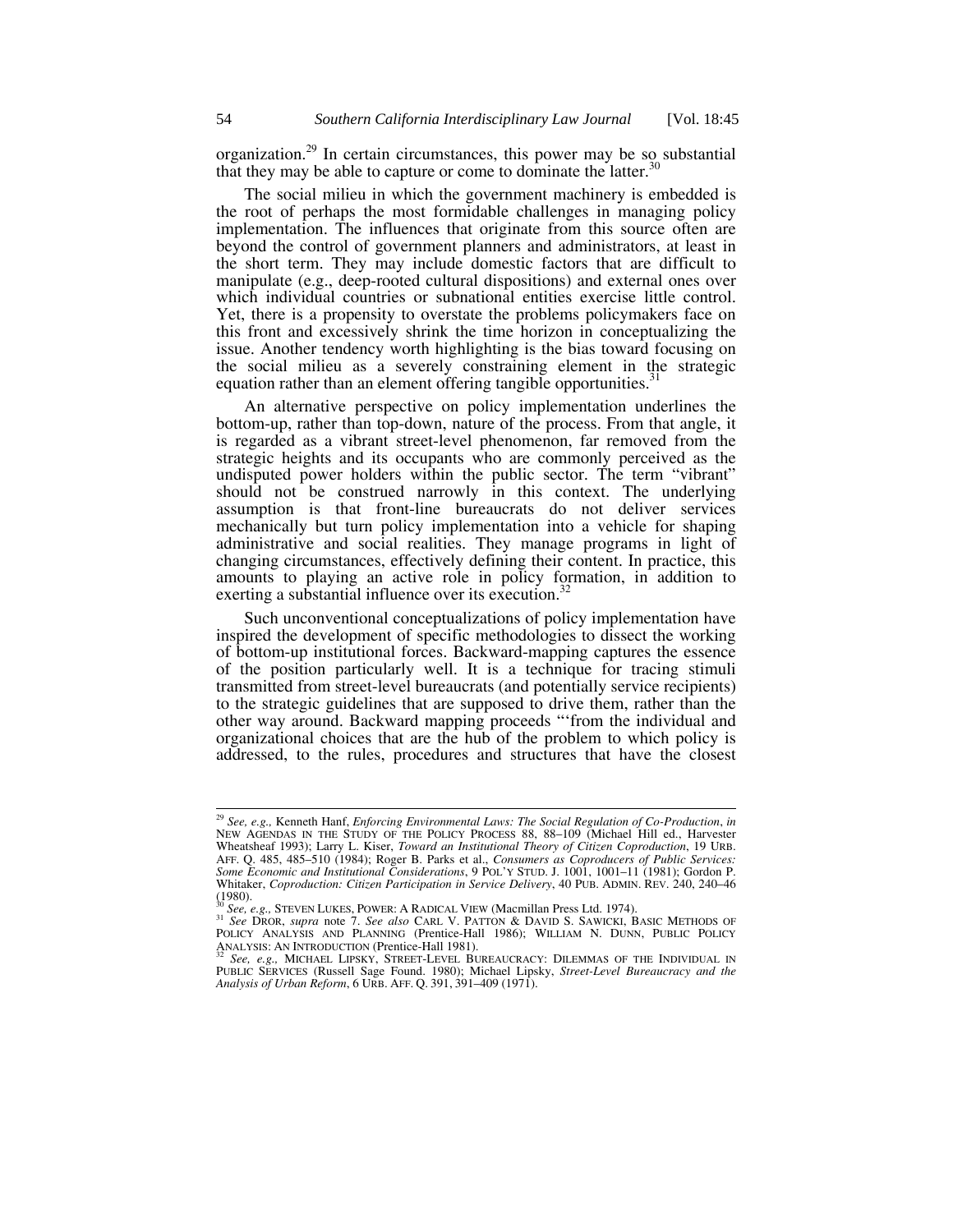proximity to those choices, to the policy instruments available to affect those things, and hence to feasible policy objectives."<sup>33</sup>

Proponents of the bottom-up perspective imply—indeed, at times explicitly argue—that the road to effective policy implementation lies in the empowerment of street-level bureaucrats, the foci of administrative action. This claim has considerable appeal, provided it is not stretched to problematic extremes. Maximizing bottom-up feedback and facilitating responses of front-line staff exposed to programs at points of service delivery is an eminently sensible organizational strategy. At the same time, governance ultimately involves reliance on legitimate authority rather than complex multidirectional bargaining. Excessive delegation may amount to an abdication of responsibility. Rather than acknowledge defeat by presenting the apparent capture of policy implementation by their bottom counterparts as a virtue, top administrative echelons should go to great lengths to design viable policies. This position is more consistent with democratic principles of accountability.<sup>3</sup>

Like the multiphase model of decision making, the top-down and bottom-up perspectives deliberately offer a selective representation of administrative reality. All three conceptual frameworks contain normative as well as descriptive elements. Proponents of the top-down model adopt an instrumental view of policy implementation, regarding it as an institutional mechanism for carrying out the directives of higher authority. They ascribe execution failures to dysfunctional behavior along the organizational chain. Those who advocate the bottom-up approach to policy implementation highlight its cooperative features (the "accommodation model") and the fact that the diffusion of authority, as distinct from its concentration, is essential to learning, which is essential to policy success and implementation effectiveness. They attribute execution difficulties to administrative rigidity.<sup>35</sup>

In practice, implementation regimes often display both top-down and bottom-up characteristics, though usually favoring one type over the other. Regimes—the balance between instrumental and cooperative orientations and organizational systems—also tend to evolve over time. In other words, regimes are usually dynamic rather than static. A regime is an institutional configuration embodying political values that strongly influence public decision making (the normative dimension). In addition, it constitutes a set of specific organizational arrangements that help to crystallize and underpin the political values inherent in it (the descriptive dimension).

 <sup>33</sup> HILL & HUPE, *supra* note 20, at 58. *See also* Richard F. Elmore, *Backward Mapping: Implementation Research and Policy Decisions*, 94 POL. SCI. Q. 601, 601–16 (1980); Richard F. Elmore *Forward and Backward Mapping: Reversible Logic in the Analysis of Public Policy*, *in* POLICY IMPLEMENTATION IN FEDERAL AND UNITARY SYSTEMS: QUESTIONS OF ANALYSIS AND DESIGN 33, 33-70 (Kenneth Hanf & Theo A.J. Toonen eds., Martinus Nijhoff Publishers 1985).

<sup>34</sup> *See generally* Matland, *supra* note 23; Stephen H. Linder & B. Guy Peters, *A Design Perspective on Policy Implementation: The Fallacies of Misplaced Prescription*, 6 POL'Y STUD. REV. 459, 459–75 (1987); Peter deLeon, *The Missing Link Revisited: Contemporary Implementation Research*, 16 POL'Y

See Robert P. Stoker, *A Regime Framework for Implementation Analysis: Cooperation and Reconciliation of Federalist Imperatives*, 9 POL'Y STUD. REV. 29, 29–49 (1989).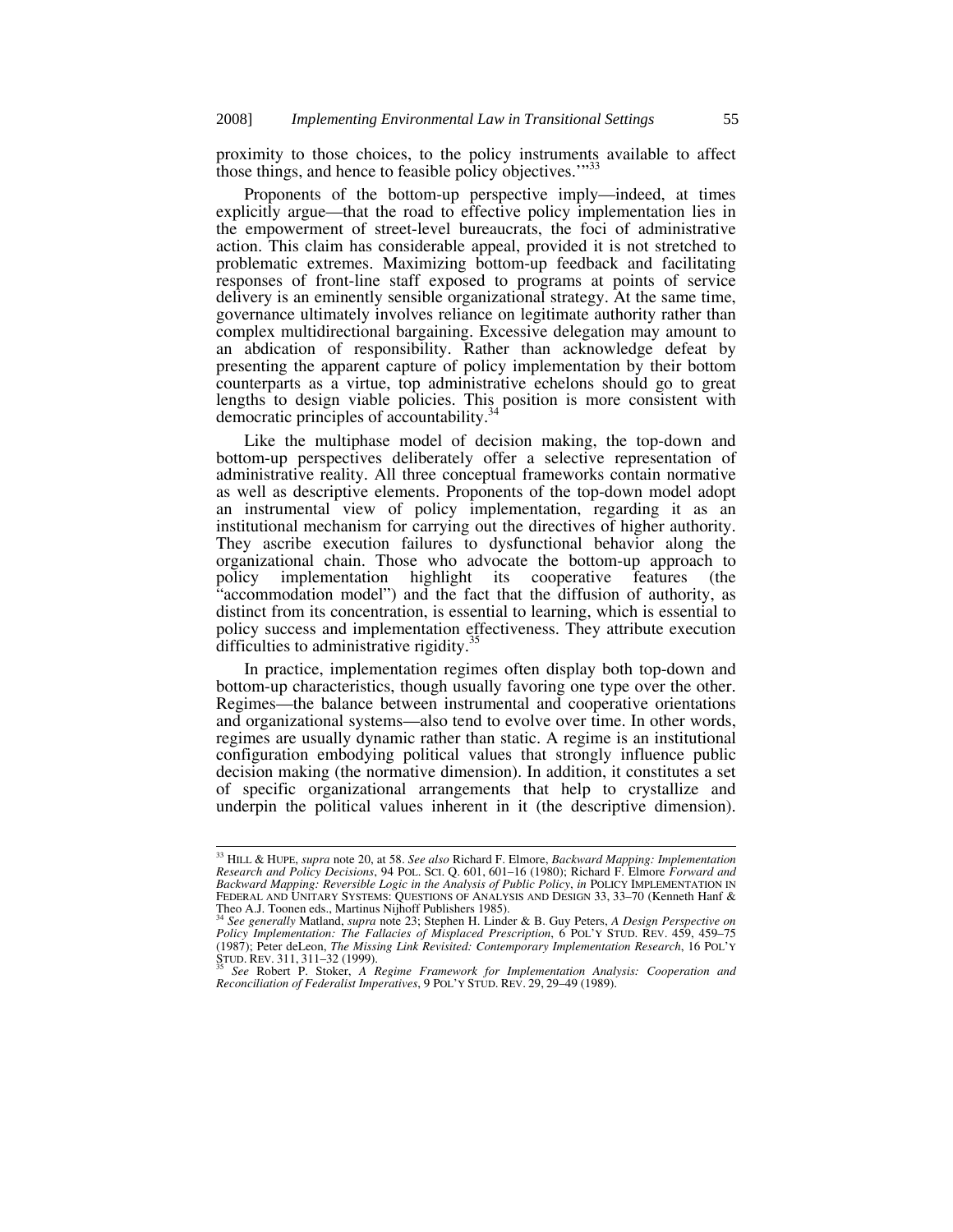Implementation regimes are thus shaped by normative and structural forces of this nature.<sup>36</sup> To illustrate:

[W]hen implemented by quasi-market mechanisms, policy may be said to promote such values as 'consumer sovereignty' or 'efficiency.' But, a quasi-market regime is more than a statement of desiderata; organizational arrangements must exist to create a context in which the values of the regime are likely to be realized. Consumption decisions registered with education vouchers cannot serve consumer sovereignty or efficiency if they are taken in ignorance of product quality or alternative consumption options. In this context, the distribution of vouchers alone does not constitute a quasi-market regime; organizational arrangements must join the values of the process with its practices.<sup>37</sup>

As indicated, implementation regimes are not immune to change—an observation that applies to other enduring institutional configurations. Pressman and Wildavsky acknowledged this truism in the 1984 edition of their classic, which includes a chapter coauthored with a prominent Italian scholar thoroughly familiar with fluid (by more rigid Anglo-Saxon standards) mainland European organizational structures.<sup>38</sup> At the same time, however, implementation regimes display considerable stability. Departures from the status quo, when they materialize, need not be substantial. If they are the product of endogenous influences, or autonomous adjustment, rather than exogenous pressures, it may be useful to distinguish between two forms of policy learning: the limited instrumental learning of lesson drawing and the deeper social learning that involves a fundamental rethinking of the entire strategic architecture.<sup>3</sup>

The corollary is that institutional dynamism is not necessarily a phenomenon characterized by great discontinuities. There is ample evidence to suggest that, in many circumstances, policies implemented by governments qualify as an extension of past programs. Even initiatives promoted as new often reflect previous undertakings.40 The normal pattern of regime evolution thus features selective tinkering rather than radical reengineering. This is the case because several factors generally combine to reinforce the organizational status quo: agenda denial, closed interpersonal networks at times verging on institutional monopolies, exogenous constraints, negative decisions, non-learning, resource scarcity, and so forth. $4$ 

 <sup>36</sup> *See id.*; Stephen L. Elkin, *Regulation and Regime: A Comparative Analysis*, 6 J. PUB. POL`Y 49, 49–  $71$  (1986).<br><sup>37</sup> Stoker, *supra* note 35, at 30.

<sup>&</sup>lt;sup>25</sup> Stoker, *supra* note 35, at 30.<br><sup>38</sup> See PRESSMAN & WILDAVSKY *supra* note 19, at 163–80 (Univ. of Cal. Press 3d. ed. 1984).<br><sup>39</sup> See PRESSMAN & WILDAVSKY SUPPARESH, STUDYING PUBLIC POLICY: POLICY CYCLES AND POLICY<br>SU

SUBSYSTEMS 234–41 (Oxford Univ. Press 2d ed. 2003).<br><sup>40</sup> *See, e.g.,* CHARLES E. LINDBLOM, BARGAINING: THE HIDDEN HAND IN GOVERNMENT (Rand Corp.<br>1955); DAVID BRAYBROOKE & CHARLES E. LINDBLOM, A STRATEGY OF DECISION: POLICY LINDBLOM, STRATEGY OF DECISION]; NELSON W. POLSBY, POLICY INNOVATION IN AMERICA: THE POLITICS OF POLICY INITIATION (Yale Univ. Press 1984); MICHAEL T. HAYES, INCREMENTALISM AND PUBLIC POLICY (Univ. Press of Am. 2006); MICHAEL T. HAYES, THE LIMITS OF POLICY CHANGE: INCREMENTALISM, WORLDVIEW, AND THE RULE OF LAW (Georgetown Univ. Press 2001). 41 *See* HOWLETT & RAMESH, *supra* note 39, at 119–226.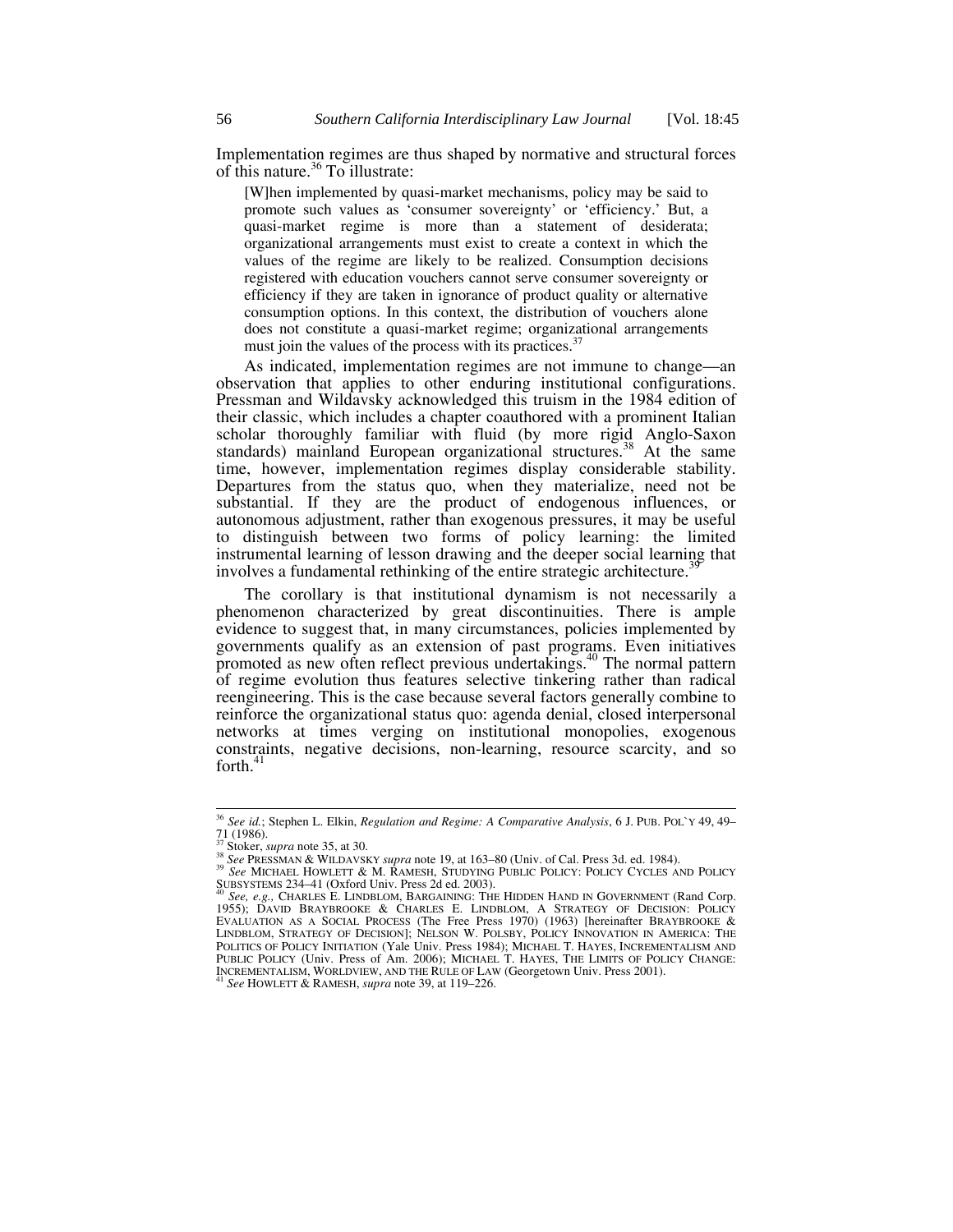Gradual regime adaptation is the rule, not the exception, but quantum leaps are not altogether uncommon. Atypical, or significant, change may take place as a result of notable shifts in the external milieu, far-reaching internal power realignments, policy problem escalation, administrative capability enhancement—or reduction—and a variety of situational, at times ad hoc, factors. It is not unusual for key decision makers to conclude that regime underpinnings—both values and organizational foundations are no longer consistent with prevailing goals and/or interests and opt for an overhaul. More often the process is characterized by a degree of spontaneity—as distinct from administrative rationality—and dominated by the so-called policy entrepreneurs, or actors who are driven by the perception that the established problem-solving paradigm has become obsolete or who see an opportunity to maximize advantage, whether for themselves or the group that they represent.<sup>42</sup>

Normal and atypical regime changes constitute fundamentally different evolutionary patterns, but they can effectively be combined within a single analytical framework to capture the essence of a mode of system adaptation akin to a punctuated equilibrium. Such processes are observed in the natural world and feature relatively long periods of regime stability which are occasionally, for better or for worse, disrupted by events of such magnitude that the forces of inertia cannot contain them.<sup>43</sup> A relevant and poignant illustration is the shift that occurred in the nineteenth century from a policy configuration that was geared toward untempered resource exploitation to one reflecting a preference for conservation. A similar development took place in the twentieth century when conservation was supplanted by sustainable development as the predominant goal.<sup>44</sup>

It is common to assume that regimes are inherently stable and that change, particularly of the atypical variety, tends to be the product of exogenous pressures or shocks. This perception is rooted in systems theory whose proponents highlight the propensity of physical and social entities to display homeostatic properties and return to a state of equilibrium following temporary disturbances.<sup>45</sup> In this vein, students of policy implementation have accorded considerable attention to external stimuli, typically crises of one kind or another, that might engender shifts in key regime parameters.

Change-inducing external stimuli have been categorized into two principal subsets: systemic perterburations and policy spillovers. The

<sup>42</sup> *See id.* at 234–41. 43 *See* STEPHEN JAY GOULD, THE STRUCTURE OF EVOLUTIONARY THEORY (Harvard Univ. Press 2002); James L. True, Bryan D. Jones & Frank R. Baumgartner, *Punctuated-Equilibrium Theory: Explaining Stability and Change in Public Policymaking, in THEORIES OF THE POLICY PROCESS 155, 155–87 (Paul* A. Sabatier ed., Westview Press 2d ed. 2007); Stephen Jay Gould & Niles Eldredge, *Punctuated Equilibria: The Tempo and Mode of Evolution Reconsidered*, 3 PALEOBIOLOGY 115, 115–51 (1977); Connie J. G. Gersick, *Revolutionary Change Theories: A Multilevel Exploration of the Punctuated Equilibrium Paradigm*, 16 ACAD. OF MGMT. REV. 10, 10–36 (1991).<br><sup>44</sup> See SAMUEL P. HAYS, CONSERVATION AND THE GOSPEL OF EFFIC

<sup>&</sup>lt;sup>44</sup> See SAMUEL P. HAYS, CONSERVATION AND THE GOSPEL OF EFFICIENCY: THE PROGRESSIVE CONSERVATION MOVEMENT 1890–1920 (Univ. of Pittsburgh Press 1999) (1959); SAMUEL P. HAYS, BEAUTY, HEALTH, AND PERMANENCE: ENVIRONMENTAL POLITICS IN THE UNITED STATES 1955–1985 (Cambridge Univ. Press 1987).

<sup>45</sup> *See* ORGANIZED SOCIAL COMPLEXITY: CHALLENGE TO POLITICS AND POLICY (Todd R. La Porte ed., Princeton Univ. Press 1975).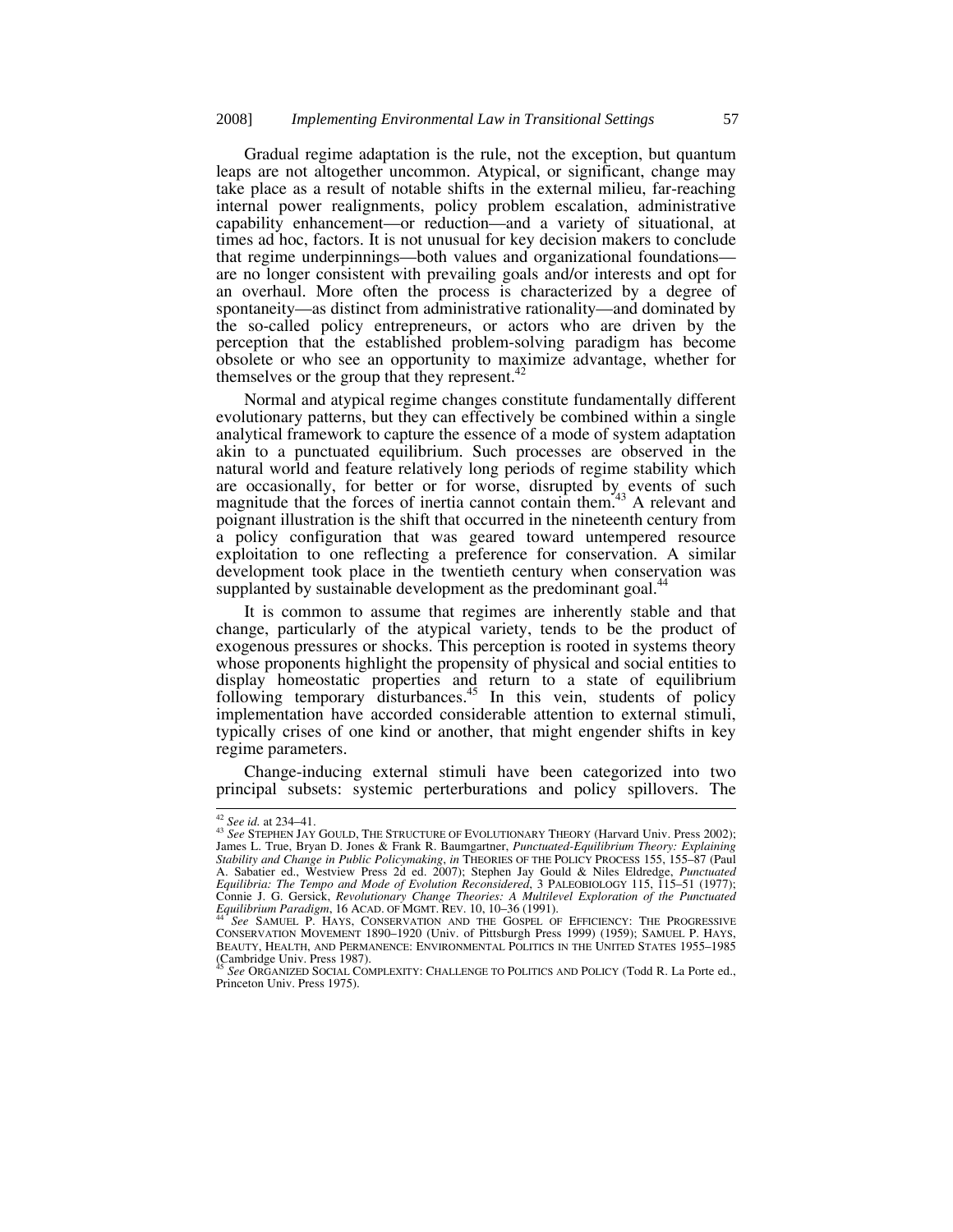former term refers to crises of exogenous origin, such as natural disasters. Wars, however, are the favorite example and preferred subject of academic exploration.<sup>46</sup> Policy spillovers are associated with external influences emanating from one segment of a complex system and significantly affecting the operations, performance, and/or structure of other segments.<sup>47</sup> The reshaping of long-established natural resource strategies in response to intensifying Aboriginal land claims is a case in point. A more vivid illustration is the impact of the Internet on existing telecommunications regimes. $4$ 

In recent years, scholarly preoccupation with external shocks has somewhat diminished, and students of implementation have started gravitating toward the internal policy arena. The incorporation of endogenous factors into the regime adaptation equation has been a twodimensional process focused on venue change and policy learning. The former consists of discernible shifts in strategies embraced by pivotal actors in pursuing their interests. The parties involved may be part of a network dominating the policy agenda or new players who have successfully entered this network. Their maneuvers often culminate in a redefinition of the issue that has given rise to a programmatic response and in a corresponding regime adjustment.<sup>49</sup> An example is the metamorphosis of waste disposal from an essentially technical regulatory problem into one reflecting public health and property rights concerns.<sup>50</sup>

Policy learning is also now viewed, and belatedly so, as a largely internal process of regime modification. It is increasingly acknowledged that the lessons directly and indirectly gained by program planners and managers in the course of policy implementation are absorbed over time in one form or another and may result in enduring regime changes. The shifts may be limited in scope or far-reaching. The learning too need not follow a uniform pattern, as it may be a gradual phenomenon or an abrupt one.<sup>51</sup> In

 <sup>46</sup> *See* Jenkins-Smith & Sabatier, *Public Policy*, *supra* note 10; Paul A. Sabatier, *Knowledge, Policy-Oriented Learning, and Policy Change: An Advocacy Coalition Framework*, 8 SCI. COMM. 649, 649–92 (1987); Paul A. Sabatier, *An Advocacy Coalition Framework of Policy Change and the Role of Policy-Oriented Learning Therein*, 21 POL'Y SCI. 129, 129–68 (1988); Alan D. Meyer, *Adapting to Environmental Jolts*, 27 ADMIN. SCI. Q. 515, 515–37 (1982); Alan D. Meyer, Geoffrey R. Brooks & James B. Goes, *Environmental Jolts and Industry Revolutions: Organizational Responses to*<br>Discontinuous Change, 11 STRATEGIC MGMT. J. 93, 93–110 (1990).<br><sup>47</sup> See David Dery, Policy by the Way: When Policy Is Incidental to

POL'Y 163, 163–76 (1999). 48 *See* Wyn Grant & Anne MacNamara, *When Policy Communities Intersect: The Case of Agriculture* 

*and Banking*, 43 POL. STUD. 509, 509–15 (1995); George Hoberg & Edward Morawski, *Policy Change Through Sector Intersection: Forest and Aboriginal Policy in Clayoquot Sound*, 40 CANADIAN PUB. ADMIN. 387, 387–414 (1997); Jeremy Rayner et al., *Privileging the Sub-Sector: Critical Sub-Sectors* 

<sup>&</sup>lt;sup>49</sup> See FRANK R. BAUMGARTNER & BRYAN D. JONES, AGENDAS AND INSTABILITY IN AMERICAN POLITICS (The Univ. of Chi. Press 1993).

**See Jeremy Richardson, Interest Groups, Multi-Arena Politics and Policy Change, in THE POLICY** PROCESS 65, 65–99 (Stuart S. Nagel ed., Nova Sci. Publishers, Inc. 1999). 51 *See* Jenkins-Smith & Sabatier, *Public Policy*, *supra* note 10; Frank Stokes Berry & William D. Berry,

*Innovation and Diffusion Models in Policy Research, in THEORIES OF THE POLICY PROCESS 223, 223–* 60 (Paul A. Sabatier ed., Westview Press 2d ed. 2007); HUGH HECLO, MODERN SOCIAL POLITICS IN BRITAIN AND SWEDEN: FROM RELIEF TO INCOME MAINTENANCE (Yale Univ. Press 1974); Colin J. Bennett & Michael Howlett, *The Lessons of Learning: Reconciling Theories of Policy Learning and Policy Change*, 25 POL'Y SCI. 275, 275–94 (1992); Peter J. May, *Policy Learning and Failure,* 12 J.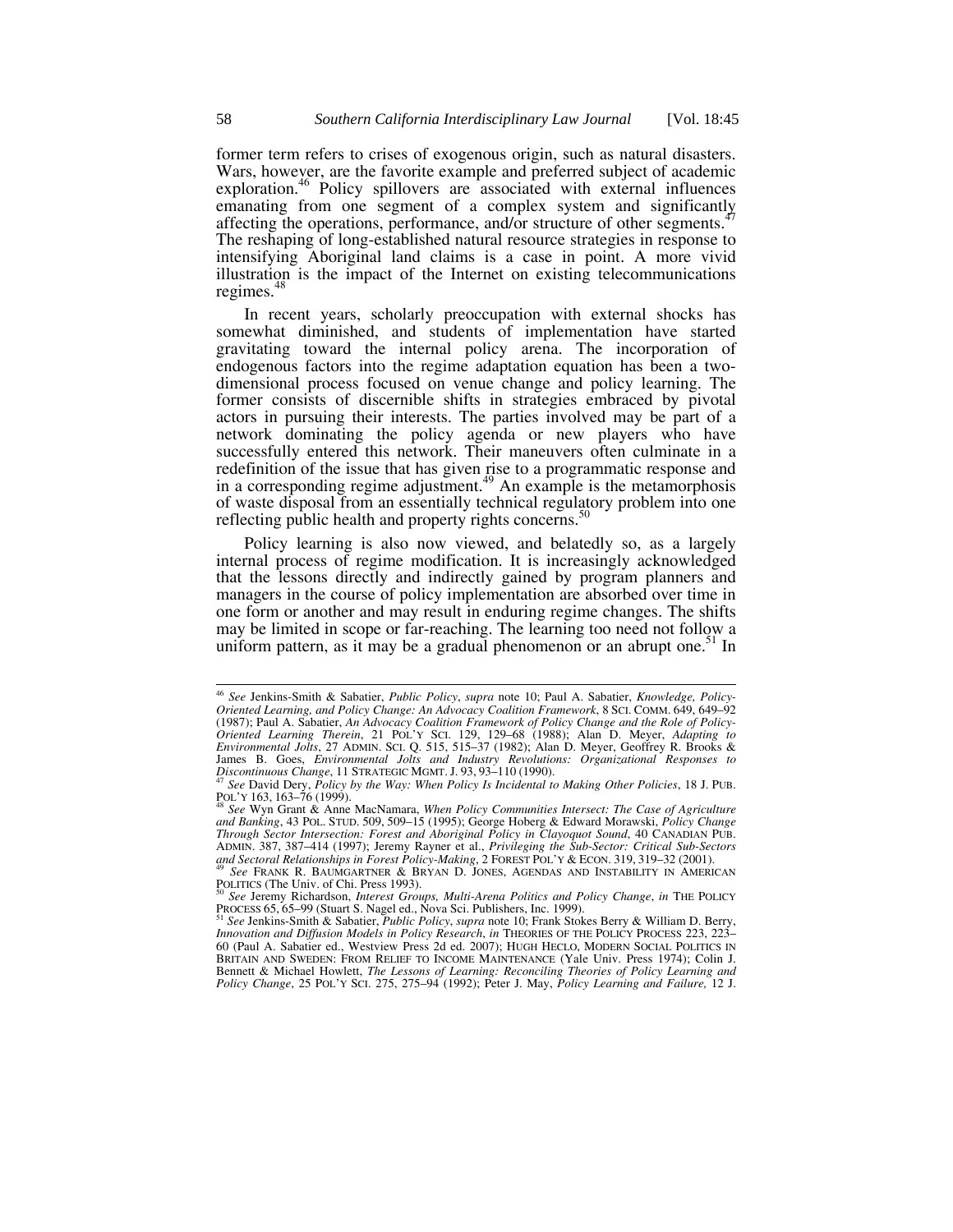the latter case, conceptual and practical discrepancies may long persist between the regime and the reality it endeavors to regulate. The consequent tension eventually reaches a critical threshold, precipitating accelerated policy learning and a rapid policy response.<sup>52</sup> Such theoretical and empirical insights may arguably shed light on the evolution and functioning of the Chinese state apparatus in controlling ecological challenges through the law and supporting institutions.

#### III. TRADITIONAL LEGAL PERSPECTIVES

As suggested earlier, China, from a broad historical standpoint, can be said to have essentially adopted an instrumental and myopic approach toward nature. Progressive stirrings were periodically observed in intellectual and spiritual circles, and policies were occasionally fine-tuned in order to minimize harm to the biosphere. The protracted imperial era had inevitably witnessed considerable variations in cultural dispositions and government practices. Some rulers and those serving them were more inclined than others to display concern about the environment and translate their sense of unease into concrete steps to alleviate the burden placed by humankind upon it. The Qing Dynasty is often singled out as a constructive example lending credence to the assertion that strict generalization over three millennia may lead to oversimplification.<sup>53</sup>

While acknowledging exceptions to the norm, historians nevertheless deem the overall pattern sketched here as fundamentally valid. There is ample evidence to support the claim that throughout Chinese history the ecosystem was consistently relegated to the administrative periphery and that bureaucratic response to large-scale environmental degradation was seldom commensurate with the severity of the problem. During this entire period, virtually no serious attempt was made to construct a viable institutional façade to underpin efforts to shield nature from human excesses. Rather, the country's rulers traditionally exhibited a strong preference for relying on moral suasion or personal authority. Ecological regulations were promulgated in a systematic fashion, and there were no initiatives to codify environmental laws. Ecological management mostly took the form of ad hoc campaigns, featuring mass mobilization to promote vast infrastructure projects, which wreaked havoc on the biosphere.<sup>5</sup>

In this fluid setting, the responsibility for managing the complex relationship between humankind and nature had been vested in a loose

PUB. POL'Y 331, 331–54 (1992); Peter Knoepfel & Ingrid Kissling-Näf, *Social Learning in Policy* 

*Networks*, 26 Pol.'y. & Pol. 343, 343–67 (1998).<br><sup>52</sup> *See* THE BREAKDOWN OF DEMOCRATIC REGIMES (Juan J. Linz & Alfred Stepan eds., The John<br>Hopkins Univ. Press 1978); STEPHEN HAGGARD & ROBERT R. KAUFMAN, THE POLITICAL EC

OF DEMOCRATIC TRANSITIONS (Princeton Univ. Press 1995).<br><sup>53</sup> See generally CIVIL LAW IN QING AND REPUBLICAN CHINA (Kathryn Bernhardt & Philip C. C. Huang<br>eds., Stanford Univ. Press 1994); Helen Dunstan, *Official Thinking State's Environmental Roles in Eighteenth-Century China*, *in* SEDIMENTS OF TIME: ENVIRONMENT AND SOCIETY IN CHINESE HISTORY 585, 585–614 (Mark Elvin & Liu Ts'ui-jung eds., Cambridge Univ. Press 1998).

<sup>54</sup> *See generally* Elvin, *Legacy*, *supra* note 5; Dunstan, *supra* note 53; ECONOMY, *supra* note 4, at 27– 57; ELVIN, RETREAT, *supra* note 5.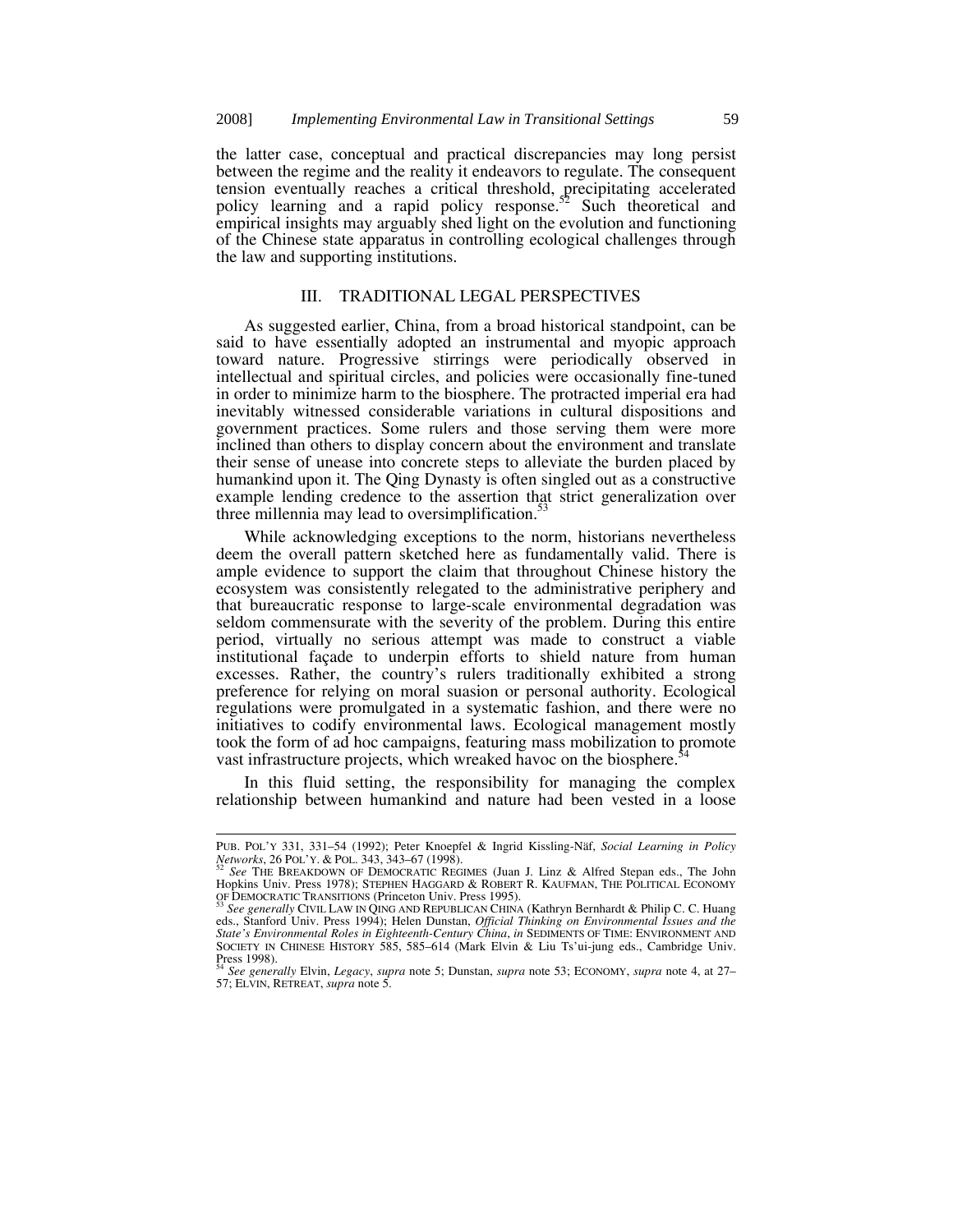network of individual officials consisting primarily of the emperor, or equivalent, and a coterie of regional administrators. Environmental protection thus heavily depended on personal leanings of a handful of strategically-placed and practically unconstrained players. In the judicial domain, a mixture of Confucian ideals and Legalist principles had undergirded the authority of local magistrates to balance competing interests on a case-by-case basis without reference to a set of codified laws. This, in turn, enhanced the scope for discretionary action by the emperor, or an emperor-like figure, and field-level bureaucrats, for whom ecological preservation had generally been a low-priority item. Rampant corruption significantly undermined the operational efficiency of this fragile institutional setup.55

The Communist transformation rendered this highly personalistic and contingent system of environmental protection totally unworkable. In his formative years as revolutionary leader, Mao expressed mild admiration for the Legalist tradition of the Qin Dynasty, loosely asserting that laws and regulations were worthy vehicles for "procuring happiness."56 This enlightened attitude, however, quickly gave way to a deeply agnostic one, setting the stage for a continuous cycle of campaigns and mass mobilization drives which completely shattered the feeble ecological management machinery inherited from previous regimes. As he sought to consolidate his unshakeable grip on power and impose his uncompromising sociopolitical blueprint, nature came to be viewed as "an enemy, against which man must fight an unending war, with more conviction and fervor and with a brighter vision of the ultimate results than even the Darwinian-Spencerian West held."<sup>57</sup>

Yet, in China, the interplay between action and reaction, in a yin-yang fashion, sooner or later tends to emerge as an element in the evolving picture. Even before the dust settled on Mao's grandiose schemes to catapult the country overnight into a position of world leadership and to ideologically purify it, countervailing forces gingerly endeavored to blunt the sharp edge of these gross misadventures. Consistent with the historical pattern, the immediate catalyst for embarking on a tentative search for corrective measures was a series of unmitigated man-made environmental disasters. They prompted Premier Zhou Enlai, Mao's conservative alterego, to establish a small working group of leading provincial and municipal officials to address some of the critical problems that surfaced in the ecological domain. The focus was primarily on water resources.<sup>5</sup>

These domestic developments roughly coincided with the 1972 United Nations Conference on the Human Environment ("UNCHE"), the first global diplomatic gathering devoted to the subject.<sup>59</sup> The timing was

<sup>&</sup>lt;sup>55</sup> See generally sources cited *supra* note 54.<br><sup>56</sup> Mao Zedong, *Essay on How Shang Yang Established Confidence by the Moving of the Pole*, *in* 1 MAO'S ROAD TO POWER: REVOLUTIONARY WRITINGS 1912–1949 5, 5 (Stuart R. Schram ed., M.E. Sharpe, Inc. 1992).<br><sup>57</sup> Rhoads Murphey, *Man and Nature in China*, 1 MODERN ASIAN STUD. 313, 319 (1967).

<sup>&</sup>lt;sup>58</sup> See ECONOMY, *supra* note 4, at 93.<br><sup>59</sup> See CIESIN Thematic Guides, United Nations Conference on Environment and Development,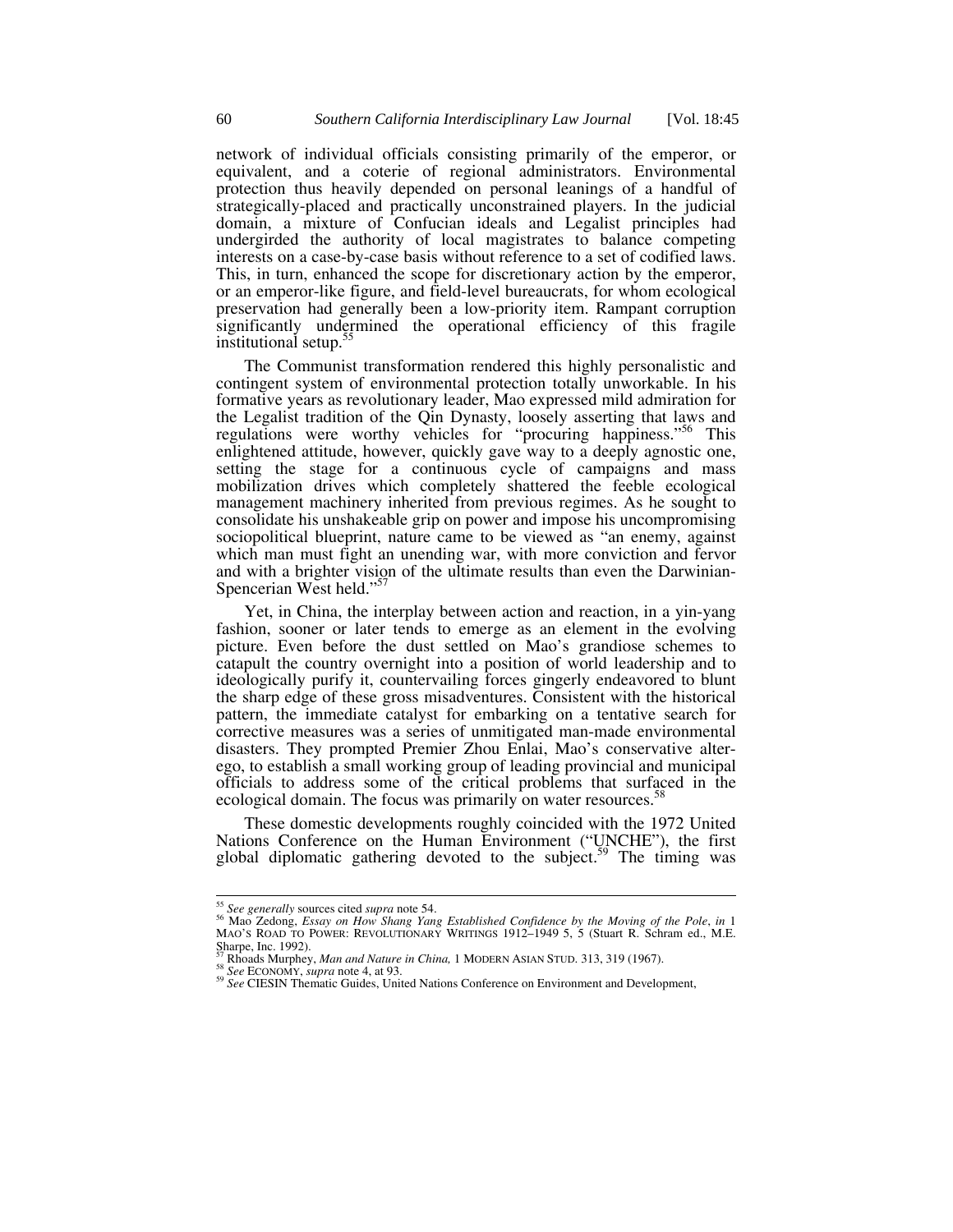opportune because the Chinese leadership decided to selectively broaden economic and political contacts with the rest of the world during the preceding period, which paved the way for the assumption of a United Nations ("UN") seat by China in the same year. Premier Zhou dispatched a delegation to the UNCHE in Stockholm, effectively laying a foundation for an ongoing, albeit uneven, dialogue between the country and the international community, via appropriate institutional channels, regarding the ecological challenges confronting humankind and the possible strategies to contain them.<sup>6</sup>

Following its return to Beijing, the delegation produced a report which galvanized Premier Zhou into taking further steps to prevent severe harm to the biosphere. In June 1973, Zhou organized the country's first National Conference on Environmental Protection ("NEPA"). The momentum that it generated led the State Council to set up under its auspices a top-level interministerial environmental protection group to explore pressing ecological management issues. Similar initiatives were cautiously pursued in provincial and municipal contexts. These well-intentioned efforts eventually fizzled out due to the turbulence engendered by the Cultural Revolution. The seeds of formal state action geared toward ecological preservation were nevertheless sown during this tumultuous period, although they failed to germinate.<sup>61</sup>

In stumbling away from the social and physical devastation wrought by their predecessor, Mao's successors were almost exclusively preoccupied with economic reconstruction and political stability. An ambitious liberalization program was implemented through a mixture of incremental adjustments and wholesale reforms. In the process, the market emerged as a pivotal resource allocation mechanism, crowding out the state. Increasingly, it is the former, rather than the latter, that drives forward a largely open and decentralized economy.<sup>62</sup> Greater restraint characterized the approach toward political restructuring, but a modest fine-tuning ushered in a long period of relative calm,  $63$  even though some astute observers argue that the picture is more complex than surface appearances  $suezest.<sup>64</sup>$ 

http://www.ciesin.columbia.edu/TG/PI/TREATY/unced.html (notes that UNCED took place on the 20th anniversary of UNCHE).<br> $^{60}$  See ECONOMY, supra note 4, at 93–94.

<sup>60</sup> *See id.* at 95. For a general survey of pre-reform and early reform-era trends, see MANAGING THE

ENVIRONMENT IN CHINA (Qu Geping & Woyen Lee ed., Tycooly Int'l Publ'g Ltd. 1984).<br><sup>62</sup> S*ee generally J*USTIN YIFU LIN ET AL., THE CHINA MIRACLE: DEVELOPMENT STRATEGY AND ECONOMIC REFORM (The Chinese Univ. Press 1996); JINGLIAN WU, UNDERSTANDING AND INTERPRETING CHINESE ECONOMIC REFORM (Texere 2005).<br><sup>63</sup> See generally SUSAN L. SHIRK, THE POLITICAL LOGIC OF ECONOMIC REFORM IN CHINA (Univ. of

Cal. Press 1993) [hereinafter SHIRK, POLITICAL LOGIC]; SUSAN L. SHIRK, HOW CHINA OPENED ITS DOOR; THE POLITICAL SUCCESS OF THE PRC'S FOREIGN TRADE AND INVESTMENT REFORMS (The Brookings Inst. 1994). <sup>64</sup> *See* MINXIN PEI, CHINA'S TRAPPED TRANSITION: THE LIMITS OF DEVELOPMENTAL AUTOCRACY

<sup>(</sup>Harvard Univ. Press 2006); JOHN LEE, WILL CHINA FAIL? THE LIMITS AND CONTRADICTIONS OF MARKET SOCIALISM (The Ctr. for Indep. Stud. 2007); JAMES MANN, THE CHINA FANTASY: HOW OUR LEADERS EXPLAIN AWAY CHINESE REPRESSION (Viking 2007); SUSAN L. SHIRK, CHINA: FRAGILE SUPERPOWER (Oxford Univ. Press 2007) [hereinafter SHIRK, FRAGILE SUPERPOWER].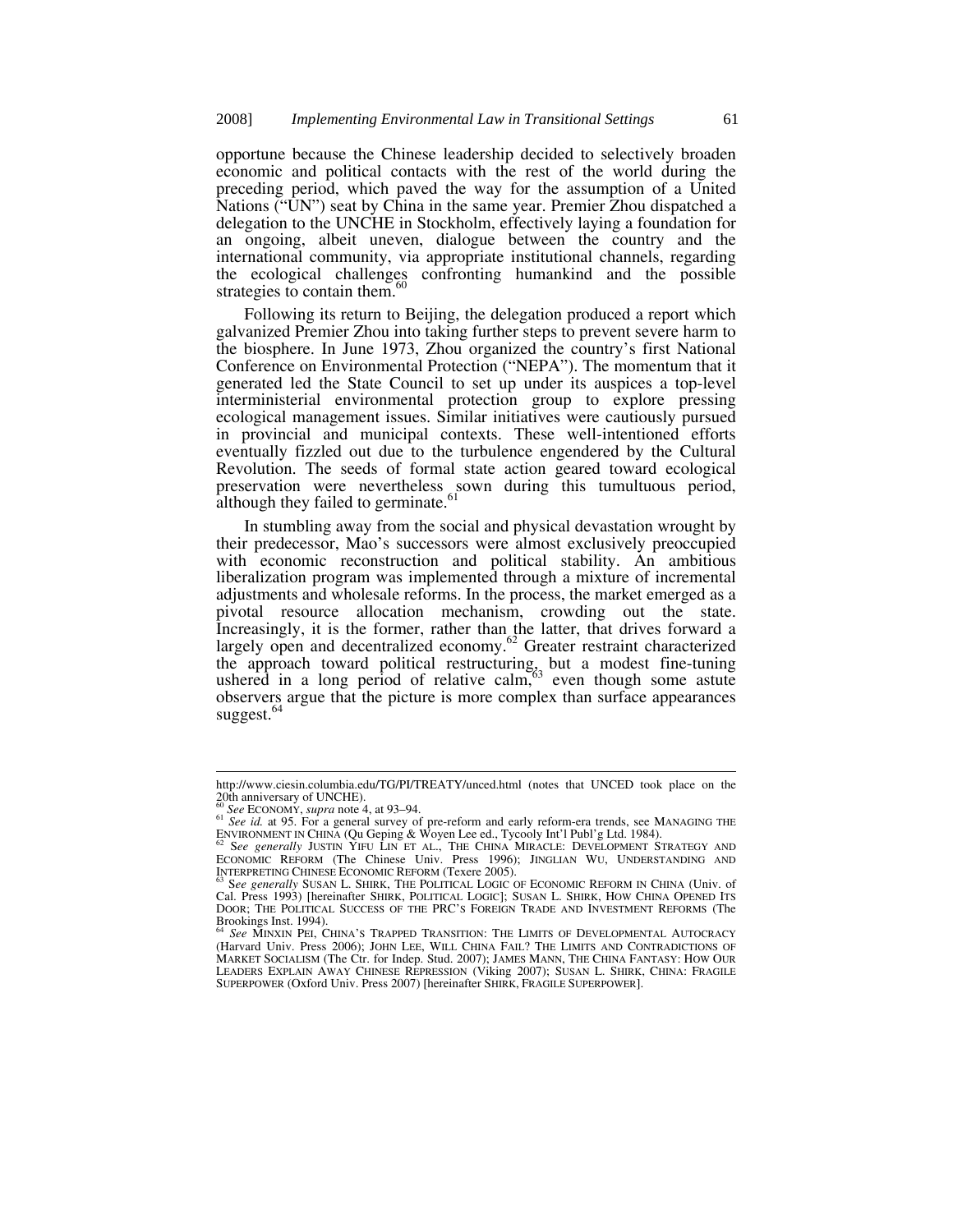Initially, the environment was a peripheral component of the strategic agenda. In line with the historical pattern, the needs of humankind, narrowly construed, dominated those of nature, and the latter were embraced in a reactive fashion. As the inherent tension between economic and ecological imperatives intensified, often against the backdrop of a spectacular man-made disaster of one kind or another, the politicobureaucratic environmental response function began to assume a concrete form. The rudimentary framework established by Zhou and his associates was brought into focus and expanded. Over the years, this has evolved into a large-scale formal institutional undertaking, albeit one retaining traditional-style ad hoc and personalistic features and never matching the pace and vibrancy witnessed on the economic side.<sup>65</sup>

Legal scholars and academically-minded practitioners have been closely monitoring developments on this front. In the early stages, their effort was primarily directed toward basic fact-finding and subsequent dissemination. Access to relevant statutory, regulatory, judicial, and administrative sources was sought, and documents obtained were translated into other languages, primarily English. Selective generalizations were then offered regarding this embryonic reform-era system of ecological preservation. For example, in their extensive collection—the product of thorough research across a wide range of areas—Lester Ross and Mitchel Silk provided valuable empirically-derived observations about the interplay between law and policy, property and procedural rights, problems meriting attention, conflict resolution, and future prospects.<sup>6</sup>

The need for translation of materials extracted from primary and secondary sources has diminished over time as relevant information has become readily available in convenient forms, and specialized channels, including academic-style journals, have emerged for regularly converting Chinese publications into internationally usable products. The Ross-Silk documentary survey has thus not been repeated on such a scale by the two authors or other legal practitioners or scholars. Yet, the emphasis in the academic work conducted in the past two decades has still largely remained on fact-finding and description. However, given the accessibility to information and the reduction in resources being devoted to the dissemination of basic findings, the descriptive element has turned increasingly systematic, and juridically-anchored evaluation—including of the critical variety—has gained prominence.

Detailed descriptive accounts of the ecological governance system in China at key junctures and its evolution since the late pre-reform period inevitably constitute the core of the body of writings that has accumulated in this field. The logical starting point is Zhou's broad strategic initiative of the early/mid-1970s and the concrete policy moves that followed shortly thereafter, particularly post-1972 steps such as the publication in 1973 of the provisional draft of the Rules on the Protection and Improvement of the

 <sup>65</sup> *See generally* EDMONDS, PATTERNS, *supra* note 4; EDMONDS, MANAGING, *supra* note 4; CHINA'S ENVIRONMENT AND THE CHALLENGE OF SUSTAINABLE DEVELOPMENT, *supra* note 4. 66 *See* LESTER ROSS & MITCHELL A. SILK, ENVIRONMENTAL LAW AND POLICY IN THE PEOPLE'S

REPUBLIC OF CHINA (Quorum Books 1987).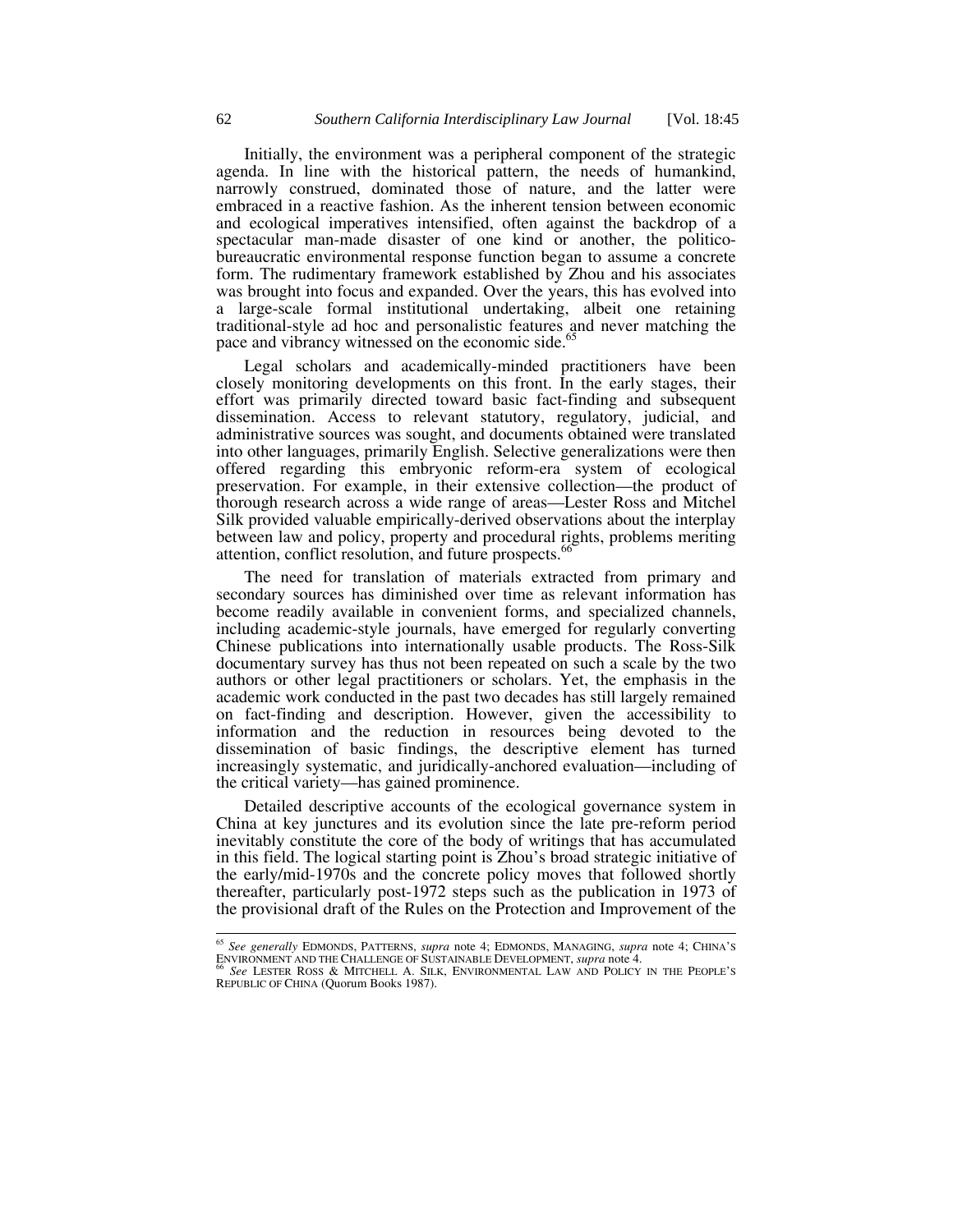Environment and the promulgation by the State Council in 1974 of the Provisional Rules on Coastal Marine Pollution, the first regulatory measure adopted in the country with the specific aim of curbing ecological hazards in the coastal sector.<sup>67</sup>

As indicated, these rudimentary efforts could not be sustained in the face of powerful political headwinds. The momentum nevertheless reaccelerated as soon as the strategic balance swung in favor of economic liberalization. In 1979, the first legislative action addressing threats to the biosphere in a comprehensive fashion culminated in the adoption of the Environmental Protection Law. This legislative vehicle was amended and put into force a decade later in 1989. $\frac{88}{10}$  While of considerable symbolic significance, it was merely the tip of a large lawmaking iceberg. The initial twenty-year period following the introduction of the Open-Door Policy in 1978 featured a flurry of legislative activities designed, at least in theory, to minimize the wide-ranging adverse ecological consequences of breakneck development.<sup>69</sup>

Legal scholars have described the products of these initiatives in fine detail. The academic literature contains extensive accounts of national laws and regulations. The survey typically begins with the framework legislation (i.e., the 1989 Environmental Protection Law) and proceeds to shed light on legislative outputs geared toward countering ecological degradation of a

 <sup>67</sup> *See* Song Ying, *The Chinese Environmental Lawmaking Framework*, 1 CHINESE J. INT'L L. 225, 226  $^{(2002)}_{68}$ See id.

<sup>&</sup>lt;sup>69</sup> See id: MANAGING THE ENVIRONMENT IN CHINA, *supra* note 61; Lester Ross & Mitchell A. Silk, *Post-Mao China and Environmental Protection: The Effects of Legal and Politico-Economic Reform*, 4 UCLA PAC. BASIN L.J. 63, 63–89 (1985); LESTER ROSS, ENVIRONMENTAL POLICY IN CHINA (Ind. Univ. Press 1988) [hereinafter ROSS, ENVIRONMENTAL POLICY IN CHINA]; Lester Ross, *The Politics of Environmental Policy in the People's Republic of China*, 20 POL'Y STUD. J. 628 (1992); Bryan Bachner, *Regulating Pollution in the People's Republic of China: An Analysis of the Enforcement of Environmental Law*, 7 COLO. J. INT'L ENVTL. L. & POL'Y 373 (1996) [hereinafter Bachner, *Regulating Pollution*]; John Copeland Nagle, *The Missing Chinese Environmental Law Statutory Interpretation Cases*, 5 N.Y.U. ENVTL. L.J. 517 (1996); Bryan Bachner & Wang Xi, *Environmental Law*, *in* INTRODUCTION TO CHINESE LAW 523 (Wang Chenguang & Zhang Xianchu eds., Sweet & Maxwell Asia 1997) [hereinafter Bachner & Xi, *Environmental Law*]; Richard Lotspeich & Aimin Chen, *Environmental Protection in the People's Republic of China*, 6 J. CONTEMP. CHINA 33, 33–59 (1997) [hereinafter Lotspeich & Chen, *Environmental Protection*]; Abigail R. Jahiel, *The Organization of Environmental Protection in China*, 156 THE CHINA Q. 757, 757–87 (1998); Michael Palmer, *Environmental Regulation in the People's Republic of China: The Face of Domestic Law*, 156 THE CHINA Q. 788, 788–808 (1998); Lester Ross, *China: Environmental Protection, Domestic Policy Trends, Patterns of Participation in Regimes and Compliance with International Norms*, 156 THE CHINA Q. 809, 809–35 (1998); Feng Lin, *Law on Environmental Protection*, *in* CHINESE LAW 557, 557–90 (Wang Guiguo & John Mo eds., Kluwer Law Int'l 1999) [hereinafter Lin, *Environmental Protection*]; XIAOYING MA & LEONARD ORTOLANO, ENVIRONMENTAL REGULATION IN CHINA: INSTITUTIONS, ENFORCEMENT, AND COMPLIANCE (Rowman & Littlefield Publishers, Inc. 2000); William P. Alford & Benjamin L. Liebman, *Clean Air, Clear Processes? The Struggle over Air Pollution Law in the People's Republic of China*, 52 HASTINGS L.J. 703, 703–48 (2001); IMPLEMENTING INTERNATIONAL ENVIRONMENTAL LAW IN GERMANY AND CHINA (Tao Zhenghua & Rüdiger Wolfrum eds., Kluwer Law Int'l 2001); Xi Wang, *China*, *in* ENVIRONMENTAL LAW AND ENFORCEMENT IN THE ASIA-PACIFIC RIM 95 (Terri Mottershead ed., Sweet & Maxwell Asia 2002) [hereinafter Wang, *China*]; Eric W. Orts, *Environmental Law with Chinese Characteristics*, 11 WM. & MARY BILL RTS. J. 545, 545–67 (2003); Richard J. Ferris Jr. & Hongjun Zhang, *Reaching Out to the Rule of Law: China's Continuing Efforts to Develop an Effective Environmental Law Regime*, 11 WM. & MARY BILL RTS. J. 569, 569–602 (2003); Stefanie Beyer, *Environmental Law and Policy in the People's Republic of China*, 5 CHINESE J. INT'L L. 185, 185–211 (2006); Alex Wang, *The Role of Law in Environmental Protection in China: Recent Developments*, 8 VT. J. ENVTL. L. 195, 195–223 (2007) [hereinafter Wang, *Role of Law*].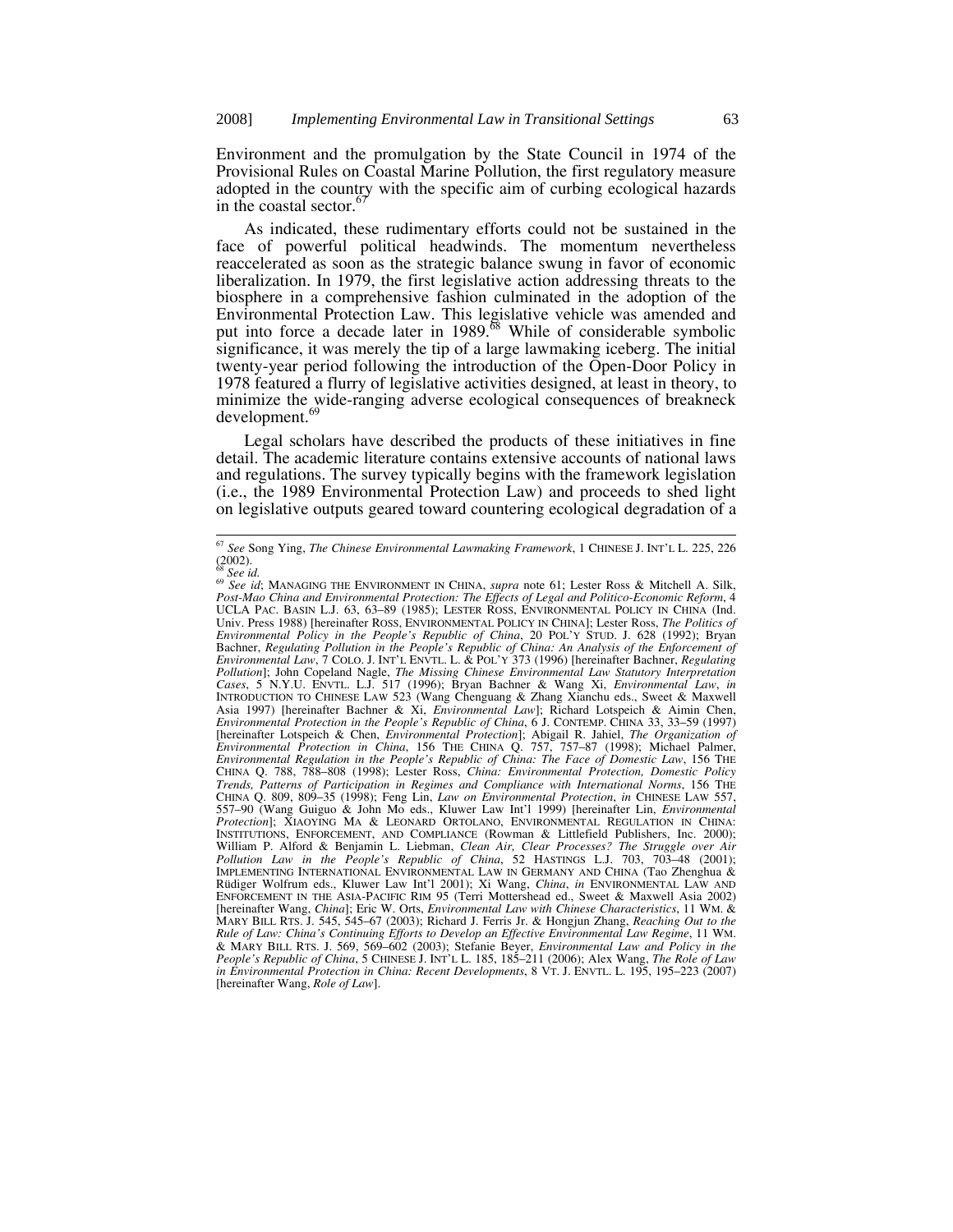specific nature (e.g., air pollution prevention and control law, noise pollution prevention and control law, solid waste pollution prevention and control law, water pollution prevention and control law, natural resources conservation law, and criminal law). A depiction of policies broadly reflecting legislative intent often follows (e.g., prevention first approach, treble simultaneity principle, cleaner production concept, land planning rules, environmental liability tenets, and environmental management).<sup>70</sup>

In light of the proliferation of legislative and regulatory measures, as well as the opaqueness of the entire structure and its fluidity, it is also common to describe the hierarchy of pertinent legal norms. The constitution, which contains several ecologically-centered provisions, is placed at the apex of the system. The relationship between international law and municipal law is somewhat ambiguous in the Chinese context, but the former is generally addressed next. Article 46 of the 1989 Environmental Protection Act may be invoked for this purpose because it stipulates that "if an international treaty regarding environmental protection concluded or acceded to by the People's Republic of China contains provisions differing from those contained in the laws of the People's Republic of China, the provisions of the international treaty shall apply, unless the provisions are those to which the People's Republic of China has announced reservations."<sup>71</sup>

In a unitary state, national laws are superior to local laws. Chinese practices are consistent with this pattern, even though provincial governments enjoy some room for maneuvering on the ecological front, subject to the conditions that local standard setting is more stringent than that of the central authorities and that appropriate bottom-up reporting procedures are followed. Moreover, not all national laws are equal in status. The pecking order, beyond the constitution, is as follows: laws adopted by the Standing Committee of the National People's Congress; administrative laws embraced by the State Council, typically as regulations; and administrative instruments introduced by ministries, commissions, administrative bodies or agencies. The scope may vary, and its breadth is not necessarily a function of the level of the source in the hierarchy.<sup>72</sup>

Another dimension of the ecological governance structure outlined in legal writings on the subject is its institutional foundation. The organizational framework described includes: the National People's Congress ("NPC"), the highest arm of the State whose members meet briefly once a year and have the collective authority to enact all basic laws

 <sup>70</sup> *See* MANAGING THE ENVIRONMENT IN CHINA, *supra* note 61; Bachner & Xi, *Environmental Law*, *supra* note 69. *See also* Nagle, *supra* note 69; Lin, *Environmental Protection*, *supra* note 69; Palmer, supra note 69; MA & ORTOLANO, supra note 69, at 13–32; Alford & Liebman, supra note 69; Ying, supra note 67; Wang, China, supra note 69; Ferris & Zhang, supra note 69; Beyer, supra note 69;  $\frac{W}{N}$ ang,  $Role$  of Law, supr

<sup>&</sup>lt;sup>21</sup> See id. at 228–29. See also Bachner & Xi, *Environmental Law, supra* note 69; Nagle, *supra* note 69;<br>Palmer, *supra* note 69; Lin, *Environmental Protection*, *supra* note 69; MA & ORTOLANO, *supra* note 69, at 13–76; Alford & Liebman, *supra* note 69; Wang, *China*, *supra* note 69; Ferris & Zhang, *supra* note 69; Beyer, *supra* note 69.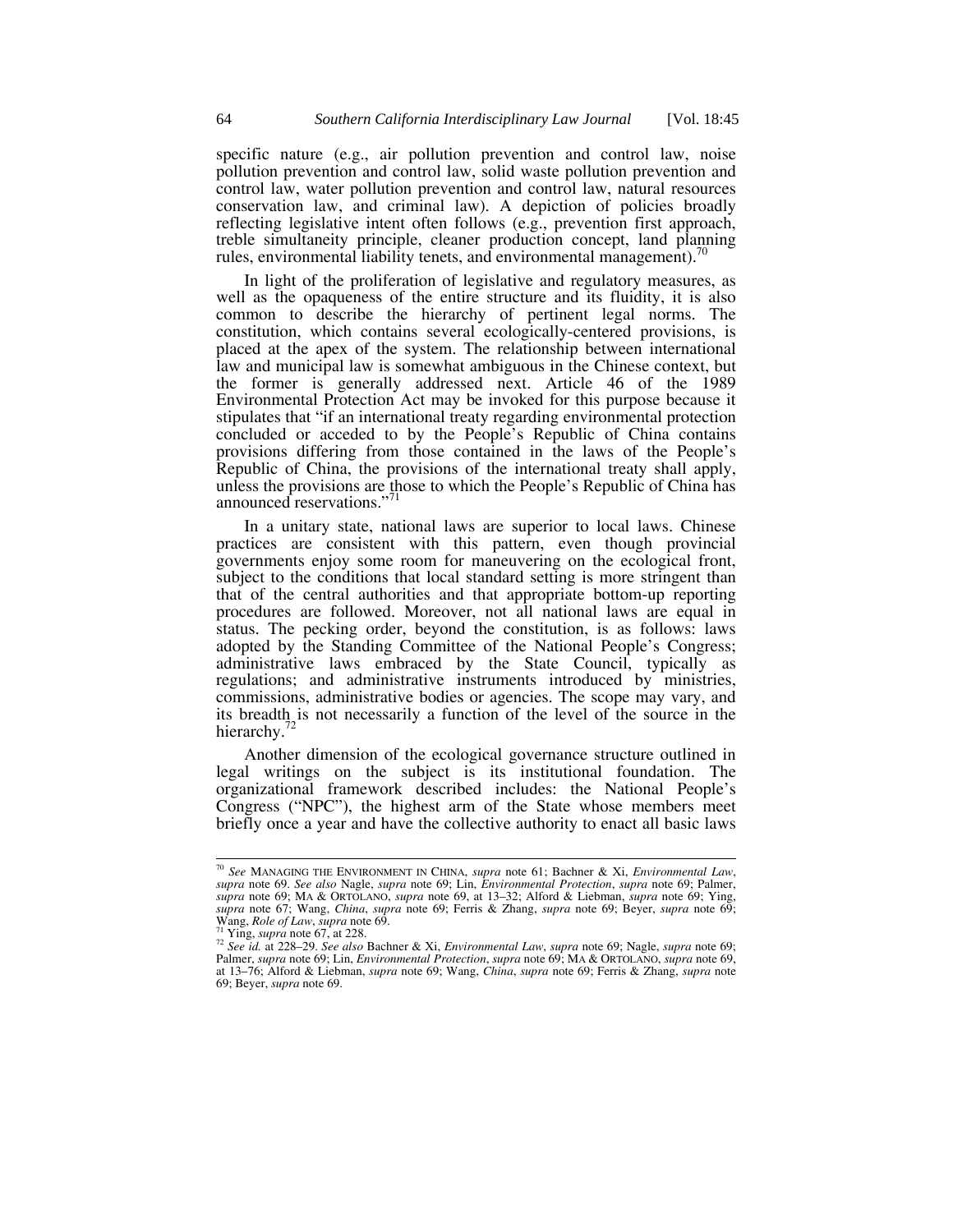and to make amendments to the constitution; its Standing Committee, whose members meet on a bimonthly basis and have the power to pass laws other than those in the domain of the NPC, as well as to interpret the constitution and basic laws; the State Council, the principal executive organ which has the authority to enact administrative regulations pursuant to constitutional and national law; its ministries/commissions/departments which are competent to issue administrative rules; the Environment and Natural Resources Protection Commission ("ENRPC"), which develops general environmental strategies and guidelines and coordinates environmental protection efforts under the auspices of the State Council; and the State Environment Protection Administration ("SEPA"), an administrative arm of the NPC which formulates specific environmental policies, issues regulations, sets standards, provides guidelines, conducts countrywide supervisory activities, and exercises nationwide control.

The descriptive scrutiny undertaken by legal scholars extends beyond the institutional core crucial to the performance of the ecological preservation function at the national level. The core encompasses central government organs such as the Ministries of Agriculture, Energy, Forestry, and Water Resources, which have the authority to issue key environmental regulations. The powers and activities of the local people's congresses and their standing committees, which are competent to adopt local regulations consistent with superior legislation and regulations, and local governments, which have the authority to introduce local administrative rules, are also outlined. The Environmental Protection Bureaus ("EPB"), which operate at the subnational level, are funded by local government and carry, subject to appropriate constraints, responsibilities in areas under their jurisdiction for all facets of ecological management, including legislative, regulatory, organizational, and supervisory; these entities are also accorded considerable attention in this context.<sup>74</sup>

The depiction of institutional contours brings into focus the prevailing mechanisms of dispute resolution as well. The judicial system, from the Supreme People's Court to the local people's courts, including specialpurpose courts, is the principal element of this segment of the picture. Other elements, however, come into play (e.g., People's Mediation Committees), because of the traditional propensity to view judicial intervention as a measure of last resort, partly due to cultural influences reflecting Confucian misgivings about pursuing social harmony by reconciling subjective rights of the persons seeking to defend their own interests and partly for political reasons rooted in official reluctance to encourage individual rights. Insights are also offered into the horizontal

 <sup>73</sup> *See* Beyer, *supra* note 69, at 188–89. *See also* Bachner & Xi, *Environmental Law*, *supra* note 69; Lotspeich & Chen, *Environmental Protection*, *supra* note 69; Jahiel, *supra* note 69; Palmer, *supra* note 69; Lin, *Environmental Protection*, *supra* note 69; MA & ORTOLANO, *supra* note 69, at 33–53; Alford & Liebman, *supra* note 69; Ying, *supra* note 67; Wang, *China*, *supra* note 69; Ferris & Zhang, *supra*  note 69. <sup>74</sup> *See* MA & ORTOLANO, *supra* note 69, at 33–76; Beyer, *supra* note 69, at 189. *See also* Bachner & Xi,

*Environmental Law, supra* note 69; Lotspeich & Chen, *Environmental Protection, supra* note 69; <br>Jahiel, *supra* note 69; Palmer, *supra* note 69; Lin, *Environmental Protection, supra* note 69; Alford & Liebman, *supra* note 69; Ying, *supra* note 67; Wang, *China*, *supra* note 69; Ferris & Zhang, *supra* note 69.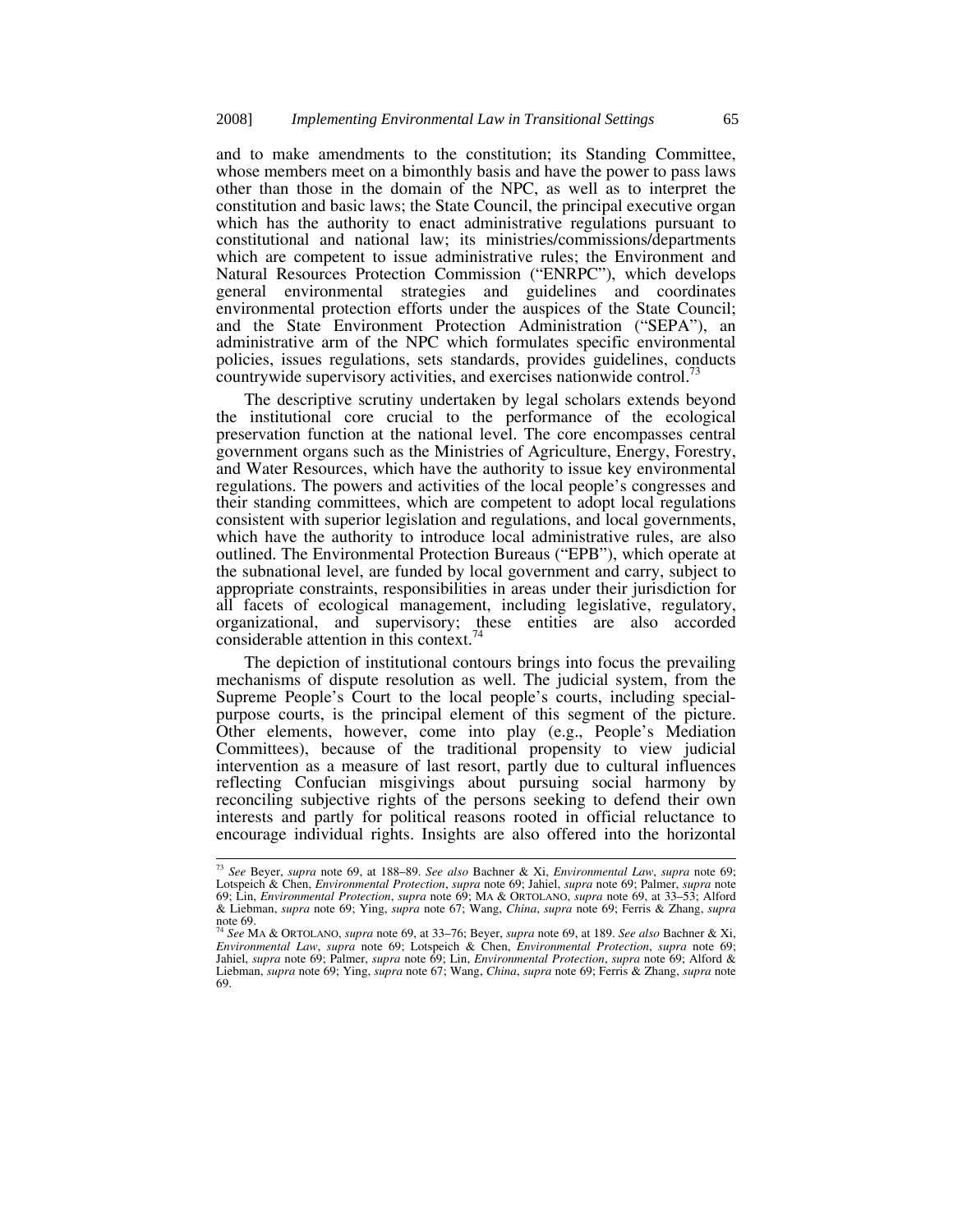dimension of court structure and operations (e.g., the organization into special divisions for civil, criminal, administration, and commercial matters). The principles underlying judicial decision making and the characteristics of the sociopolitical milieu that impinge upon it constitute an integral component of such descriptive or explanatory accounts.

Changes in the overall picture and its various segments are duly captured in the legal literature. The depictions are thus detailed and up-todate. Indeed, as the inherent tension between the economic and ecological imperatives has intensified, the research output has broadened and increased in frequency. A recent example is a multifaceted and timely survey of policy shifts resulting from the transition from a regulatory system largely based on command and control methods to one primarily relying, at least in terms of the final destination, on market-harnessing techniques. (From a technical perspective, this probably qualifies as a regime change.)<sup>76</sup> Another recent example is a far-ranging and targeted examination of current developments in the legislative and judicial domains, empirically shedding interesting light on new forms of environmental litigation.<sup>77</sup>

While they are solid, substantial, and up-to-date, traditional-style legal writings on Chinese ecological governance nevertheless rarely focus, in a comprehensive, explicit, and systematic manner, on the implementation phase of the process. By the same token, the issue of the implementability of legislative or regulatory schemes is seldom addressed in earnest. There are, however, notable exceptions to this rule. The illuminating work of Stephanie Beyer stands out in this respect, because she endeavors to determine the extent to which virtually all major legislative or regulatory initiatives are followed in practice, uncharacteristically employing the term implementation for this purpose. Like most legal scholars, however, she implicitly equates policy implementation almost exclusively with top-down enforcement and places greater emphasis on description than explanation.<sup>78</sup> She is not the only author to look at enforcement from such a restrictive standpoint, but her paper is singled out here because she has approached the matter of implementation in a more deliberate and structured fashion than others in the profession.

The question of implementability is posed far less frequently than that of enforcement, where the problem is one of scope rather than frequency. Again, there are exceptions to the rule, albeit few and far between. A relevant example is an informative paper by Jolene Lin Shuwen outlining

 <sup>75</sup> *See* Beyer, *supra* note 69, at 189–91. *See also* Bachner & Xi, *Environmental Law*, *supra* note 69; Nagle, *supra* note 69; Palmer, *supra* note 69; Lin, *Environmental Protection*, *supra* note 69; Alford & Liebman, *supra* note 69; Ying, *supra* note 67; Wang, *China*, *supra* note 69; Ferris & Zhang, *supra* note 69. <sup>76</sup> *See* Jolene Lin Shuwen, *Assessing the Dragon's Choice: The Use of Market-Based Instruments in* 

*Chinese Environmental Policy*, 16 GEO. INT'L ENVTL. L. REV. 617, 617–55 (2004). *See also* MA & ORTOLANO, *supra* note 69, at 13–32; Richard D. Morgenstern et al., *Emissions Trading to Improve Air Quality in an Industrial City in the People's Republic of China, in CHINA'S ENVIRONMENT AND THE CHALLENGE OF SUSTAINABLE DEVELOPMENT, supra note 4, at 150, 150–79.* 

<sup>&</sup>lt;sup>77</sup> See Wang, Role of Law, supra note 69.<br><sup>78</sup> See Beyer, supra note 69. See also Bachner, Regulating Pollution, supra note 69; Nagle, supra note 69; Alford & Liebman, *supra* note 69; Ferris & Zhang, *supra* note 69.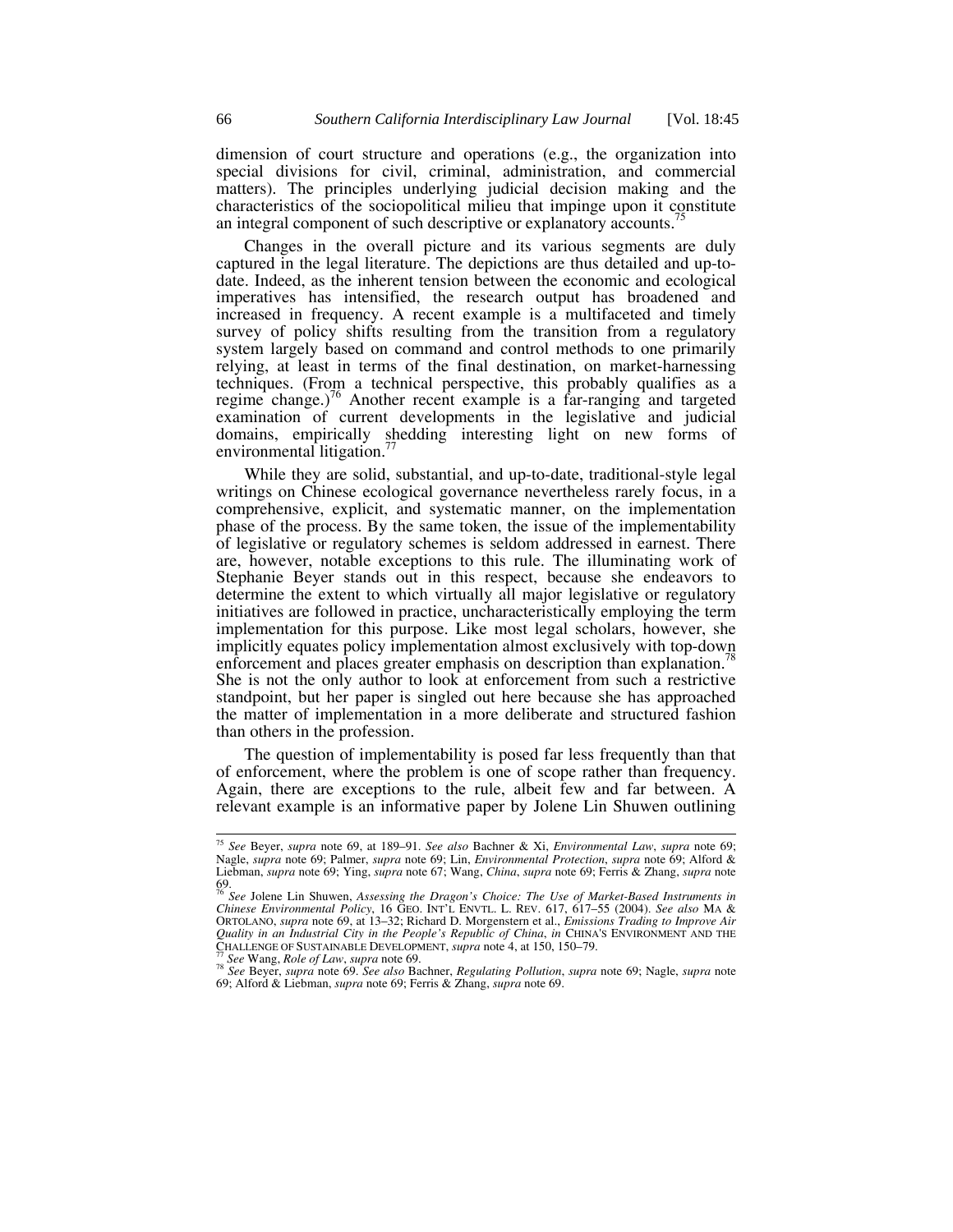recently adopted market-harnessing reforms. She borrows analytical concepts from the general ecological governance literature in order to identify potential impediments to progress. A distinction is drawn between developing and developed countries. Developing countries are thought to be more cost-sensitive; suffer from capital scarcity, yet are blessed with abundant, and hence cheap, labor; are less adept at operating and maintaining equipment; are prone to rely on market-distorting mechanisms; and display symptoms of institutional fragility, detracting from the effectiveness of policy formation, enforcement, and monitoring in decentralized settings.<sup>7</sup>

The distinction between developing and developed countries, while not without empirical foundation, is often overplayed in this context. As Richard Lotspeich has amply demonstrated, developed countries also encounter serious difficulties in pursuing policy innovation in the ecological domain, and their experience with market-harnessing reforms has been rather uneven.<sup>80</sup> One has to embrace finer distinctions than the developing-developed country dichotomy, explore country-specific factors, or factors specific to countries genuinely belonging to the same homogenous category, and probe deeper in an effort to unearth complex and varied influences that extend beyond a modest list of factors based on broad generalizations, however useful as a starting point. For China, the tentative moves in this direction by traditional legal scholars have not really borne sufficient fruit.<sup>8</sup>

Implementation nevertheless features selectively in a number of papers originating from that source. The relevance of Beyer's broad contribution has already been noted and the important works of Bryan Bachner, John C. Nagle, William P. Alford and Benjamin Liebman, and Richard J. Ferris and Hongjun Zhang also merit careful attention.<sup>82</sup> In addition, the subject is touched upon indirectly—typically not referencing it as implementation and productively in several other papers that fall into that category. Pertinent factual information and analytical insights may be extracted from these writings and eclectically incorporated into an appropriate theoretical scheme. Findings and ideas generated by social scientists, who have explored ecological policy implementation in Chinese settings, both directly and indirectly, may then be used to help widen the focus on the conceptual edifice.

Consistent with the distinct orientation of their profession, traditional legal scholars have displayed considerable interest, whether explicitly or implicitly, in policy characteristics as a key determinant of implementation effectiveness. They have placed particular emphasis on the persistent historical strategic bias in favor of economic growth, to the detriment of ecological preservation. Until the 1992 Rio Earth Summit, this official

<sup>&</sup>lt;sup>79</sup> *See* Shuwen, *supra* note 76, at 635–37, 643–48.<br><sup>80</sup> *See* Richard Lotspeich, *Comparative Environmental Policy: Market-Type Instruments in Industrialized Countries, 26 POL'Y STUD. J. 85 (1998).<br><sup>81</sup> <i>See* Shuwen,

<sup>&</sup>lt;sup>82</sup> See Beyer, supra note 69; Bachner, Regulating Pollution, supra note 69; Nagle, supra note 69; Alford & Liebman, *supra* note 69; Ferris & Zhang, *supra* note 69.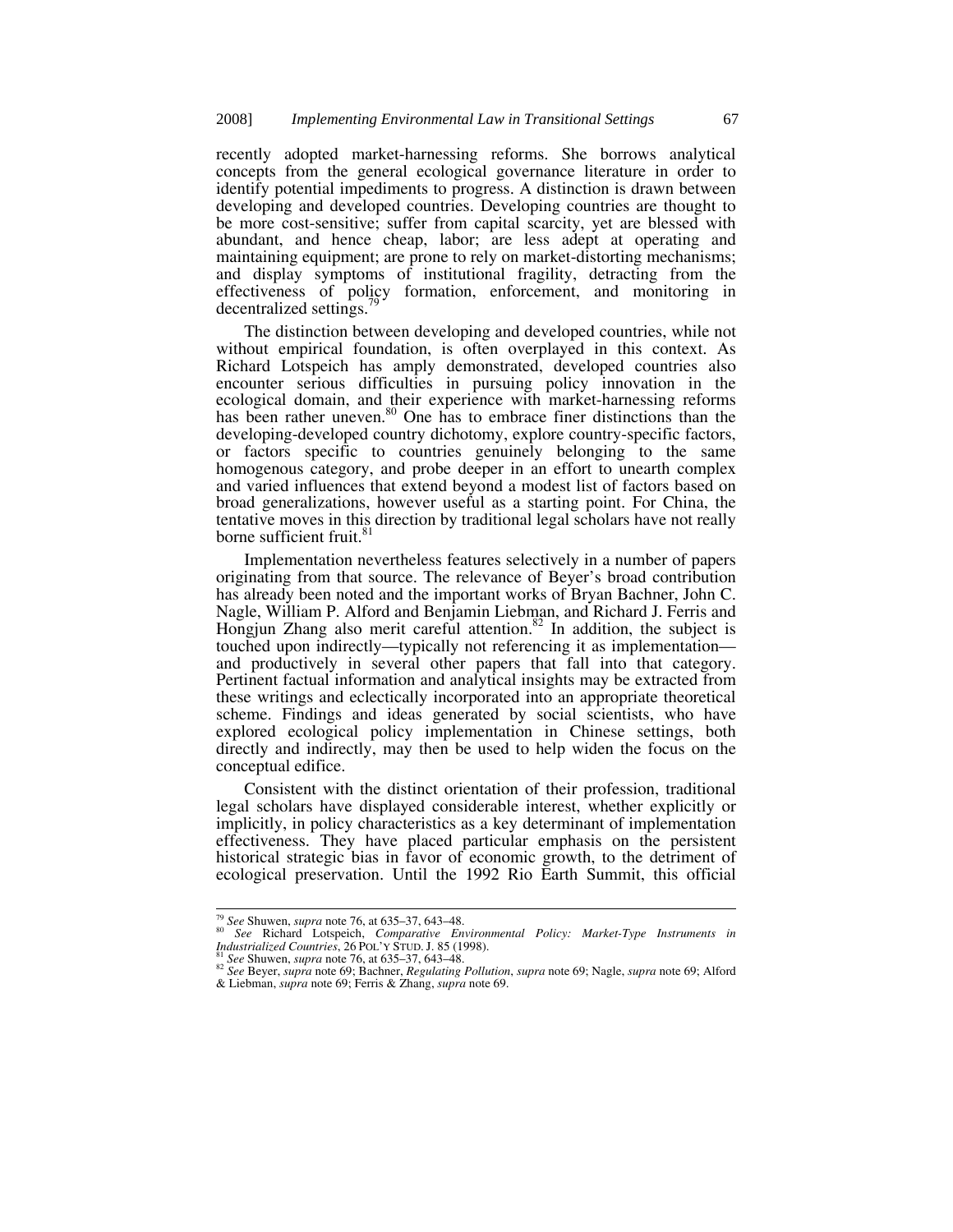attitude generally manifested itself in the formally expressed principle of coordinated development or the reluctance to unambiguously embrace the notion of sustainable development, which permeated international environmental jurisprudence in the 1980s and after.<sup>83</sup>

Coordinated development implies that ecological imperatives cannot be considered in an economic vacuum. The primary difference between this developmental model and the one aiming at sustainability lies in the apparent disregard exhibited by the former toward the needs of future generations. Another distinction is that, in contrast to the latter, the developmental model views ecological preservation as a subsector of the overall economic management effort and, by extension, as a specific economic issue rather than a broad social question. Since 1992, sustainable development has supplanted the coordinated variant as an official policy, as evidenced by the State Council's adoption of Agenda 21 for China and its incorporation into long-term national plans. The essence of development strategy, however, has remained largely intact, even though a modest rebalancing of inherently conflicting goals has taken place.<sup>84</sup>

The problems engendered by the policy of uneven growth are compounded by other features of the overall strategic thrust, such as the position, whether legitimate or not, that the burden of ecologically-inspired economic adjustment should largely be shouldered by developed countries and that state sovereignty should serve as the basis for international cooperation on the environmental front. It is a moot point to what degree such policy characteristics impinge on actual decisions and behavior in concrete situations. Social theories diverge in this respect,  $85$  an issue that will be addressed later. There appears to be sufficient evidence to suggest that decision rules formulated by top leaders, notwithstanding their somewhat opaque nature, exert palpable influence on administrative behavior in general<sup>86</sup> and in the ecological domain in particular.<sup>87</sup>

Another policy characteristic portrayed in traditional legal writings as detrimental to effective implementation is the overly ambiguous, nontransparent, provisional, and sermon-like nature of Chinese laws, including those pertaining to the environment. Nagle furnished the following illustration in the mid-1990s: "Consider the Environmental Protection Law, which was designed 'only to outline China's basic policies on environmental matters.' It commands that '[t]he waters of rivers, lakes, seas, and reservoirs must be protected and a good quality of water maintained,' and it requires that '[e]ffective measures . . . be taken to eliminate smoke and dust from all smoke-emitting equipment, industrial kilns and furnaces, motor-driven vehicles, and boats and ships."<sup>88</sup> This feature prompted him to conclude that "statutes still perform a rhetorical

<sup>83</sup> *See* Palmer, *supra* note 69, at 791. 84 *See id.* at 792. *See also* Nagle, *supra* note 69; Alford & Liebman, *supra* note 69; Ferris & Zhang, *supra* note 69; Beyer, *supra* note 69.<br><sup>85</sup> *See, e.g., HUANG JIANRONG, THE APPLICABILITY OF POLICY-MAKING THEORIES IN POST-MAO* 

CHINA (Ashgate Publ'g 1999). 86 *See, e.g.,* SHIRK, POLITICAL LOGIC, *supra* note 63, at 116–28. 87 *See, e.g.,* Palmer, *supra* note 69, at 792. 88 Nagle, *supra* note 69, at 546.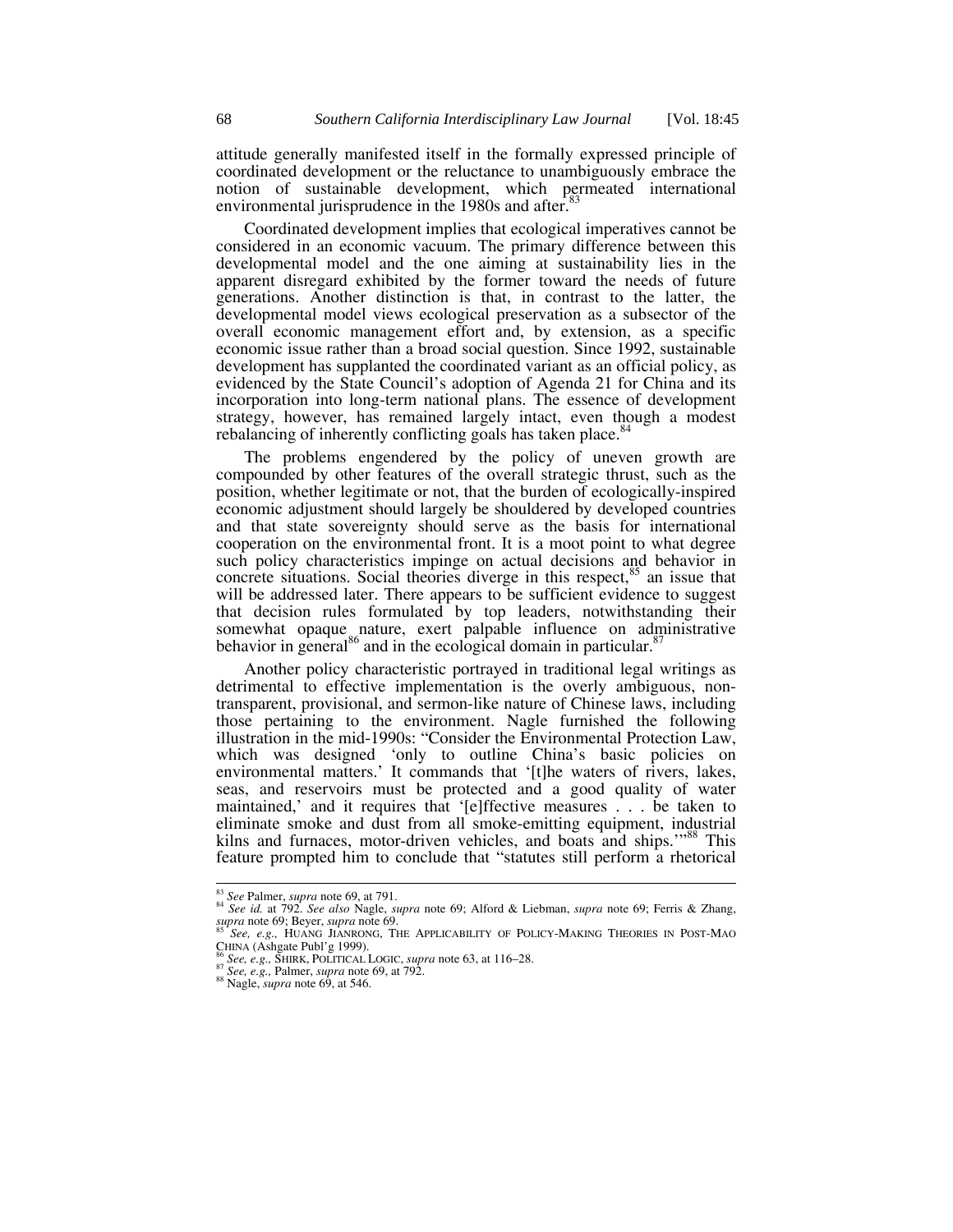role in China, offering direction to those whose activities implicate the environmental issues described in the statute, but not necessarily anticipating litigation over the application of the statute in particular cases."<sup>89</sup>

The picture has not improved sufficiently over the ensuing decade for Beyer to infer otherwise. Indeed, her observations reinforce those offered at earlier junctures:

Numerous environmental laws suffer from vagueness and put forward general, almost exhortational terms. Even the amended Air Pollution Prevention and Control Law provides, in Article 19, that "enterprises shall give priority to the adoption of clean production techniques" and, according to Article 30, enterprises "shall gradually adopt measures to control nitrogen oxide," while the local governments shall "redouble their efforts in afforestation, grass-planting, urban and rural greening and take effective measures to do well the work [of prevention] . . . and sand control."90

Beyer appropriately notes that "[t]his clearly demonstrates the difficulty of evaluating and determining the potential of China's environmental statutes to direct specific behavior. $\mathbf{F}^{91}$ 

Nagle has also highlighted the indeterminate status of key legislative  $\arctan \frac{1}{2}$  and the lack of visibility<sup>93</sup> as impediments to effective implementation. In regard to poor transparency, he has commented that "[c]hallenging the government's interpretation of such 'secret' legislation presents a formidable challenge to unknowing violators. Moreover, the ability of local authorities to disclose such statutes only when it is convenient for them to do so enables them to attempt enforcement only in clear cases where they are most likely to prevail."<sup>94</sup>

In the same vein, Beyer bemoans the lack of clear definitions in Chinese environmental law and the unavailability of a significant body of authoritative judicial precedents. In her opinion, this heightens the overall sense of ambiguity and disarray. For example, "the Environmental Protection law broadly requires 'all units and individuals [. . .] to protect the environment' and states that local governments are 'responsible for the quality of the environment and shall take measures to improve the environment."<sup>95</sup> Similarly, "the Environmental Protection law prohibits units from transferring facilities that 'cause severe pollution' and obliges units to 'adopt effective measures to prevent and control pollution that harms the environment."<sup>96</sup> To make matters worse, statutory provisions

<sup>&</sup>lt;sup>89</sup> *Id.* at 546–47.<br><sup>90</sup> Beyer, *supra* note 69, at 205.<br><sup>91</sup> *Id.* at 205–206.<br><sup>92</sup> Nagle, *supra* note 69, at 547 ("The 'provisional' nature of some important Chinese environmental statutes further discourages a series of cases that may define more precisely the applicable  $\sum_{93}$  commands.").

Id. at 550 ("[M]any statutes are not published. This is especially true of regional and local legislation, which foreign entities often discover only after local authorities claim it has been violated."). <sup>94</sup> *Id.* <sup>95</sup> Beyer, *supra* note 69, at 206. <sup>96</sup> *Id*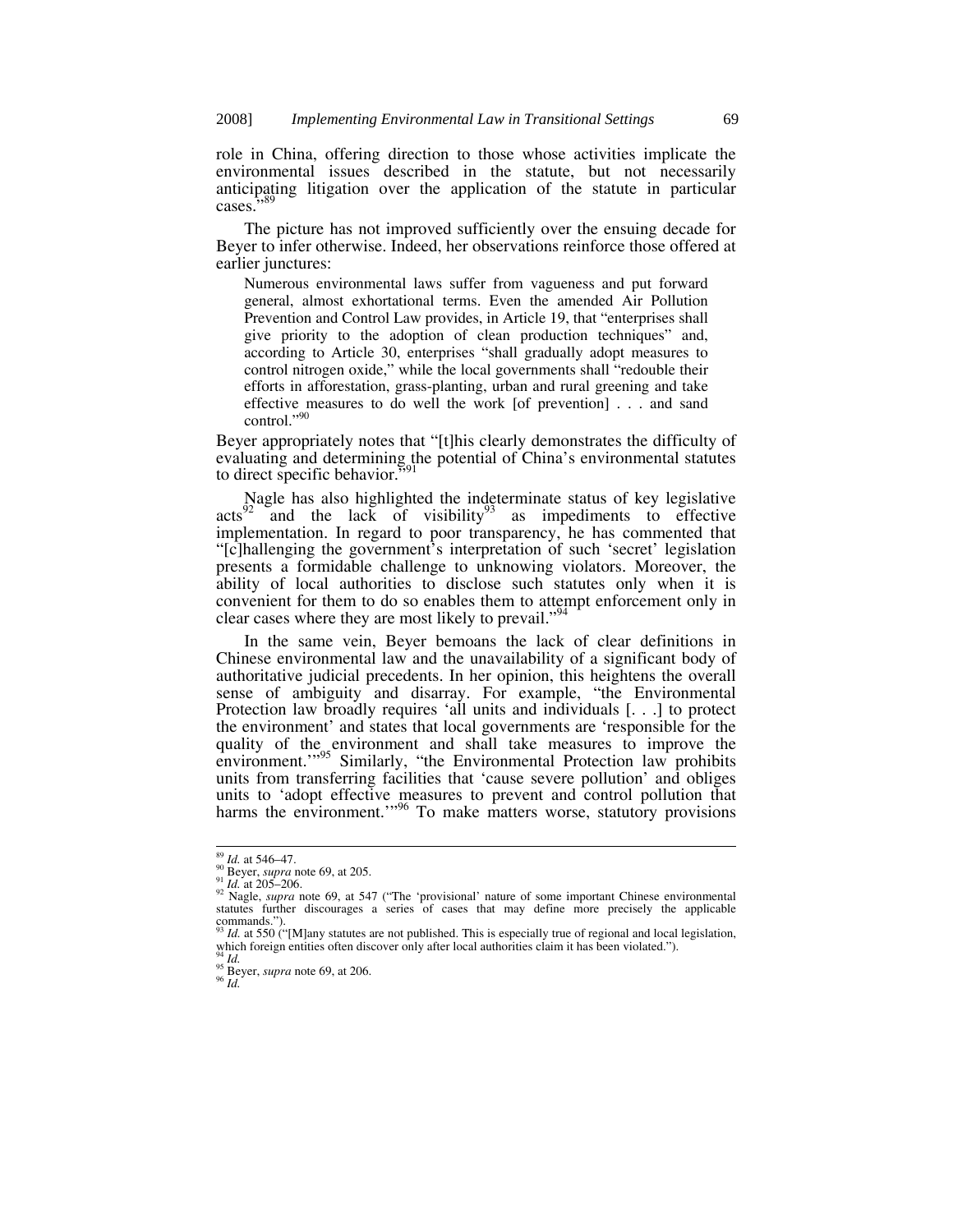are often not properly converted into workable regulatory mechanisms and standards.<sup>97</sup>

A combination of socioeconomic dynamism and institutional inertia may prove inimical to implementation effectiveness, in that it produces long lags between policy catalysts, whether opportunities or problems, and policy responses. Such gaps, in turn, result in policy incompleteness and irrelevance. Beyer identifies this as an additional characteristic of the policy apparatus that impedes meaningful execution of strategic intentions. According to her, environmental laws in China, to a considerable degree, mirror socioeconomic realities that prevailed at the onset of the reform era and that have since undergone substantial transformation. They are far from complete and selectively irrelevant in that they have not been fully adjusted to reflect new realities (e.g., the emergence of large-scale private enterprise alongside the state-controlled sector) and institutional obsolescence (e.g., a planned economy which, for all intents and purposes, is a thing of the  $past)$ .<sup>98</sup>

Authoritative and coherent statutory interpretation may serve as a powerful antidote to policy opaqueness in certain circumstances. Nagle, however, has decisively demonstrated that this is an elusive goal in that particular case given the segmented and the multilayered nature of the Chinese policy structure. As he has pointed out, "China has developed a nuanced system of 'legislative,' 'judicial,' and 'administrative' statutory interpretation."99 The key components of this system—the NPC Standing Committee, the Supreme People's Court, the State Council, the Supreme People's Procuratorate, and lower courts—are loosely connected and do not function in a well-coordinated fashion. Moreover, the quality—or, for that matter, quantity—of their output leaves much to be desired, largely failing to dispel the prevailing policy fog. $100$ 

Even if this were not a serious issue, the policy configuration would not be conducive to effective implementation. The legally sanctioned incentives are for the most part simply too puny to galvanize adversely affected parties into action against violators of environmental statutes. Nagle has furnished two vivid illustrations: "Effluent fees are often smaller than the cost of complying with the statute, and violators can generally recover what fees they do pay in order to purchase the equipment required to meet statutory standards in the future. Likewise, some violators of China's endangered species legislation have escaped with fines of less than two dollars."<sup>101</sup> Indeed, he has pinpointed a more vexatious feature of the policy structure by stating that "some Chinese environmental statutes have failed to provide for *any* penalties, thus precluding any enforcement of the underlying substantive requirements. The incentives to contest the statute's directives are thus negligible."<sup>102</sup>

<sup>97</sup> *See id.* <sup>98</sup> *See id.* 99 Nagle, *supra* note 69, at 525. 100 *See id.* at 525–27. 101 *Id.* at 540–41. 102 *Id.* at 541 (emphasis added).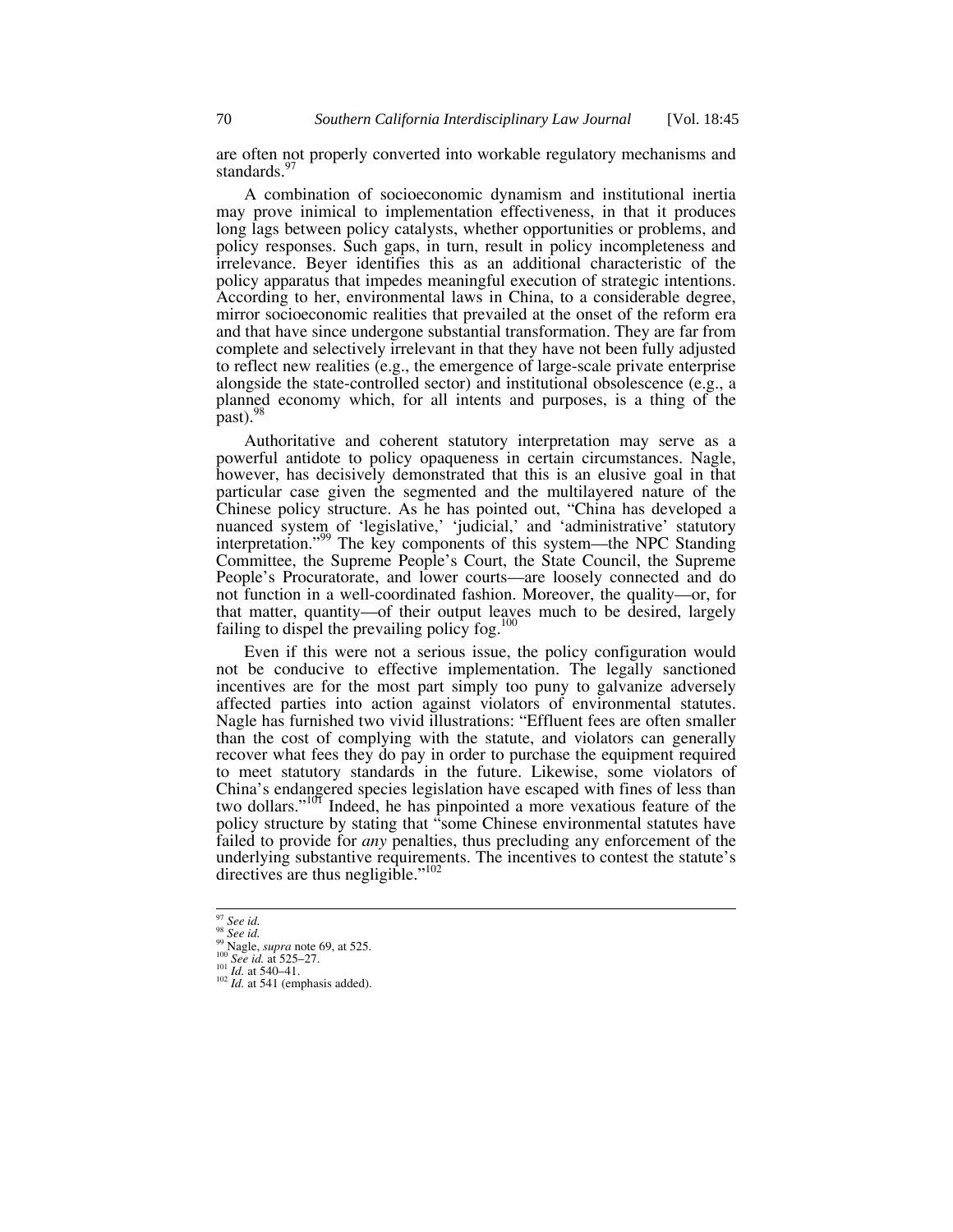Besides policy characteristics, traditional legal writings display concern for patterns of policy formation, distinct properties of the implementing organization, responses on the part of groups affected by the programs delivered (or not delivered), and the social milieu in which the government machinery is embedded. In practice, the Communist Party shapes policy in China in a quasi-monopolistic fashion, although this is not necessarily the picture painted in documents originating from official sources. The corollary is that this highly political organ dictates the content and nature of Chinese law. In theory, party officials are subject to generally applicable legal constraints, but the transformation to the rule of law is akin to a work in progress. The Communist Party exerts substantial influence over legal matters in the course of both policy formation and implementation, perhaps to a greater degree in the ecological domain than elsewhere. This deprives the law of a requisite measure of independence and renders strategy execution a rather arbitrary affair.<sup>103</sup>

A feature of the implementing organization that looms especially large in traditional legal writings is the absence of a fully autonomous judiciary in China. The formal independence granted by the constitution to this potentially vital institution is severely tempered by a host of formidable constraints, notably the unshakeable grip of the Communist Party, which manifests itself directly and indirectly through multiple channels. Because of its marginal status, the judiciary is ill-equipped—financially, organizationally, socially, and in terms of professional skill level—to play a meaningful role in policy implementation in the ecological domain and on other fronts. Political preference for alternative modes of dispute resolution, formal and informal, further dilutes its institutional capabilities.<sup>104</sup>

An equally salient characteristic of the implementing organization highlighted by traditional legal scholars is its vertical fragmentation. This is not primarily a Pressman and Wildavsky-type issue arising from an overly long organizational chain, although that is a dimension of the problem which cannot be entirely overlooked in such a geographically diverse and vast country. Rather, the focus in this context is on the limited impact of strategic signals emanating from the national center on administrative behavior at the local periphery, or, to express it differently, the inability or unwillingness of the center to enforce or implement its ecological agenda through crucial local channels. This is a serious impediment to an effective execution of any such blueprint, because ground-level officials or streetlevel bureaucrats ultimately dictate the pattern of day-to-day policy realities. Beyer captures the essence of the phenomenon:

Generally, the success or failure of laws depends on how effectively they are enforced, especially at the local level. However, local governments are often major shareholders of polluting enterprises creating an inherent conflict of interest. Nevertheless, the laws presume that environmental protection bureaus representing a part of local governments will

<sup>103</sup> *See id.* at 529–31. 104 *See id.* at 531–36, 550–51; Beyer, *supra* note 69, at 189–91.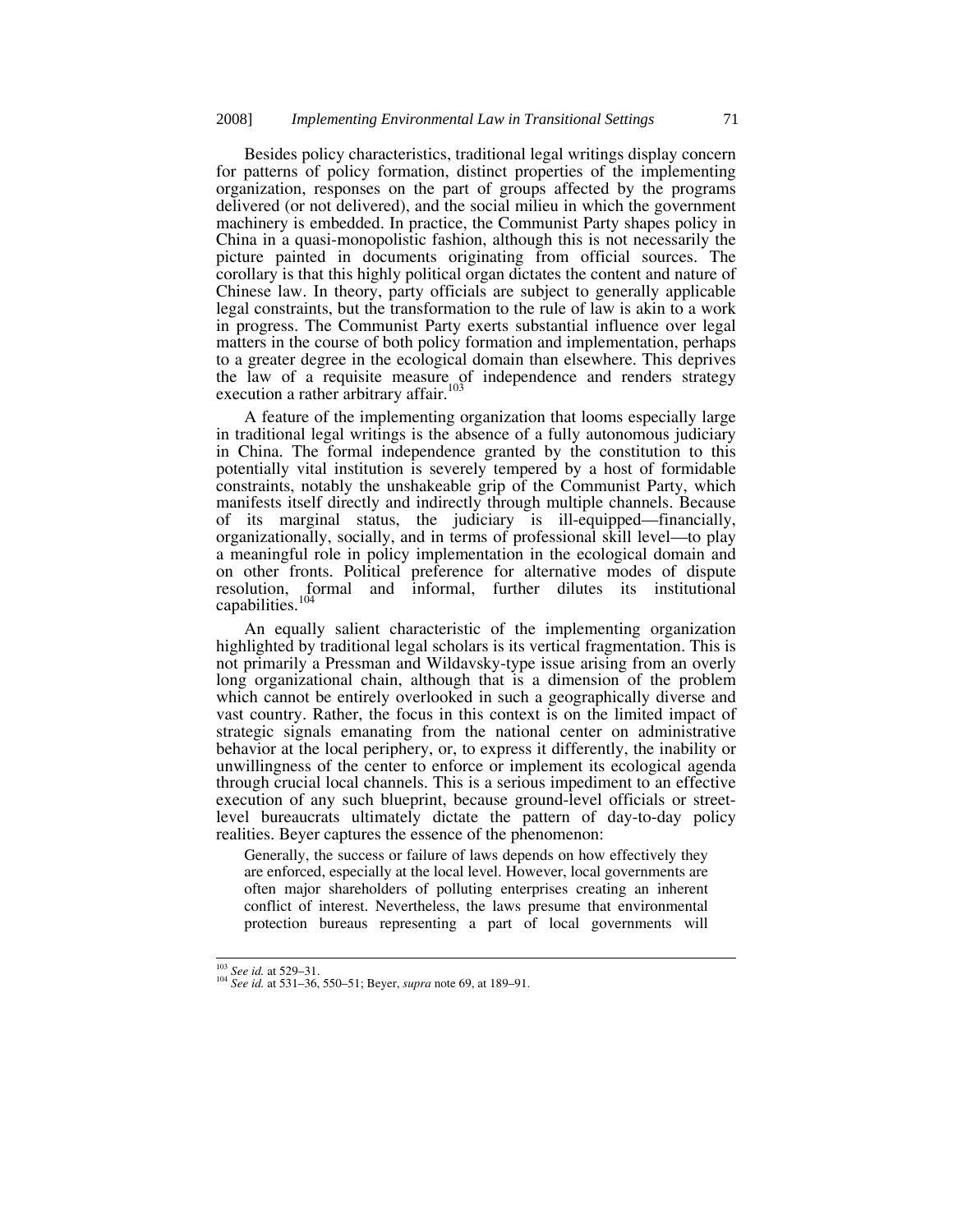successfully co-ordinate with the national body, SEPA. In theory, the People's Republic of China operates a unitary national state where legislation and directives emanate from central Beijing to which subnational units of governments must adhere. In practice, however, this high degree of administrative cohesion does not exist. The laws fail to anticipate the possibility that certain government interests might diverge sharply from those of the environment department and create a major obstacle to strict enforcement of both national and local environmental legislation. $10$ 

And she further elaborates:

In reality, sub-national administrative departments rather tend to look to the people's governments at their own level than to central authorities since their funding and enforcement powers rely on local district authorities. The fact that local governments very often sponsor or own industries themselves and consider environmental regulations to be incompatible with economic growth makes it difficult for environmental protection bureaus to enforce their policy. Although the State Environmental Protection Agency has formal authority over lower-level agencies, this national agency does not have much leverage in ensuring that national regulations and standards are enforced at the local level. It is common practice that environmental issues are treated more as a matter of policy rather than law and personal relations are often decisive. Fees and fines are rarely determined authoritatively; instead, they are often negotiated and fall far below the cost of damage that the harmful activity has caused, as well as below expenses for pollution control facilities.<sup>106</sup>

Interestingly, such and previously identified features of the implementing organization (e.g., the absence of meaningful judicial autonomy) combine with policy characteristics to form an institutional configuration that acts as a powerful barrier to effective strategy execution:

The money derived from fees . . . [is] made available to the polluters in the form of grants and credits nominally for investments in control facilities; however, no adequate supervisory mechanism exists. This undercuts any incentive for firms to invest in preventive measures. Moreover, enterprises appear to view these fees as entitlements for their unlawful acting, whether or not they have improved their pollution control equipment or intend to do so. Also, the local influence on courts is considerable and not limited to financial matters. Besides the fact that court-operating expenses are funded by local district authorities, local citizens also join the judge as 'people's assessors' in hearings and local party officials generally have a significant impact on the jurisprudence and career advancements.<sup>107</sup>

Two additional features of the implementing organization briefly addressed in traditional legal writings are the inadequacies of the principal environmental protection arm of the state and its overly loose integration

<sup>&</sup>lt;sup>105</sup> Beyer, *supra* note 69, at 207.<br><sup>106</sup> *Id. See also* Bachner, *Regulating Pollution*, *supra* note 69; Nagle, *supra* note 69; Orts, *supra* note 69;

Ferris & Zhang, *supra* note 69; Shuwen, *supra* note 76. 107 Beyer, *supra* note 69, at 207–08. *See also* Nagle, *supra* note 69.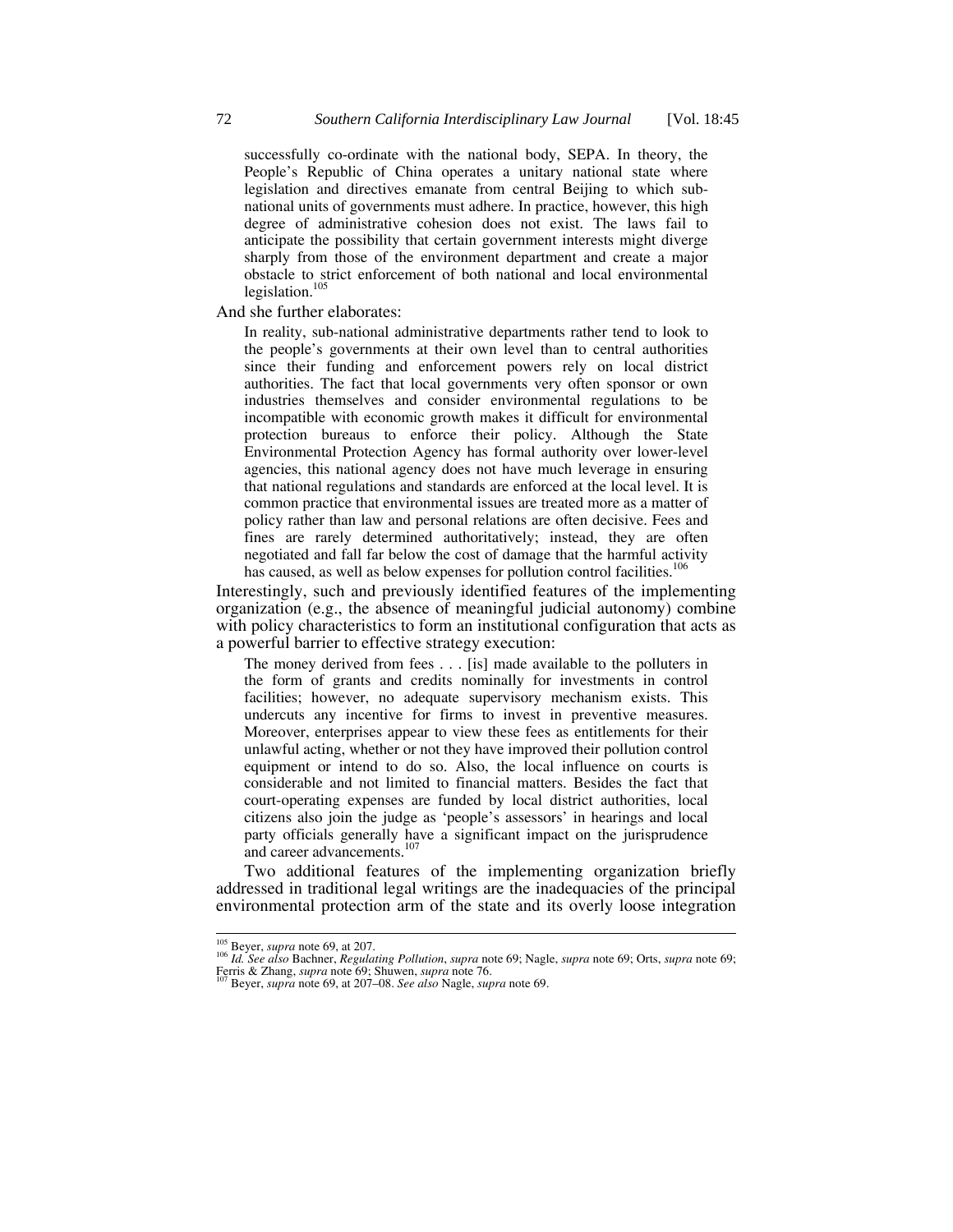into the overall policy framework. SEPA is portrayed in broadly similar terms to the judiciary, namely as a relatively toothless entity lacking the necessary financial, human, informational, political, social, and technological resources to fulfill its strategic mission. The organization's structural weaknesses lead to a heavy dependence on locally-based operators who are subject to strong ground-level influences and are thus unlikely to follow the central line in most circumstances. By the same token, while it is not entirely isolated in the institutional sense of the term, SEPA's activities are deemed to be not sufficiently coordinated with those of other relevant state organs, a factor which detracts from its ability to effectively implement its burgeoning agenda.<sup>108</sup>

Responses on the part of groups affected by the programs delivered (or not delivered) and the special milieu in which the government machinery is embedded are merely touched upon by traditional legal scholars examining the Chinese ecological governance architecture. Their primary professional focus understandably is on the substantial institutional hurdles to private enforcement of environmental statutes and public participation in policy formation (including access to pertinent information). The conclusion that one is inclined to draw in light of the insights offered is that the official channels for private and civil society-type input are largely blocked, but that they are gradually and selectively being opened. The long-suppressed grassroots community, however, cannot take full advantage of the modest opportunities that present themselves because of attitudinal constraints<sup>109</sup> and paucity of resources, or underdeveloped institutional infrastructure (e.g., limited supply of lawyers with relevant expertise). Again, this impedes the execution of a progressively more enlightened ecological blueprint.<sup>110</sup>

The above survey demonstrates that policy implementation features prominently, albeit often indirectly, in the traditional legal literature devoted to Chinese environmental management. Significant gaps nevertheless remain and the picture that emerges is consequently incomplete. There is also an inevitable tendency, perhaps partly reflecting the fact that subdisciplines such as law and economics as well as law and society are at rudimentary stages of evolution in China, to gravitate toward the formal side and principally engage in descriptive analysis, coupled with standard legal evaluation. Explanatory accounts are also offered, but they are less common and, more importantly, not grounded in theoretical constructs capable of materially illuminating ecological strategy. Some of

<sup>&</sup>lt;sup>108</sup> See Beyer, supra note 69, at 208. See also Nagle, supra note 69; Ferris & Zhang, supra note 69.<br><sup>109</sup> China's political culture may legitimately be described as parochial or subject, rather than participant, in that its citizens are either conducting their lives outside the public sphere or are conscious of government action or inaction but enjoy virtually no outlet for expressing their opinions. *See generally* GABRIEL A. ALMOND & SIDNEY VERBA, THE CIVIC CULTURE: POLITICAL ATTITUDES AND<br>DEMOCRACY IN FIVE NATIONS (Princeton Univ. Press 1963).

DEMOCRACY IN FIVE NATIONS (Princeton Univ. Press 1963). 110 *See* Nagle, *supra* note 69, at 539–40; Ferris & Zhang, *supra* note 69, at 596–98; Beyer, *supra* note 69, at 208–09. *See also* Yok-shiu F. Lee, *Public Environmental Consciousness in China: Early Empirical Evidence*, *in* CHINA'S ENVIRONMENT AND THE CHALLENGE OF SUSTAINABLE DEVELOPMENT, *supra* note 4, at 35–65; ENVIRONMENTAL AWARENESS IN DEVELOPING COUNTRIES: THE CASES OF CHINA AND THAILAND 46–168 (Sigeki Nisihira, Reeitsu Kojima, Hideo Okamoto, & Shigeaki Fujisaki eds., Inst. of Developing Econ. 1997).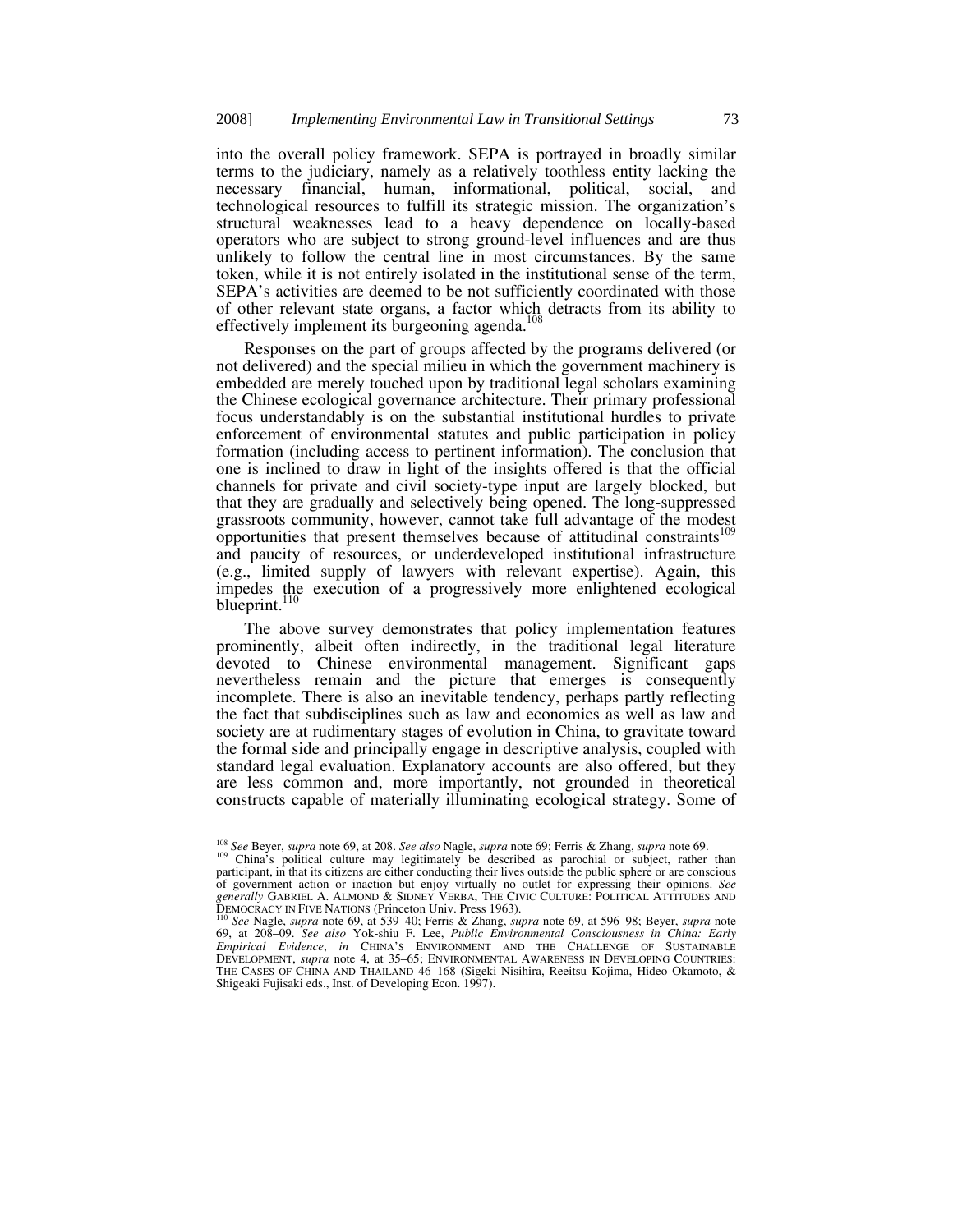the existing gaps may be closed and missing analytical components found by venturing into the social science domain, where similar issues are explored—though not always directly—from different perspectives and with the help of different conceptual tools.

## IV. COMPLEMENTARY INSIGHTS

Besides legal scholars and practitioners, researchers and analysts associated with other academic disciplines and professions have displayed considerable and growing interest in execution problems encountered in the environmental sphere in China. While economists and political scientists have been particularly active on this front, there has been a steady stream of contributions from across the social sciences. Some of the work undertaken in this area has been devoted explicitly to implementation in the specific sense of the term, albeit from a broad standpoint, and some has addressed key aspects thereof under a somewhat different guise. (Expressions such as compliance and enforcement have often been employed in this context, but the scope of the studies conducted has been wider than they would imply.) Perhaps even more than legal writers, social scientists have also been able to shed light on the subject indirectly while dissecting issues not necessarily pertaining to ecological governance.

Interdisciplinary academic or professional experimentation, let alone cooperation, is generally uncommon among Sinologists and virtually unknown among mainland-based Chinese scholars and practitioners. Moreover, as indicated, the law and economics and law and society perspectives do not meaningfully feature at this stage in the examination of the legal system in China, both outside and within the country. The corollary is that explorations pursued by social scientists are seldom focused, whether directly or indirectly, on the legal dimensions of execution as such. Rather, their concern typically is with multilevel central, provincial, and local—policy implementation. The empirical observations they offer are nevertheless of general relevance and may effectively be relied upon in drawing inferences about the execution of environmental strategy through predominantly legal channels.

Ex ante, social scientists exhibit awareness of the bottom-up forces impinging on implementation effectiveness and acknowledge the importance of micro-level inquiries designed to capture the essence of organizational influences originating in the lowest rungs of the elongated bureaucratic pyramid. Ex post, however, this analytical posture is not adequately reflected in their empirical work. To some extent, they share the top-down predispositions of their traditional legal counterparts and do not present an entirely balanced picture, or one that may qualify as comprehensive. These limitations of their studies are presumably the product of constraints encountered in conducting street-level research in Chinese sociopolitical settings. Their prevalence notwithstanding, the insights generated are valuable in that they complement, in terms of conceptual scope and theoretical grounding, those provided by scholars employing traditional legal tools.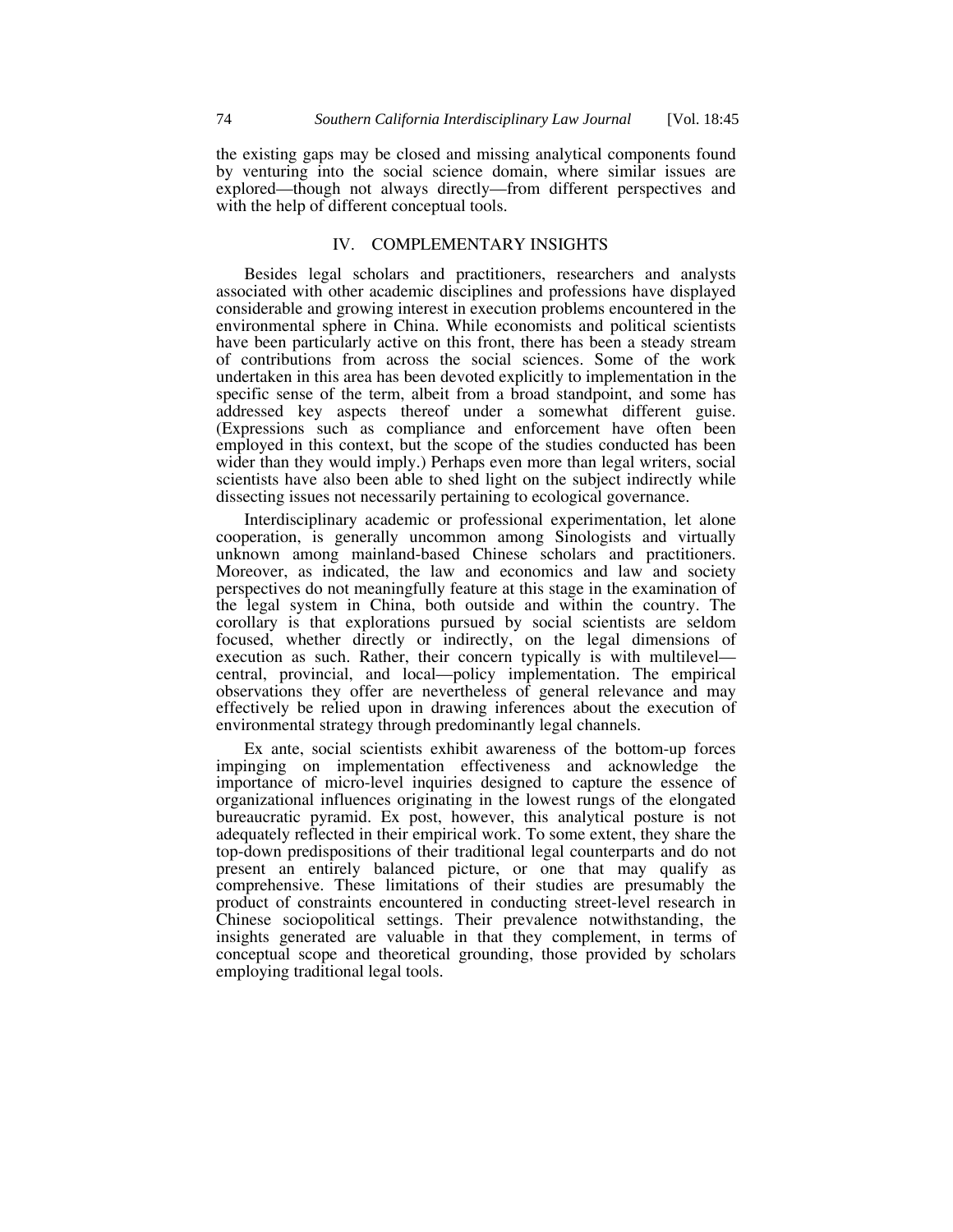Social science investigations have so far been principally directed at policy characteristics affecting execution success and distinctive features of the implementing organization that are pertinent in this respect. Two books should be singled out in that context for making a seminal contribution in the field and laying a solid foundation for research centered on the execution of ecological strategy. The first, by Lester Ross, surveys a broad range of environmental policy issues in China from a sophisticated behavioral perspective and places a heavy emphasis on implementation dynamics and effectiveness.<sup>111</sup> The second, a collection of empiricallybased and theoretically-driven sector-specific accounts edited by David M. Lampton, constitutes a multifaceted introduction to implementation across the Chinese policy spectrum. It devotes several chapters to the working of the ecological governance architecture. $^{112}$ 

Ross has shifted the discussion of policy characteristics in a direction consistent with that of the evolving logic of economic reform in China. Specifically, he has identified three implementation modes—or, alternatively, regimes—in the country: the bureaucratic-authoritative approach, the campaign-exhortation approach, and the market-exchange approach. These modes significantly differ in terms of key operational and structural criteria, such as comprehensiveness, centralization of authority, role of the Communist Party, role of administrative departments or governmental bureaucracy, incentives for compliance, and distribution of property rights along a communal continuum. $<sup>1</sup>$ </sup>

The bureaucratic-authoritative approach is marked by a high degree of comprehensiveness, centralization, party and bureaucratic involvement in strategy management, reliance on diktats to induce compliance, and state ownership of resources. Chinese-style campaigns fall into three categories—economic, ideological, and struggle—and can be either selective or comprehensive in their scope. They tend to be highly centralized undertakings, are spearheaded by the party with limited bureaucratic input, resort to a mixture of normative incentives and coercion to insure compliance, and require self-abnegation on the part of the populace.<sup>114</sup>

The market-exchange approach is fundamentally different in nature in that it essentially favors the allocation of value through a bottom-up institutional mechanism geared toward an exchange of benefits between self-interested parties propelled in an autonomous fashion. Such parties are guided by price signals which, when they accurately reflect resource scarcity, allow markets to smoothly attain dynamic equilibrium. Within this institutional framework, there is virtually no need for direct contact between the parties involved and no elaborate supervision of transactions is required. Given that markets are all-pervasive, this execution mode can be very comprehensive. It also is a highly decentralized construct and one that

<sup>&</sup>lt;sup>111</sup> See ROSS, ENVIRONMENTAL POLICY IN CHINA, *supra* note 69.<br><sup>112</sup> See POLICY IMPLEMENTATION IN POST-MAO CHINA (David M. Lampton ed., Univ. of Cal. Press 1987). <sup>113</sup> *See* ROSS, ENVIRONMENTAL POLICY IN CHINA, *supra* note 69, at 10. 114 *See id.* at 11–20.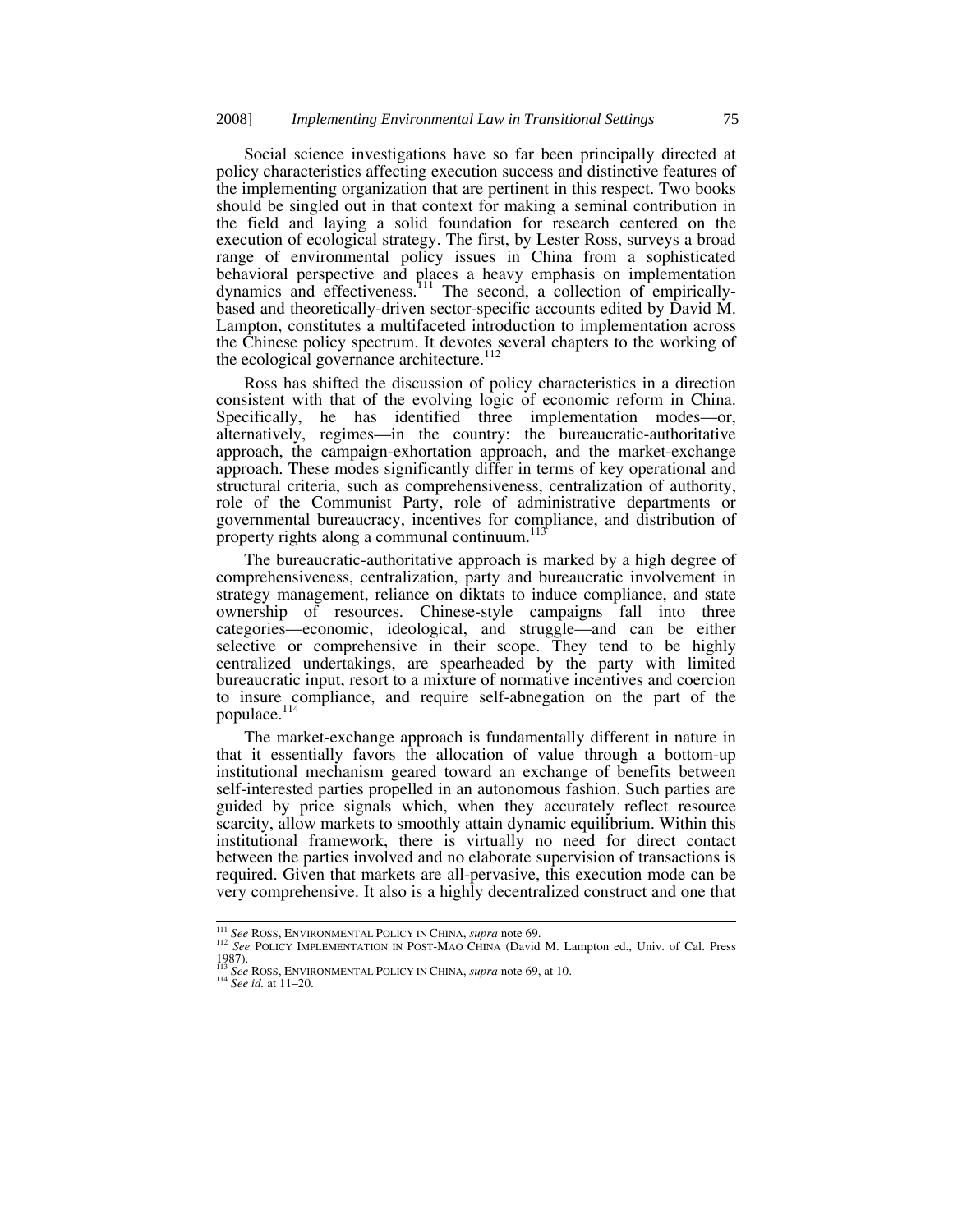largely bypasses the party and, to a considerable extent, even the governmental bureaucracy. It also seeks to secure compliance via material incentives and appeals to self-interest, and features the disaggregation of property rights to private entities such as households and corporate enterprises.<sup>115</sup>

Ross views market-anchored regulation as substantially superior to those incorporating elements of the bureaucratic-authoritative approach and the campaign-exhortation variant. He considers the heavy reliance on a combination of the latter two organizational vehicles as a major factor in the persistent execution failures in the ecological domain in China. This assessment is rooted in microeconomic theory and is empirically validated. On the theoretical side, concepts such as excessive transaction costs, illdefined property rights, incentive incompatibility, and bureaucratic selfinterest, are invoked in order to highlight the inherent flaws of the bureaucratic-authoritative and campaign-exhortation implementation modes. Empirical validation is achieved through a series of case studies that lend support to the overall thesis and its components.<sup>116</sup>

This tripartite typology is not just analytically illuminating but also strategically meaningful because of the effective coupling of environmental management and economic steering within a rigorous conceptual framework underpinned by theoretical principles that loom large on the reform agenda in transitional settings. Since the book was published in 1988, the Ross typology does not fully reflect reform-era realities. The missing ingredient is a fourth implementation mode which has to a large extent, albeit not entirely, supplanted the bureaucratic-authoritative approach, yet not necessarily its campaign-exhortation counterpart, in the ecological sphere as the post-1978 transition has broadened and deepened.

The ingredient in question is portrayed in the economic literature as administrative decentralization. This is an institutional configuration that Mao found ideologically and politically attractive at various junctures. Mao embraced administrative decentralization when the economic costs of central planning escalated and whenever he considered it convenient to curtail the powers of the central government bureaucracy. Besides the purely opportunistic considerations, the appeal of administrative decentralization in such a context lies in the fact that it involves the transfer of authority from higher rungs—overburdened and inertia-driven—to lower rungs—light-footed and flexible—of the organizational pyramid without marketization of the economy.<sup>1</sup>

Administrative decentralization, both in its pre- and post-reform incarnations, has been painstakingly and realistically assessed by Chinese economists since the mid-1980s. They have concluded that it is essential to draw a distinction between economic decentralization and its administrative counterpart, which has invariably produced chaotic conditions in China and has proved to be a most ineffective policy

<sup>115</sup> *See id.* at 20–23. 116 *See generally id.* at 1–175. 117 *See generally id.*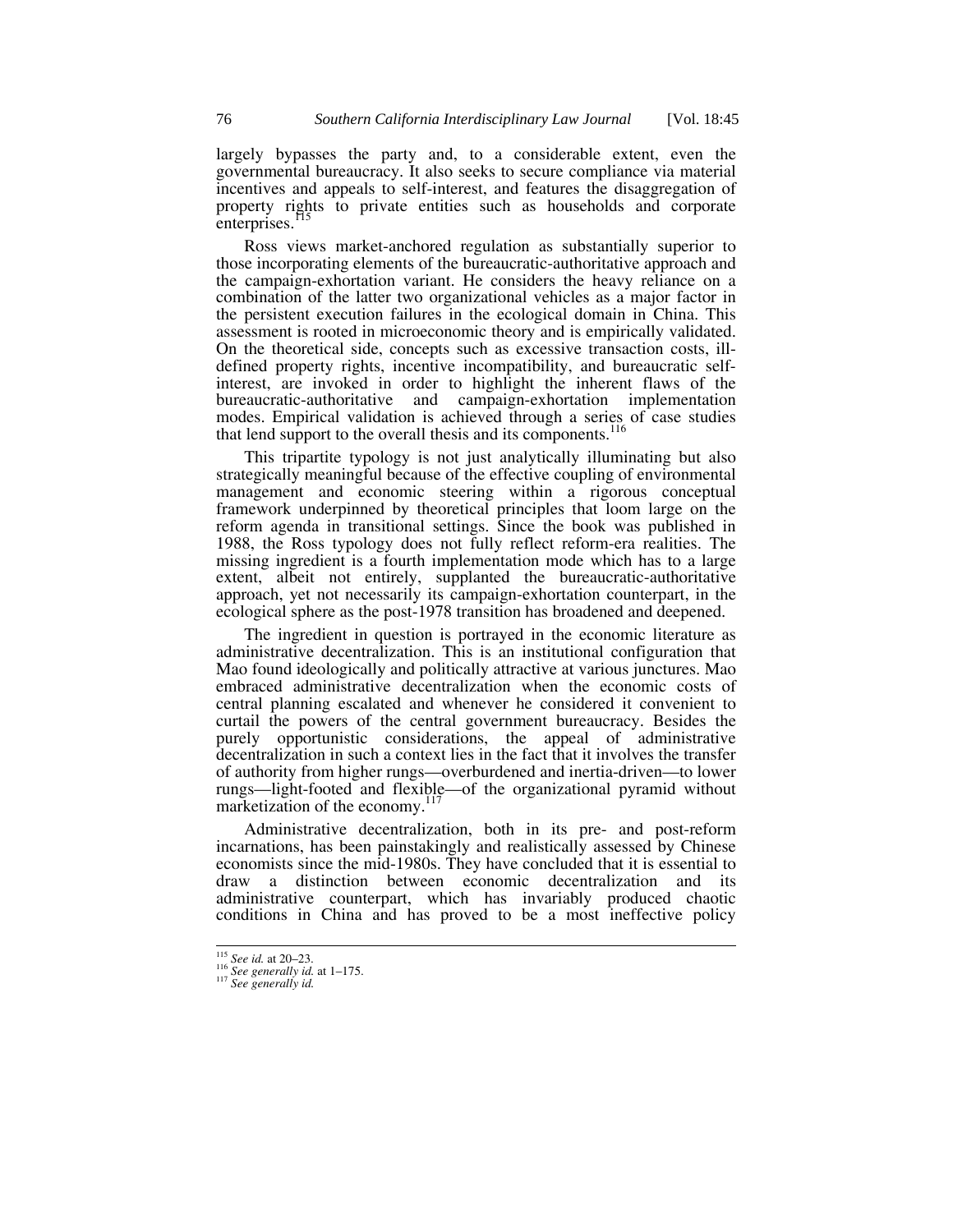management tool. Indeed, they have noted that it is inferior to the bureaucratic-authoritative implementation mode in socialist settings because it undermines central coordination, exacerbates institutional fragmentation, and fosters local protectionism. By contrast, properly executed economic decentralization materially enhances system wide coordination, drastically lowers transaction costs, significantly reduces distortions stemming from incentive incompatibility, and substantially narrows opportunities for rent seeking.<sup>118</sup>

As the reform era has unfolded, the Chinese ecological governance architecture has increasingly assumed a form akin to administrative decentralization rather than the bureaucratic-authoritative model. Power has markedly shifted from the center to the periphery, even more so in practice than in theory. This has prompted some astute observers to suggest that decentralization has generated extensive benefits in some areas but not in others. "The same dynamic that produced such success in the economic sphere  $\dots$  has also wreaked havoc on China's natural environment."<sup>119</sup> In fact, the progress recorded is almost exclusively due to economic decentralization and the failure experienced is largely the result of administrative decentralization—two distinct approaches to institutional reform. A degree of caution should be exercised in this context, because, as Lotspeich has amply demonstrated, market-based regulation is by no means a panacea.<sup>120</sup> At best, it constitutes a necessary, but insufficient, condition for effective policy implementation in the ecological domain.

Ross has pinpointed another characteristic of the strategic posture adopted by government decisionmakers, which impedes a smooth execution of the line embraced, namely, lack of time consistency. Policy swings manifest themselves across the strategy spectrum in China, although their frequency and amplitude may have diminished over the years. Environmental policy evolution has been marked by a typically low degree of stability, as well as coherence. Ross has resorted to game theory in order to explore the implications of this pattern. The classical prisoner's dilemma game has been chosen for that purpose because it provides poignant insights into the dynamics of interparty conflict and cooperation in situations where communication constraints—broadly defined—hinder mutually beneficial coordination. The identities of the parties may vary, but it is convenient to focus on policymakers versus the population at large and/or policy implementers.<sup>1</sup>

The challenge confronting institutional architects in such situations is to manipulate the relevant elements in such a way as to maximize the scope for cooperation, or turning the game into one featuring reciprocity and conditional assurance, rather than mistrust and defection. Time consistency, or steady movement along a well-defined and transparent strategic path,

<sup>118</sup> *See id.* at 54–57. 119 ECONOMY, *supra* note 4, at 62. *See also* Abigail R. Jahiel, *The Contradictory Impact of Reform on Environmental Protection in China*, 149 THE CHINA Q. 81, 81–103 (1997). 120 Lotspeich, *supra* note 80. *See also* MA & ORTOLANO, *supra* note 69, at 97–114; Shuwen, *supra* note

<sup>76.</sup> <sup>121</sup> *See* ROSS, ENVIRONMENTAL POLICY IN CHINA, *supra* note 69, at 177–87.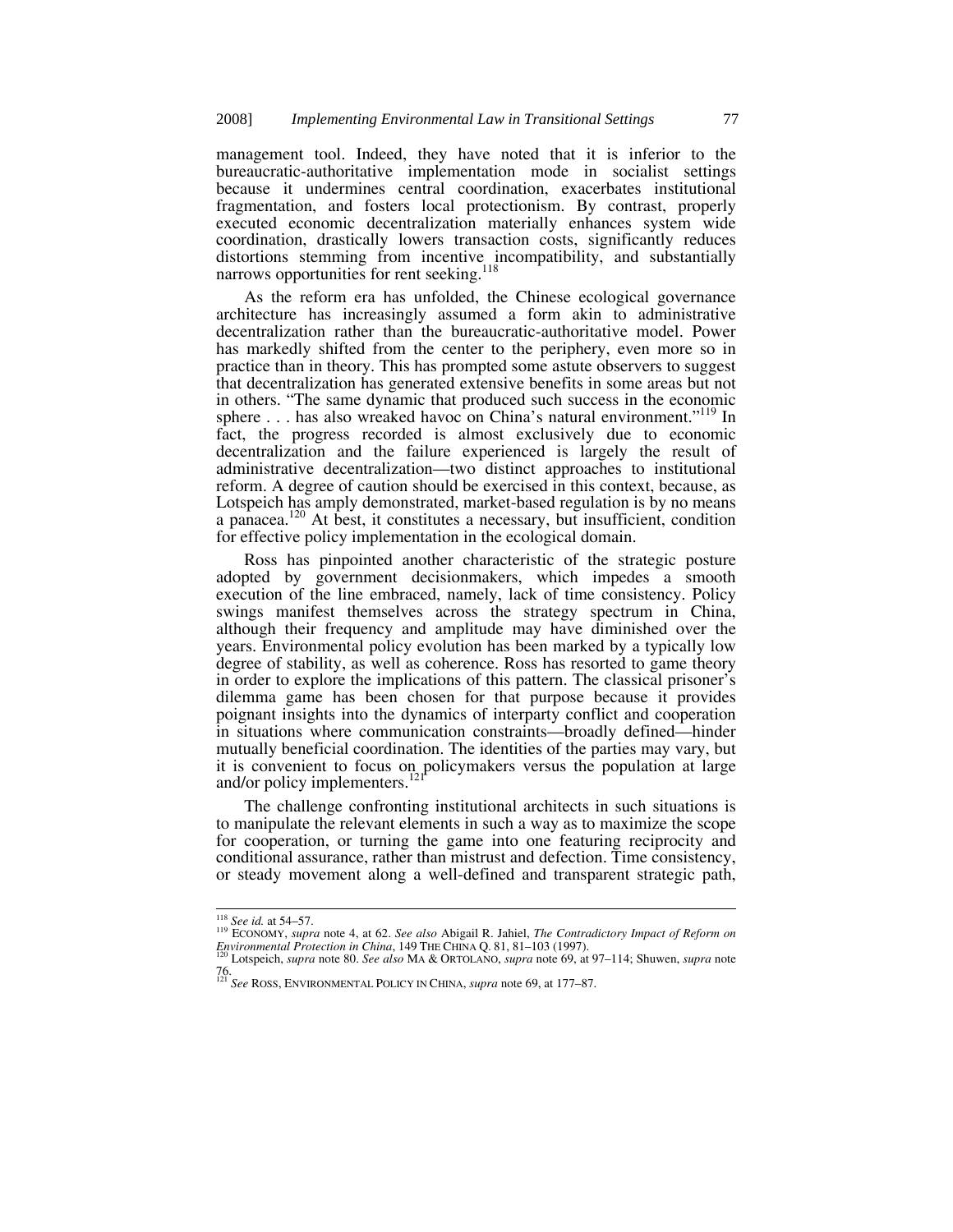may contribute to a favorable—from a public interest perspective resolution of the prisoner's dilemma, although it is not the sole factor in this complex equation. A realistic, and hence adequate, incentive structure, like that underpinning the market-exchange implementation mode, is also regarded as crucial. If this is the case, Chinese policy has followed a distinctly unproductive course. As Ross has observed, with respect to the population at large:

Of critical importance to China is the modern historical legacy of policy instability or cycling in which the pendulum swings rapidly from left to right and back again. That creates great apprehension among the people, who fear that falling out of step with the higher leadership will expose them to denunciation, particularly in leftist periods. Even after the post-Mao shift in economic policies toward market methods, many Chinese continued to fear a policy reversal. It is not change per se that is the issue but rather a 'communist wind' restoring collective ownership at the expense of individual incentives. The 'communist wind' can be interpreted as a defection on the part of the regime vis-à-vis the populace and is bound to induce defection on the latter's part as well. The problem is serious in all sectors of the economy, but it is critical in long-lead time production processes such as forestry, where capital is immobile for years and years. Fear of a policy shift discourages investment in forestry, exacerbating soil erosion and the shortage of wood products.<sup>122</sup>

And as Ross has further suggested, with respect to policy implementers: The significance of policy stability has much wider import, however. Throughout society, lower-level officials have tended to qualify their commitment to regime policies out of concern for future policy reversals. They have learned that no policy course is permanent and that newly dominant factions target the most prominent proponents of discredited policies for punishment. Officials therefore learn to be cautious in order to minimize the risks they face. Unfortunately, the resulting tepidity hampers implementation. Performance tends to be slow and half-hearted. With regard to pollution control, regulated industries are emboldened to delay compliance with regulations, while the regulators themselves are reluctant to publicize the dangers posed by pollution lest powerful enemies be aroused.<sup>123</sup>

The Lampton collection of theoretically-unified case studies encompasses a wide range of problematic phenomena encountered in the process of strategy execution, in general, and ecological management, in particular. Two dimensions of the picture stand out, however, and are accorded particularly close attention: policy incoherence—a policy characteristic—and its consequences; and horizontal and vertical fragmentation of the government machinery—a distinctive feature of the implementing organization—and its implications. Traditional legal scholars generally equate incoherence with ambiguities in the laws and stop short of analyzing its behavioral ramifications. Lampton and his research collaborators have extended the concept further and have placed it in a

<sup>122</sup> *Id.* at 184. 123 *Id.* at 185.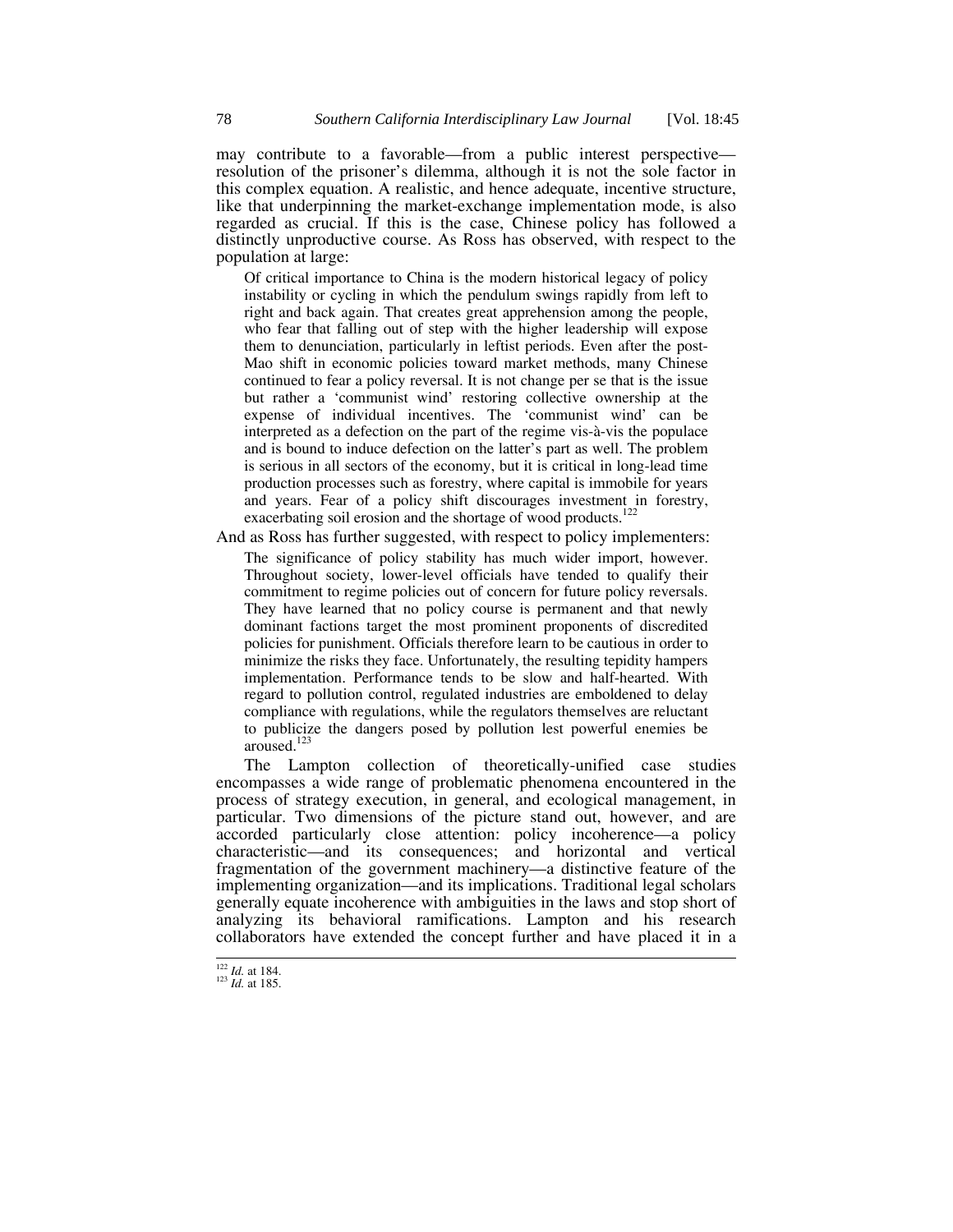broader institutional context, thereby considerably enhancing its theoretical and practical relevance.

Besides mere ambiguities, they have systematically highlighted the pervasive incongruence between the goals of different yet complementary policies and, perhaps even more disconcertingly, the substantial divergence in the objectives pursued in single policy domains.<sup>124</sup> The ensuing incoherence tends to generate a myriad of unanticipated and unintended consequences, producing a high degree of strategic uncertainty and markedly diminishing incentives for implementers to comply with policy directives. This behavioral pattern can be examined within a game theory framework akin to that employed by Ross.<sup>125</sup> To compound matters, incoherent strategic signals leave ample scope for bending central policies to serve parochial interests.<sup>126</sup>

Traditional legal writings contain occasional references to the fragmentation of the government machinery in China and the difficulties it apparently poses, but do not shed much light on the subject. Lampton and his research collaborators have delved deeper and have provided a broader picture. Importantly, they have established that the state bureaucracy is divided into vertical, functionally defined segments (*xitong*): agriculture; culture and education; finance and trade; industry; national defense; and political and legal affairs. The specific details of this configuration are not necessarily static, yet the overall contours remain largely intact. Budgetary allocations, human resource decisions—including those pertaining to career development—and information flows are determined by these functionally defined hierarchical subsystems. While there are integrative institutional mechanisms which counter such centrifugal forces, given that most activity takes place within the bureaucratic segments, horizontal coordination, and hence smooth strategy execution, presents a serious challenge.<sup>127</sup>

The fluid authority structure within the bureaucratic segments, whose fragility is augmented by the inadequacies of the systemwide integrative mechanisms, causes further complications by exposing policy implementers to conflicting demands from a host of organizational, loosely-connected superiors: the problem of "too many mothers-in-law" (*po po duo*). Lampton has illustrated the institutional paralysis that this engenders by showing how the builders of the Gezhouba Dam on the Yangtze River had their project hindered by the Finance Ministry, the Ministry of Agriculture, Animal Husbandry, and Fisheries, Ministry of Communications, Ministry of Machine Building, and the State Planning Commission, to mention just some of the agencies involved.<sup>128</sup> In light of this experience, Lampton has concluded that "[e]very organization sees

 <sup>124</sup> *See* David M. Lampton, *Water: Challenge to a Fragmented Political System*, *in* POLICY IMPLEMENTATION IN POST-MAO CHINA, *supra* note 112, at 157, 157–89 [hereinafter Lampton, *Water*].<br><sup>125</sup> See David M. Lampton, *The Implementation Problem in Post-Mao China, in* POLICY<br>IMPLEMENTATION IN POST-MAO CHINA, *su* 

*Implementation*]. 126 *See* Barry Naughton, *The Decline of Central Control over Investment in Post-Mao China*, *in* POLICY IMPLEMENTATION IN POST-MAO CHINA, *supra* note 112, at 51, 51–80. 127 *See* Lampton, *Implementation*, *supra* note 125, at 14. 128 *See* Lampton, *Water*, *supra* note 124.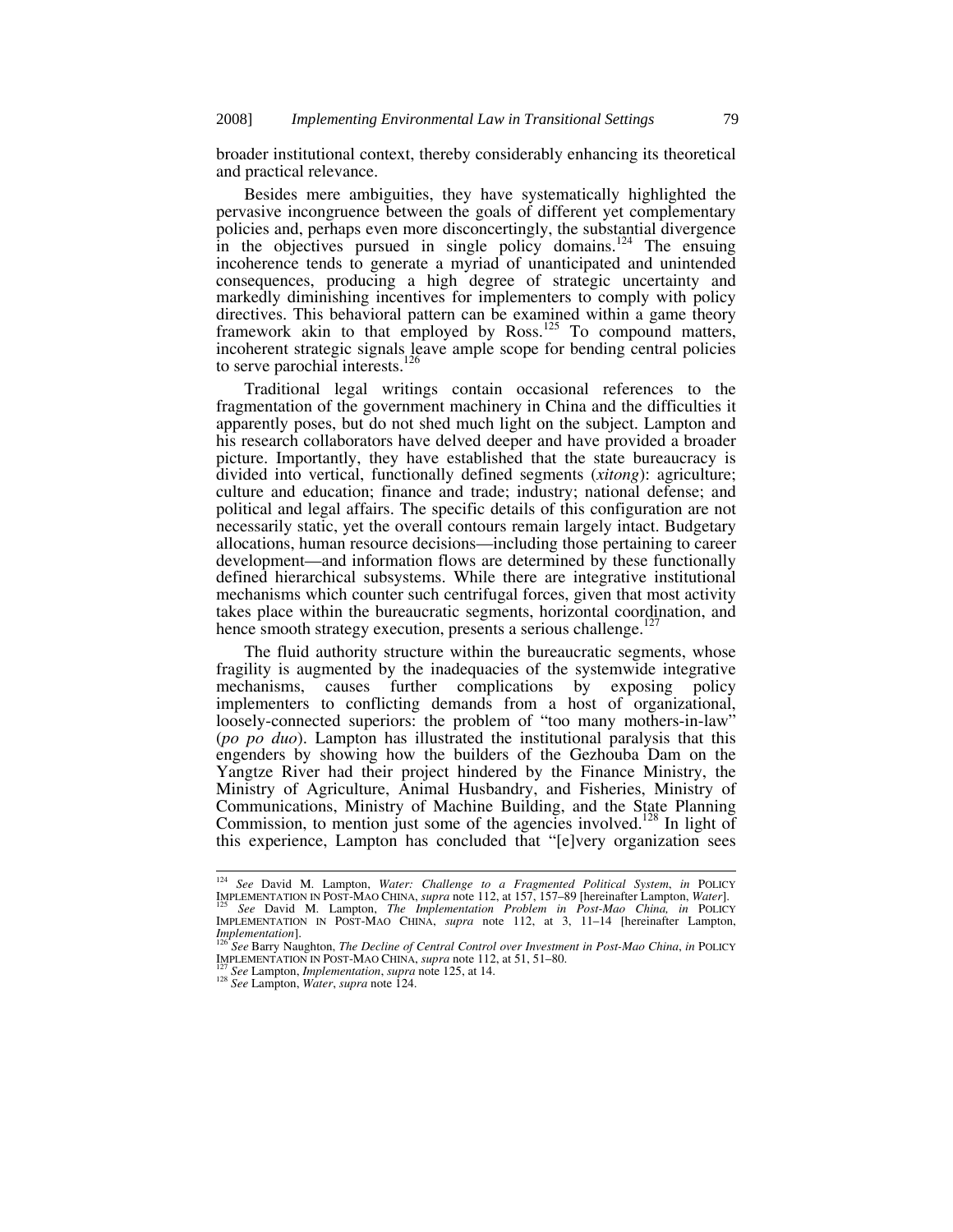itself enmeshed in a web of interdependency in which there are many who can delay and frustrate and few who can expedite. China is a rococo version of Pressman and Wildavsky's 'complexity of joint action."<sup>129</sup>

Across bureaucratic segments, the conflicting demands reflect, inter alia, persistent tension between the vertical lines of authority (*tiao*) and the horizontal ones (*kuai*), which emanate from the territorial government nominally operating at the same level as the functional unit. The former coordinates according to function—such as the environment—whereas the latter coordinates according to the perceived needs and interests of the territorial entity for which it is responsible. Policy implementers in the ecological domain thus typically have at least two potential masters: "the government at each organ's own territorial level of the system and the office in the same functional sphere one level 'up' the territorial hierarchy (e.g., the Hunan Provincial EP[B] is under both the Hunan Provincial Government and NEPA)."<sup>130</sup>

Lampton and his research collaborators have pinpointed another organizational feature which impedes goal-driven institutional cooperation, and hence effective strategy execution, on the environmental front: the substantial influence exerted by the ubiquitous group-like units (*danwei*). These social entities consist of individuals who are tightly bound together and serve as the building blocks of the bureaucratic segments—ministries, commissions, and similar complex organizations—alluded to above: "For the urbanite at least, the unit is not simply a place where one works, it is the individual's anchor in an otherwise boiling sea, the place where one acquires housing, scarce commodities, retirement benefits, health care, education and, at times, a job for one's children. Most people spend their entire career in the same unit."<sup>131</sup>

These informal, yet surprisingly powerful, groups tend to be inwardlooking. As a corollary, they generally display a siege mentality and are prone to resist initiatives that might potentially upset their inner equilibrium. Unit members are inclined toward self-reliance and prefer not to engage in joint action with those deemed as outsiders. This also manifests itself in a reluctance to productively share resources with such parties. Group efforts do not reflect a strong commitment to the fulfillment of a policy blueprint. Rather, they are geared toward self-preservation, minimization of risk, and maintenance of a meaningful freedom of action. Consequently, units are commonly referred to as independent kingdoms (*duli wangguo*), a term of reproach often adopted by frustrated central government officials unable to circumvent the constraints stemming from this cellular institutional pattern.<sup>1</sup>

The overall strategic incentive structure, a policy characteristic, is not conducive to the implementation of a constructive ecological agenda

<sup>&</sup>lt;sup>129</sup> Lampton, *Implementation*, *supra* note 125, at 15.<br>
<sup>130</sup> Kenneth G. Lieberthal, *China's Governing System and Its Impact on Environmental Policy Implementation*, CHINA ENV'T SERIES 3, 3 (1997), *available at* thtp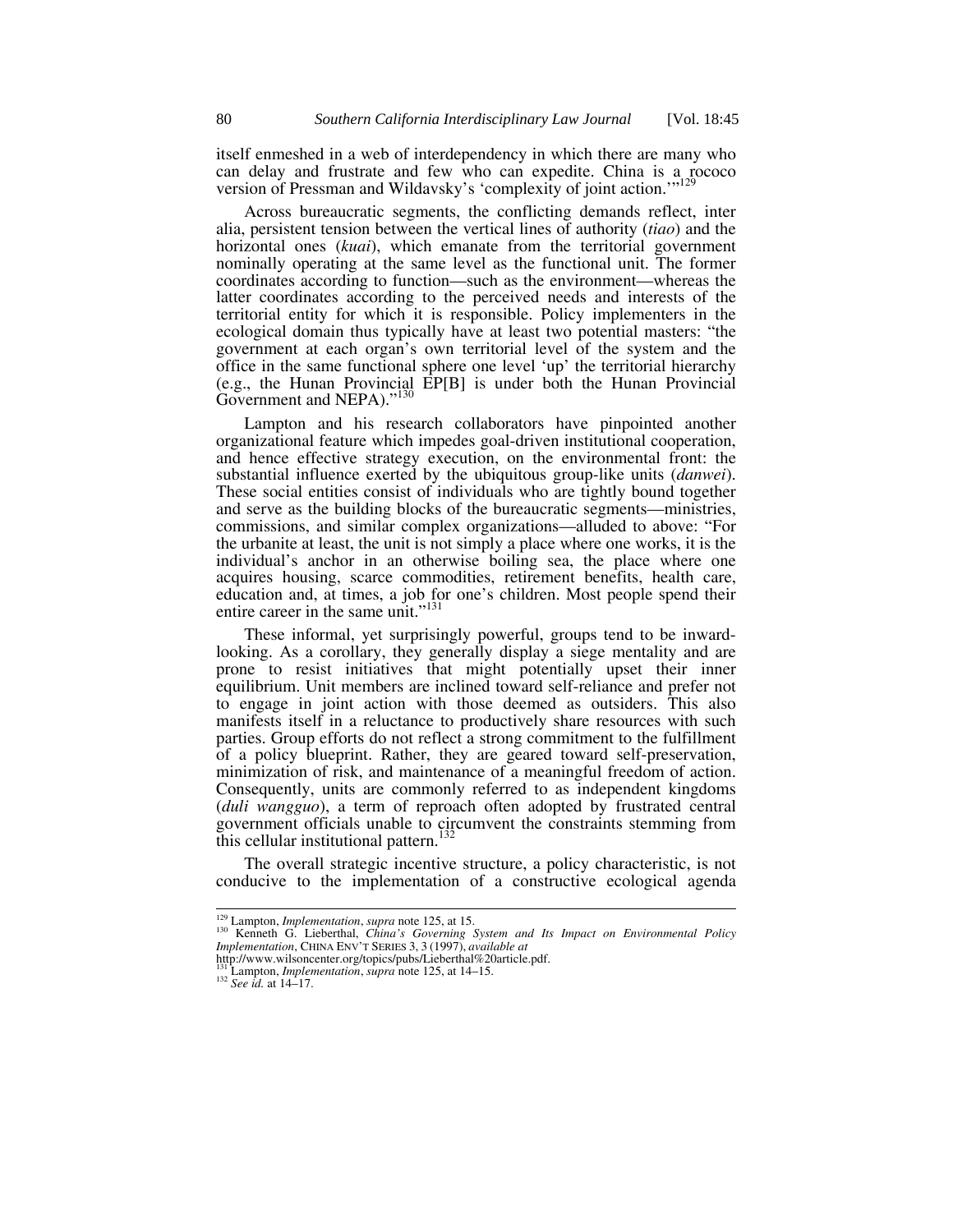through an institutional maze composed of such poorly integrated pockets of internally-directed activity. The overarching regime goal, and one embraced single-mindedly, is to maximize economic growth without unduly disrupting sociopolitical stability. Given the erosion of top-down coordination mechanisms, this goal is pursued via decentralized channels, allowing considerable delegation of decision making power to progressively lower rungs of the organizational pyramid. Officials who deliver results consistent with the prevailing strategic thrust are generally rewarded with a host of tangible and intangible benefits.<sup>13</sup>

Kenneth G. Lieberthal, a leading Sinologist, has explored the implications of that narrowly-focused incentive structure, particularly at the township level. Townships are small cities whose dynamism has enabled them to absorb a significant portion of the surplus labor that has flown from the countryside to urban areas following the dismantling of rural communes in the early 1980s. Township and village enterprises ("TVEs") have been the most vibrant component of the Chinese economy during much of the reform era, generating positive spillovers that have helped to revitalize other segments of the reform era. While formally defined as collectives, TVEs are creatures of the township government itself. The latter plays a crucial role in key financial, human resource, marketing, and planning decisions. Although the two arms are portrayed as separate, they are in fact closely linked and enjoy a symbiotic relationship.<sup>1</sup>

The corollary is that key officials function as both government administrators and committed entrepreneurs. It also follows that there is vast governmental involvement in all aspects of economic management and that enterprises enjoy few secure property rights that shield them from government intervention. The officials-cum-entrepreneurs share the objectives of their commercial counterparts, which can be best realized through robust economic growth. To the extent that divergences occasionally materialize, a realignment is easy to attain because the two sides are part of the same tight social network (*guanxi*).<sup>135</sup> The ensuing local corporationism, reinforced by overlapping social networks, impedes the effective implementation of an enlightened ecological agenda, because officials-cum-entrepreneurs have different priorities, are highly susceptible to pressures emanating from commercial sources, and exert considerable<br>layerage over requisitors  $^{136}$ leverage over regulators.<sup>1</sup>

Local corporationism also adversely affects the smooth execution of a focused ecological strategy on a countrywide basis. This is because local corporationism is inherently inimical to cooperation across territorial boundaries, which is essential for achieving palpable progress on the environmental front. In the absence of such cooperation, threats to the biosphere, which have broad geographical manifestations, are not addressed in a satisfactory fashion. Indeed, cooperation often gives way to an unproductive—from a public interest perspective—quest for parochial

<sup>133</sup> *See* Lieberthal, *supra* note 130, at 4. 134 *See id.* <sup>135</sup> *See* MA & ORTOLANO, *supra* note 69, at 82–85. 136 *See* Lieberthal, *supra* note 130, at 4.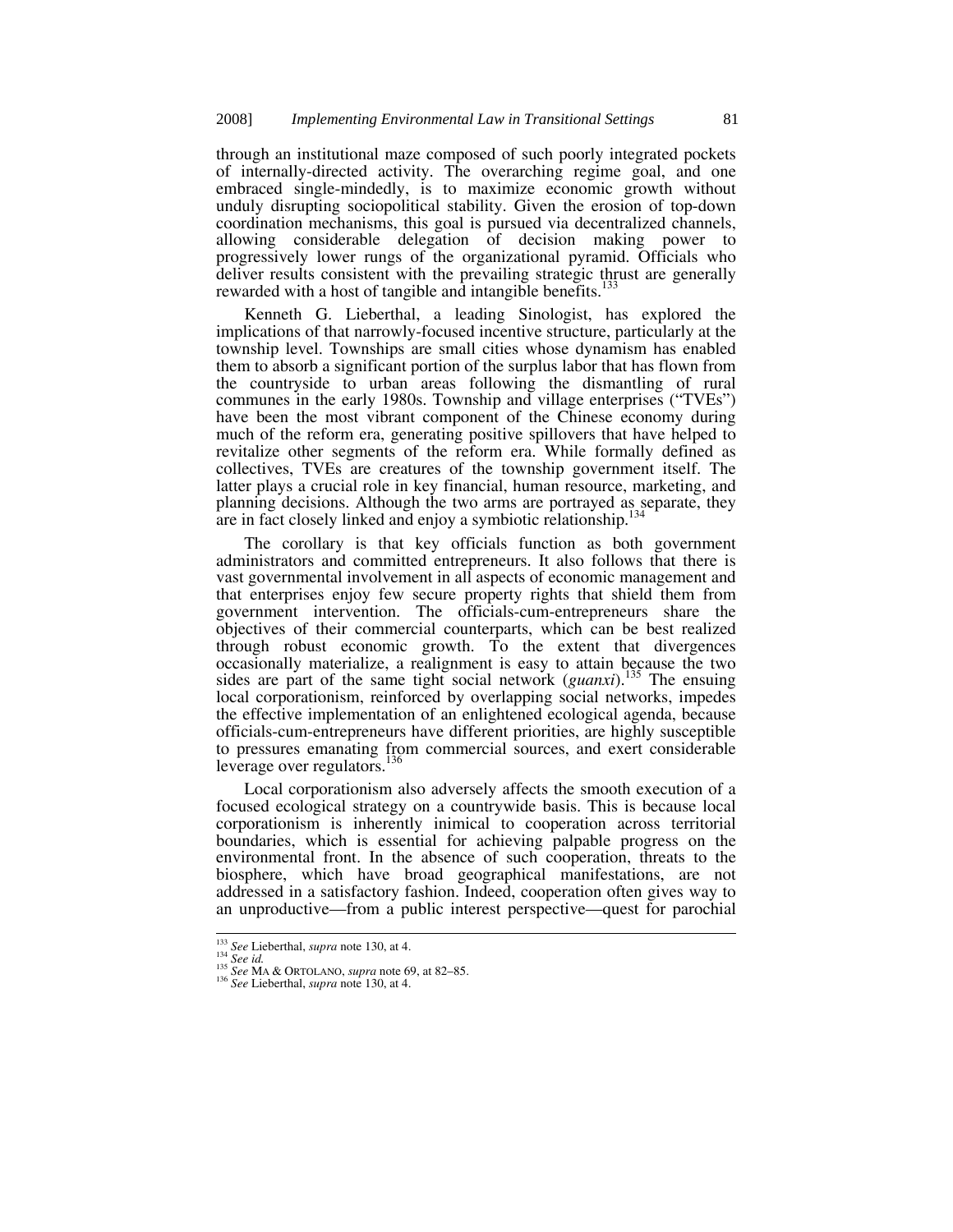advantage. For example, "after China imposed water discharge fees for adding pollutants above permissible levels to rivers and streams, there was noticeable movement of offending enterprises to the downstream boundaries in various townships and counties.<sup>57</sup>

Lieberthal argues that, in such circumstances, the central government may reassert its authority and enforce its blueprint only if three stringent conditions are fulfilled: (1) all key top leaders agree on the issue; (2) all key top leaders are willing to accord the issue a high priority; and (3) the degree of compliance of lower levels is sufficiently transparent and measurable. Meeting these demanding requirements may be a feasible undertaking, as the decisive efforts to curtail population growth illustrate, but it definitely constitutes a formidable challenge, because only a handful of policies fully satisfy all three conditions. Notably, in the environmental domain, most policies "are too complex, long term, and deeply enmeshed in competing economic interests to be effective. They do not provide the kind of clear-cut priority at the top, and measurable performance evaluation at lower levels, required in the above explanation."<sup>138</sup>

Elizabeth Economy, a social scientist at the forefront of monitoring ecological trends in China, has depicted in concrete terms the interaction between central and local players where the latter clearly dominate. In this context, the center is primarily responsible for strategic guidance, drafting laws and regulations, gauging the overall state of the country's natural environment, initiating large-scale campaigns to tackle severe ecological disruptions, and developing policies with international ramifications. SEPA, a crucial central administrative organ, oversees the implementation of national laws at the countrywide level, but actual execution is a predominantly local matter. It follows that the center's principal role consists of the inspections that it performs at local levels. Typically, several central agencies—often SEPA and relevant ministries—assign officials to the inspection teams. Some media participation is increasingly common.<sup>139</sup>

The importance of the SEPA-led inspections should not be overstated, however. They are a blunt instrument whose value is more symbolic than practical. Their limited impact is partly attributable to SEPA's modest capacity to induce change on a significant scale and its grossly inadequate resource base. Yet, this is not the crux of the problem. Bolstering institutional capacity would be a constructive step forward, but, unless undertaken in conjunction with complex political reengineering, it might not be an entirely productive exercise. The challenges encountered primarily stem from the peculiar nature of the Chinese political economy, namely, the acute imbalance between the center and the periphery. To reinforce the point, Economy quotes a senior SEPA official who stated that, "'[s]ome local governments refused to cooperate in punishing . . . [noncompliant] factories, which [makes] our work very difficult."<sup>140</sup>

<sup>137</sup> *Id.* at 6. 138 *Id.* **137** *Id.* **at 6.** 138 *Id.* **139** *See* Elizabeth Economy, *Environmental Enforcement in China*, *in* CHINA'S ENVIRONMENT AND THE 139 *See* Elizabeth Economy, *ENVIRONMENT* ON The summan note 4, a CHALLENGE OF SUSTAINABLE DEVELOPMENT, *supra* note 4, at 102, 104–06. 140 *Id.* at 106.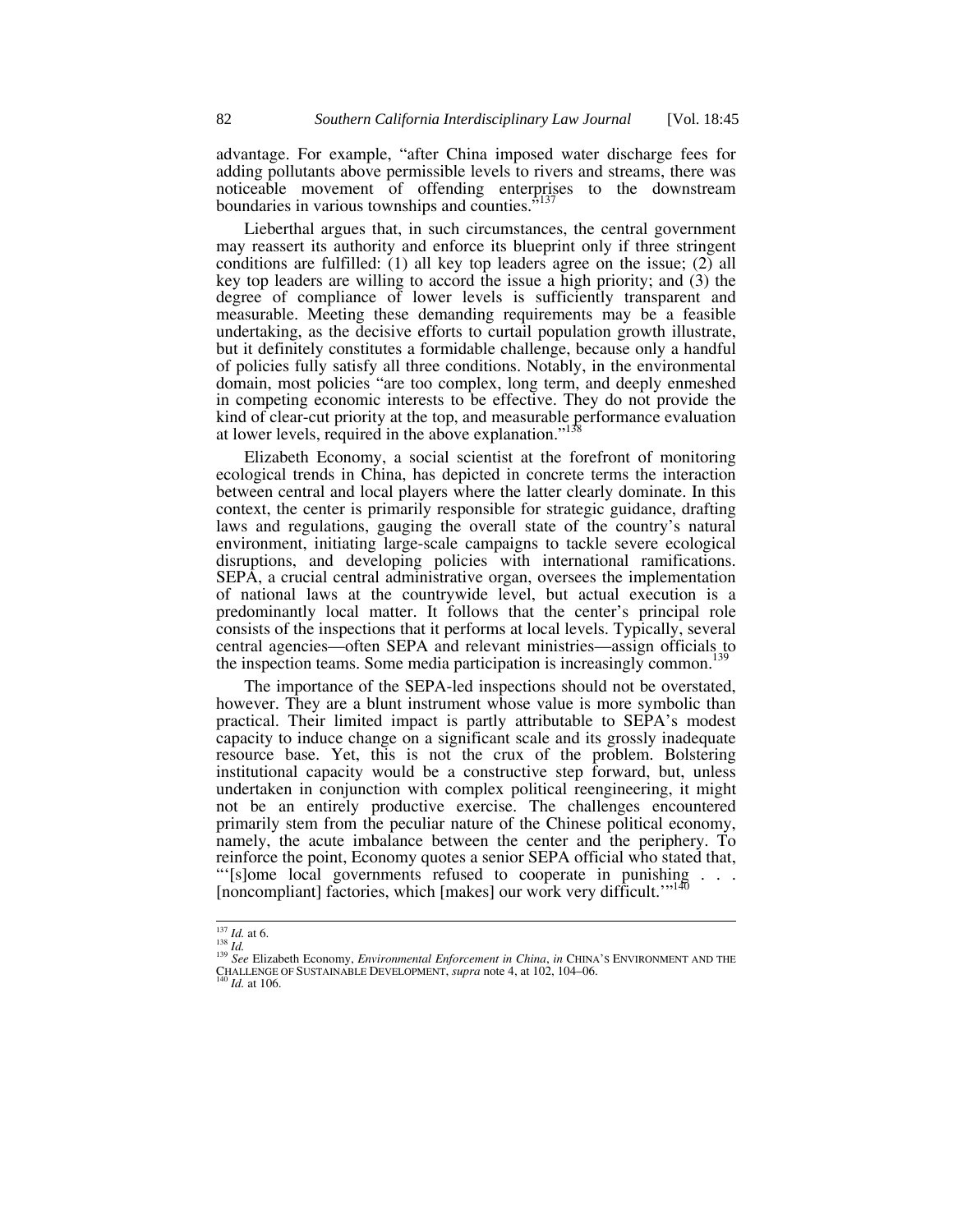Administrative decentralization in the form of devolution of authority for environmental protection to local officials was formally enshrined in the 1989 Environmental Responsibility system (*huanjing baohu mubiao zerenzhi*). This system is modeled on the grain responsibility system, squarely placing the responsibility for the ecological well-being of territorial units in the hands of local officials. The unconventional structure established is supported by a contractual mechanism akin to that underpinning the grain responsibility system. In theory, it allows close coordination between government officials-cum-entrepreneurs and environmental regulators. However, in practice, contracts are often not signed and, even where this procedure is adopted, the entrepreneurial side dominates the regulatory one. This renders central inspections and equivalent local measures ineffective control tools vis-à-vis the businessdriven periphery. Economy examines the potential of environmental lawsuits, which accompany SEPA inspections and local EPB-type performance reviews, from a social science perspective and finds them wanting as a counterweight to periphery-level corporationism. She graphically concludes that "locals call the shots."<sup>14</sup>

In addition to highlighting policy characteristics and features of the implementing organization detrimental to smooth ecological strategy execution, social scientists have selectively explored the dispositions of front-line staff engaged in service delivery, responses of groups affected by the programs, and the social milieu in which the government machinery is embedded. The empirical work conducted by a research team in Benxi City and the Sanjiang Plain is particularly illuminating in this respect. The data generated reflects growing environmental consciousness among government officials and regulators. This appears to be the product of expanding exposure to progressive ecological norms through domestic and international channels, increasingly broad-based professional development, and utilitarian considerations, all based on the fact that there currently is some potential for maximizing career opportunities in the environmental  $domain<sup>1</sup>$ 

At the same time, both government officials and regulators are strongly aware of the paramount status of economic development and the constraints that it imposes on ecological preservation. There is no compelling evidence to suggest that they are prepared to engage in a fine balancing act, let alone to decisively recalibrate priorities in favor of environmental enhancement. The tentative consciousness exhibited by the interviewees from these two categories is promising from a long-term perspective, but its current significance appears to be limited. Moreover, such early indications of ecological caution surface in much more muted form in the purely entrepreneurial sphere where environmental protection typically is regarded as subservient to profit maximization. As one ecologically-oriented industrial manager noted, "[t]he production

<sup>&</sup>lt;sup>141</sup> *Id.*<br><sup>142</sup> *See* Liu Yu et al., *The Politics and Ethics of Going Green in China: Air Pollution Control in Benxi City and Wetland Preservation in the Sanjiang Plain*, *in* FORGOING ENVIRONMENTALISM 31, 31–101 (Joanne Bauer ed., M.E. Sharpe, Inc. 2006).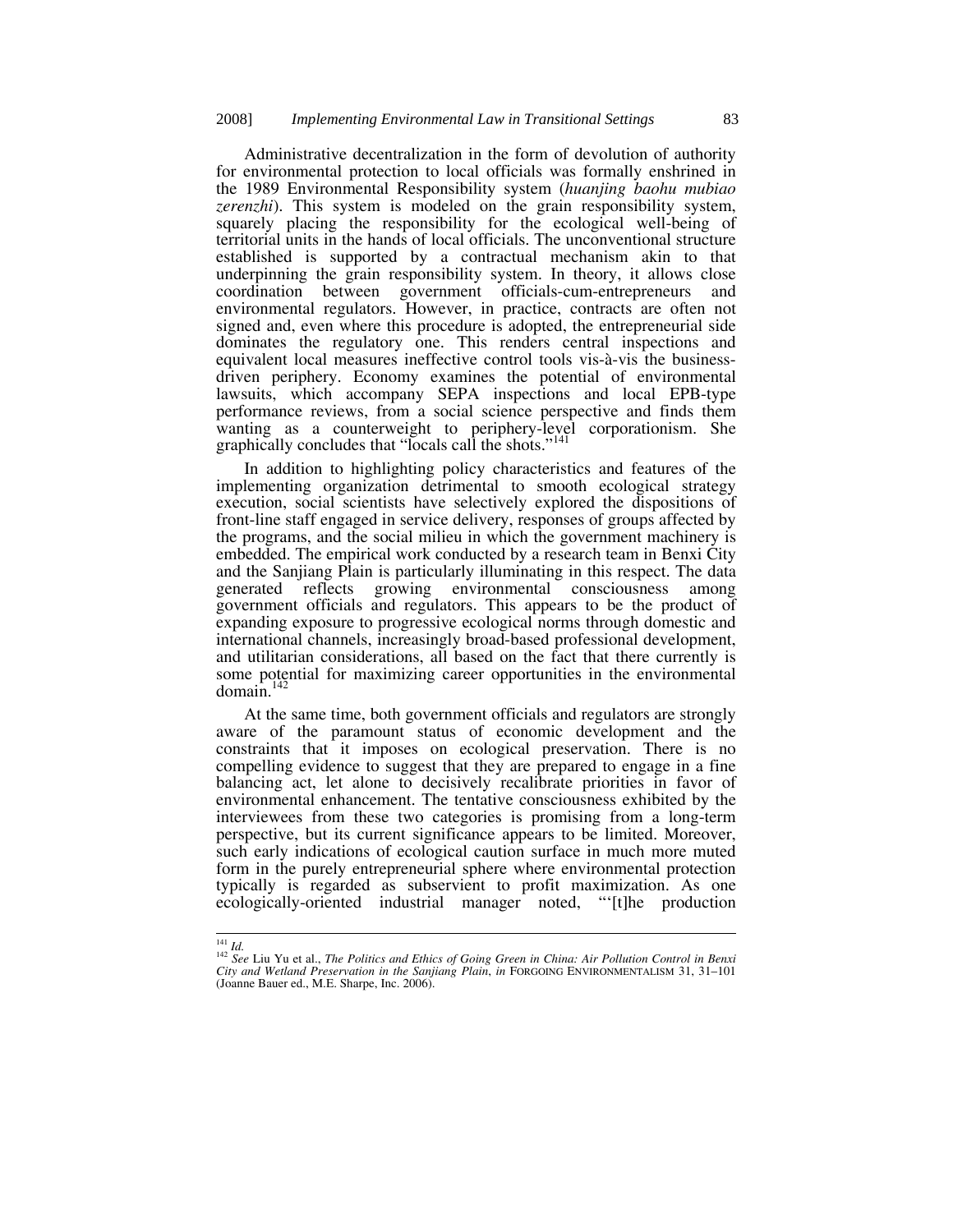equipment of our enterprise is backward, and our scale is not big, either; buying a lot of new environmental equipment will increase our financial burden, driving us into a hopeless situation."<sup>143</sup>

Interestingly, the attitudes expressed by local residents, most of whom are either rank-and-file employees or displaced workers, show similar ambivalence. On the one hand, there is a vague concern about marked ecological deterioration, at least to the extent that it impinges on the overall quality of life. Several interviewees refer wistfully to "'fishing and bathing in what now are filthy and dried-up rivers."<sup>144</sup> A more pronounced concern exists about the severe health hazards posed by this trend, specifically the "'serious illnesses (most often cancer) they have contracted . . . because of pollution-related problems."<sup>145</sup> On the other hand, there are misgivings about the economic costs of environmental protection and the implications it may have for material well-being in general and job security in particular.<sup>146</sup>

Such micro-level surveys inevitably do not capture the picture in its entirety. As Chinese authoritarianism has shifted from the hard end of the repressive political management continuum toward the soft variant, grassroots responses to top-down government initiatives have become increasingly heterogeneous. Depending on the available opportunities and constraints, when the initiatives are fundamentally rejected, the responses, according to Albert O. Hirschman, may assume the form of a rush for the exit, protest, and a manifestation of loyalty.<sup>147</sup> In present-day China, where unmitigated oppression by the regime has given way to authoritarian pluralism, citizen defection within a Ross-type game theory framework is not confined to subtle active and passive noncompliance. Grassroots protest, both spontaneous and organized, is no longer uncommon. Social scientists have documented the growing prevalence of this phenomenon in the ecological domain and the limitations—from a conservationist perspective—that it is beginning to impose on politico-bureaucratic action.148

Another dimension of the emerging social milieu in which the government machinery is embedded that has attracted the attention of behaviorally-oriented researchers consists of the buds of civil society gradually sprouting across the Chinese political landscape against the backdrop of a progressive softening of authoritarian governance. Four theoretical approaches have been brought to bear on the subject: human agency-focused, which emphasizes the role of elite choices or discretion in

<sup>&</sup>lt;sup>143</sup> See id. at 51. See also MA & ORTOLANO, supra note 69, at 143–49.<br><sup>144</sup> Liu Yu et al., *supra* note 142, at 54.<br><sup>145</sup> Id. at 52, noting, "Our governments put so much money toward protecting the environment, but<br><sup>146</sup> why does nobody take care of our lives? People matter the most. If people are starving, it's meaningless to have a good environment.'" Further, "We have nothing to eat. Who cares about the environment? At the Benxi Steel and Iron Company, so many people are laid off, and given no living expenses.'" *Id.* at  $\frac{53}{147}$ .

<sup>35.&</sup>lt;br>
See ALBERT O. HIRSCHMAN, EXIT, VOICE, AND LOYALTY: RESPONSES TO DECLINE IN FIRMS, ORGANIZATIONS, AND STATES (Harvard Univ. Press 1970).<br>
<sup>148</sup> See ECONOMY, *supra* note 4; CHINESE SOCIETY: CHANGE, CONFLICT, AND RESIST

Perry & Mark Selden eds., Routledge 2000).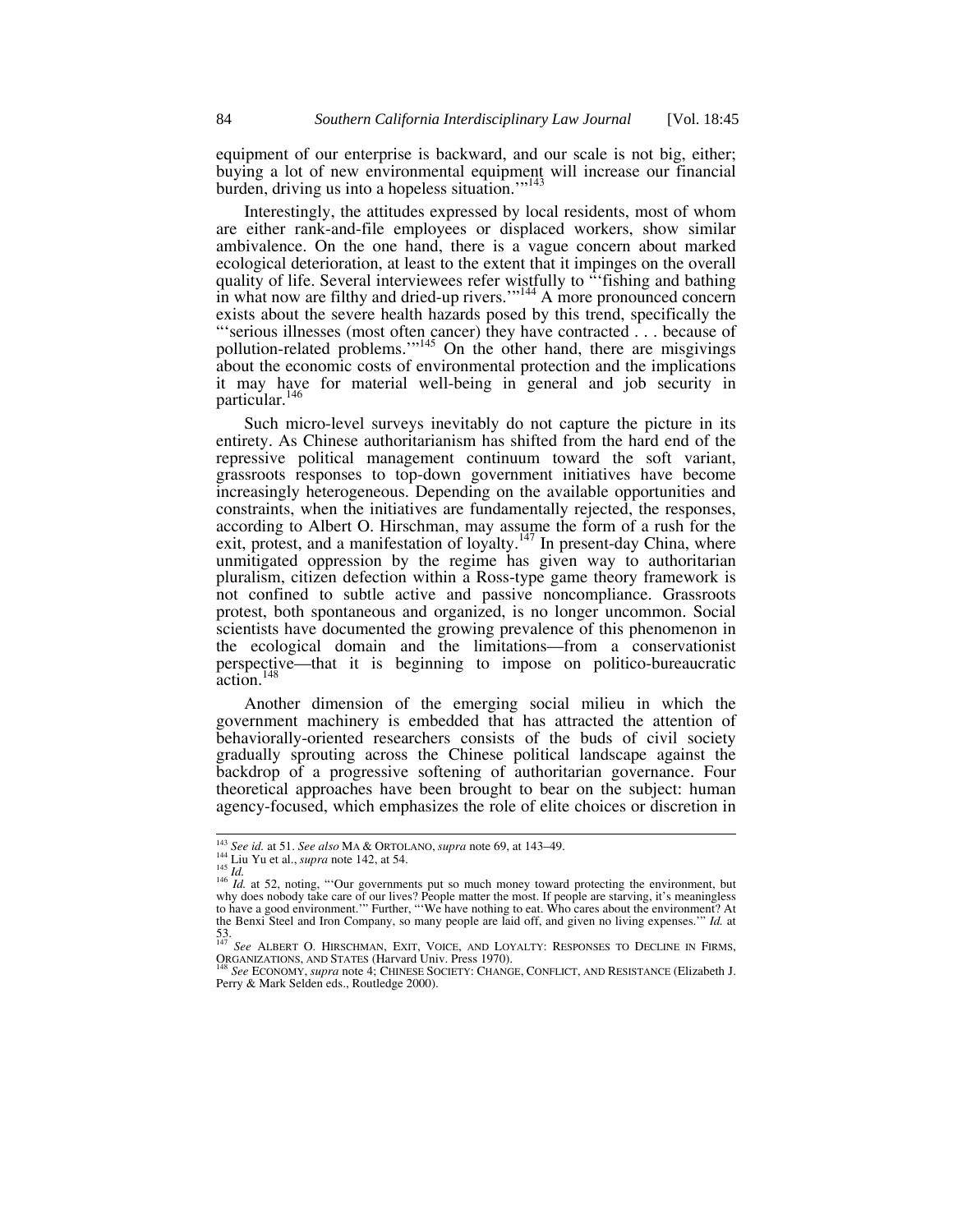determining the direction and pace of social transformation; state-centered, which stresses reform of the state apparatus as the principal driving force; structural, which regards largely autonomous changes in socioeconomic institutions as the key element in the equation; and global, which views stimuli originating in the international arena as crucial in this context.

Social scientists mostly rely on human agency-focused explanations in seeking to account for the development of an embryonic, yet selectively vibrant, civil society in China. Recently, structural factors seem to have come into play, in that the deliberately created, semi-independent institutions are starting to exert a degree of influence of their own. At the same time, the relative weakness of such factors, the superficial tinkering with the state apparatus, and the absence of external pressure for a comprehensive reform of domestic political structures militates against rapid social change. A byproduct of this process is the emergence on a modest scale of bottom-up driven entities that have some impact.<sup>150</sup>

These entities display many of the attributes of non-governmental organizations ("NGOs"), although they do not operate as freely as their counterparts in democratic countries. Indeed, relevant NGOs are part of a nascent environmental movement, even if it is neither cohesive nor massbased. The tactics that they employ are generally mild and seldom confrontational. While it does not qualify as a fully-fledged social movement according to the criterion—ability and willingness to consistently engage in contentious collective action—as proposed by Sidney Tarrow, $^{151}$  it nevertheless is gaining momentum and establishing itself as a moderately effective force.

NGOs are at the epicenter of the environmental movement. The more limited role played by student groups and the ad hoc, but not negligible,

<sup>&</sup>lt;sup>149</sup> *See* Don Chull Shin, *On the Third Wave of Democratization: A Synthesis and Evaluation of Recent Theory and Research, 47 World Pol. 135, 135–70 (1994).* 

**See IN SEARCH OF CIVIL SOCIETY: MARKET REFORM AND SOCIAL CHANGE IN CONTEMPORARY** CHINA (Gordon White, Jude Howell, & Shang Xiaoyuan eds., Clarendon Press 1996); CIVIL SOCIETY IN CHINA (Timothy Brook & B. Michael Frolic eds., M.E. Sharpe, Inc. 1997); Gaye Christoffersen, *Socialist Marketization and East Asian Industrial Structure: Locating Civil Society in China*, *in*  MARKET ECONOMICS & POLITICAL CHANGE: COMPARING CHINA AND MEXICO 95, 95–123 (Juan D. Lindau & Timothy Cheek eds., Rowman & Littlefield Publishers, Inc. 1998); Pitman B. Potter, *Economic and Legal Reform in China: Whither Civil Society and Democratization?*, *in* MARKET ECONOMICS & POLITICAL CHANGE, *supra*, 159, 159–85; Timothy Cheek, *From Market to Democracy in China: Gaps in the Civil Society Model*, *in* MARKET ECONOMICS & POLITICAL CHANGE, *supra*, 219, 219–52; CIVIC DISCOURSE, CIVIL SOCIETY, AND CHINESE COMMUNITIES (Randy Kluver & John H. Powers eds., Greenwood Publ'g Group 1999).

SIDNEY TARROW, POWER IN MOVEMENT: SOCIAL MOVEMENTS AND CONTENTIONS POLITICS 3 (Cambridge Univ. Press 2d ed. 1998).

<sup>152</sup> *See* Eric Zusman & Jennifer L. Turner, *Beyond the Bureaucracy: Changing China's Policymaking Environment*, *in* CHINA'S ENVIRONMENT AND THE CHALLENGE OF SUSTAINABLE DEVELOPMENT, *supra* note 4, at 121, 121–49; Neil T. Carter & Arthur P. J. Mol, *China and the Environment: Domestic and Transitional Dynamics of a Future Hegemon*, 15 ENVTL. POL. 330, 330–44 (2006) [hereinafter Carter & Mol, *China and the Environment*]; ECONOMY, *supra* note 4, at 129–75; Han Shi & Lei Zhang, *China's Environmental Governance of Rapid Industrialisation*, 15 ENVTL. POL. 271, 271–92 (2006); Peter Ho, *Greening Without Conflict: Environmentalism, NGOs and Civil Society in China*, 32 DEV. & CHANGE 893, 893–921 (2001); Susan Martens, *Public Participation with Chinese Characteristics: Citizen Consumers in China's Environmental Management*, 15 ENVTL. POL. 211, 211–30 (2006); Arthur P. J. Mol & Neil T. Carter, *China's Environmental Governance in Transition*, 15 ENVTL. POL. 149, 149–70 (2006) [hereinafter Mol & Carter, *Governance in Transition*]; Phillip Stalley & Dongning Yang, *An Emerging Environmental Movement in China?*, 186 THE CHINA Q. 333, 333–56 (2006).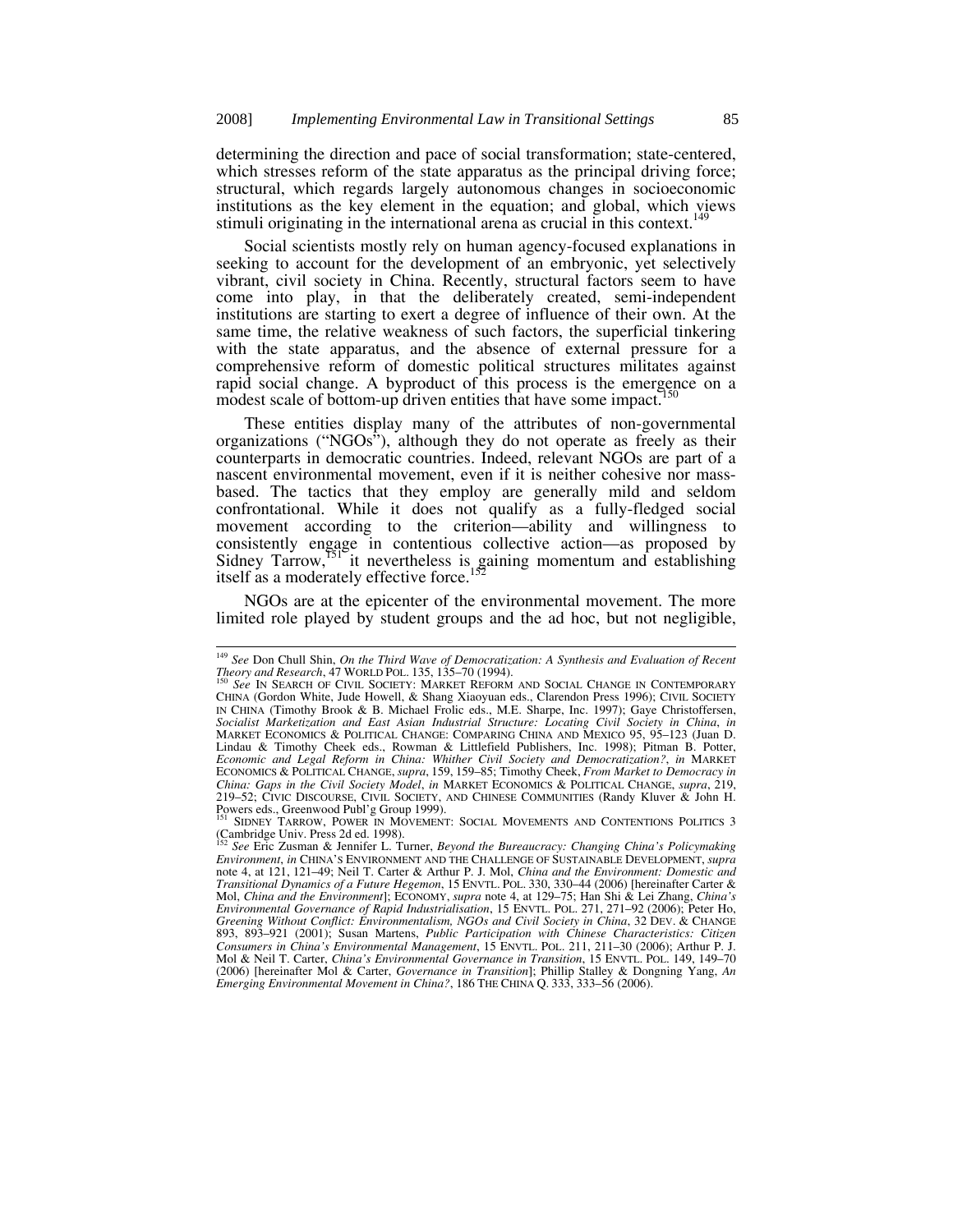support of the media should be acknowledged as well. NGOs pursue their agenda through multiple channels—domestic and international, countrywide and local, public and private—and in an increasingly sophisticated fashion. As matters stand, the agenda encompasses: protection of nature and biodiversity; subnational containment of ecological hazards; construction of green company images; promotion of sustainable household practices; and participation in international conventions and treaties.<sup>153</sup> The activities undertaken in the process are congruent with the new spirit of environmental laws and policies. In fact, they probably encapsulate that spirit more cogently and coherently than the laws and policies. Without overstating their impact, it is thus legitimate to regard NGOs as a social element gently steering the evolving ecological agenda toward high-level targets, from the bottom up, in the course of strategy execution.<sup>154</sup>

The emergence of the environmental movement, systematically charted by social scientists, is indicative of a capacity for change, though not necessarily far-reaching in scope. Clearly, the implementation regime has not been static during the reform era. The initial blend of the bureaucraticauthoritative and campaign-exhortation approaches gave way some time in the late 1980s to one combining the latter with a configuration embodying the principles of administrative decentralization. Specifically-tailored mass mobilization exercises remain in vogue, but, at present, the market exchange mode is sharing the limelight with administratively-anchored decentralization. It is reasonable to assume that, in the future, the former will gain ascendancy, which implies that the regime is apparently undergoing or will undergo another major transformation.

Certain government initiatives have considerable ramifications without, in themselves, fundamentally affecting the structure and *modus operandi* of the entire system. The decision to accord SEPA ministerial status probably falls into this category. It was strategically meaningful but did not amount to a regime shift. This notwithstanding, such steps impinge on the dynamics of the system and cannot be overlooked. The aim should be to gain insight into the evolution of the legal and policy regime, rather than merely its metamorphosis. Moreover, wholesale change is not the exclusive result of big bang-type structural engineering of shock therapy. It may be the product of cumulative adjustments over a long period of time or a series of interconnected decisions, which do not constitute a radical departure from the status quo.

Traditional legal scholars seldom explicitly address the subject. They describe in substantial detail changes in laws and regulations, as well as the underlying institutional setup and operations. Such surveys also normally feature a standard evaluation of the fine-tuning or overhaul undertaken by the authorities. The legal and policy shifts are virtually never explained, however, in well-founded analytical terms. A distinctly modest exception

<sup>153</sup> *See* Stalley & Yang, *supra* note 152. <sup>154</sup> *See* Carter & Mol, *China and the Environment*, *supra* note 152; ECONOMY, *supra* note 4, at 129–75; Shi & Zhang, *supra* note 152; Ho, *supra* note 152; Martens, *supra* note 152; Mol & Carter, *Governance in Transition*, *supra* note 152; Stalley & Yang, *supra* note 152; Zusman & Turner, *supra* note 152.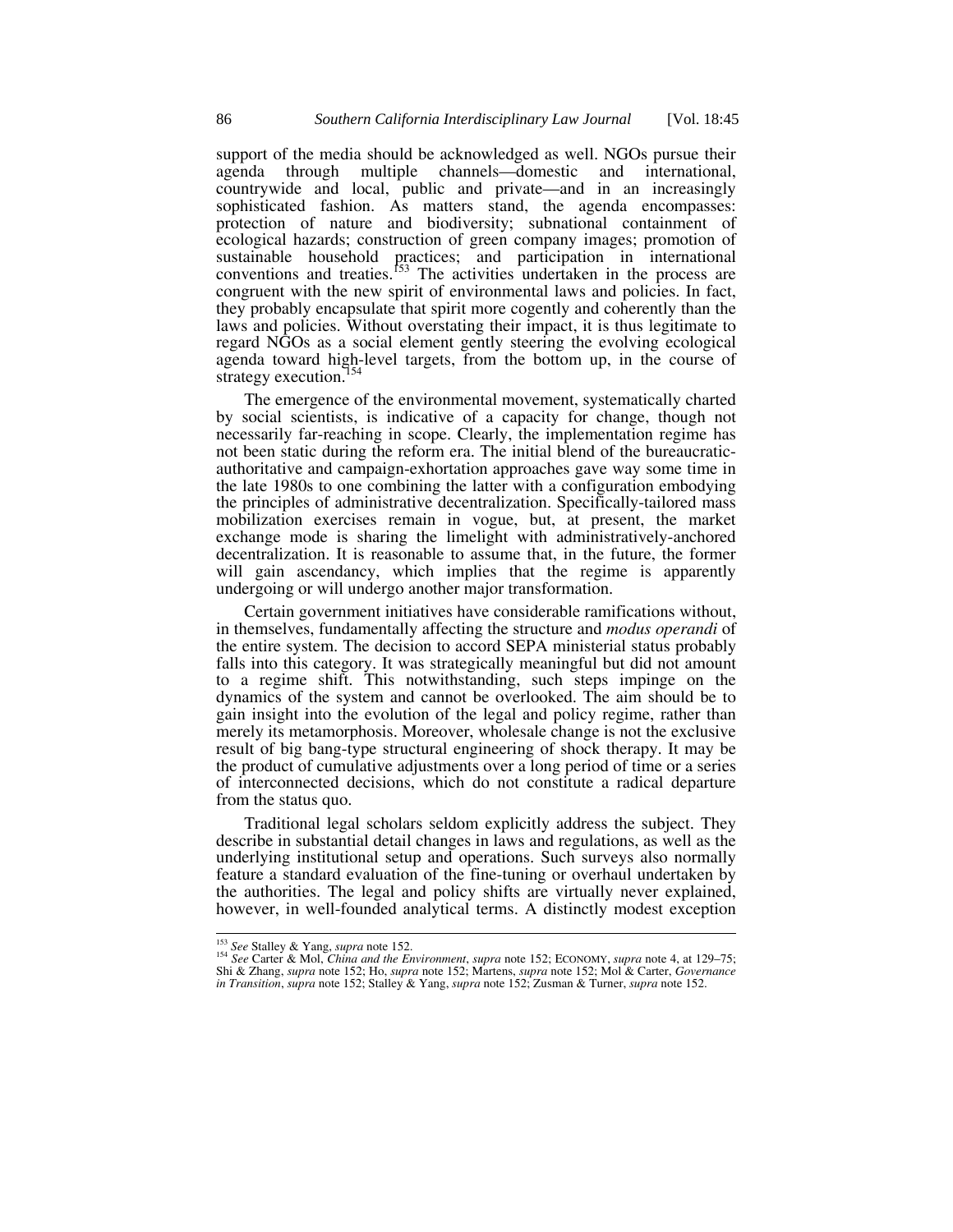to the rule is the attempt, though largely unsuccessful, by Shuwen to account for the decision to embrace the market-exchange approach to strategy execution. She acknowledges that other factors may be at work,<sup>155</sup> but essentially portrays ecological policymaking as a rational exercise geared toward fulfilling the public interest (e.g., "Convinced that China would benefit from [economic incentive policies,] . . . the regulatory authorities implemented [them] . . . . .<sup>156</sup> Also, "Chinese policymakers were quick to stress that improving the planning process was fundamental to environmental protection").<sup>15</sup>

The notion that government officials act methodically and are driven by a strong sense of community well-being has long been challenged in the social science literature. It has been demonstrated that they are bound by inertia,<sup>158</sup> can be propelled by a mixture of inertia and quasi-rational influences within a mixed-scanning framework,<sup>159</sup> and even operate in such an arbitrary manner that their behavior may be likened to the accumulation of rubbish in a garbage can.<sup>160</sup> The corollary is that, at best, the courses followed in the public domain possess satisfying rather than optimal attributes.<sup>161</sup> This is inconsistent with the assumptions underlying the rational decision making model but does not diverge from the descriptive accounts found in traditional legal writings that focus on the ecological scene in China.

Social scientists have also questioned whether government officials single-mindedly pursue the public interest or whether the common view that government officials are both omniscient and benevolent is accurate. The despotic benevolent model presupposes that government is wellinformed and knows better than individual consumers what is best for them and that it invariably makes decisions on behalf of its citizens aimed at promoting their best interests. Social scientists have highlighted the relevance of the Leviathan model of the public sector. According to this model, the government expands in a "monster"-like fashion because it is believed to consist of utility-maximizing, self-serving politicians, civil servants, professional organizations, and other pressure groups, outside as well as within the public sector. It promotes its own, rather than community-wide, interests and there are few effective constraints on its parochial actions.<sup>162</sup> If such construction is even partially valid, it behooves researchers endeavoring to provide insights into the evolution of the

<sup>&</sup>lt;sup>155</sup> *See Shuwen, supra note 76, at 631.*<br><sup>156</sup> *Id. at 619.*<br><sup>157</sup> *Id. at 631.* 158 *See BRAYBROOKE & LINDBLOM, STRATEGY OF DECISION, <i>supra note 40; Charles E. Lindblom, The Science of "Muddling Through*,*"*<sup>19</sup> PUB. ADMIN. REV. 79, 79–88 (1959). 159 *See* Amitai Etzioni, *Mixed-Scanning: A "Third" Approach to Decision-Making*, 27 PUB. ADMIN.

REV. 385, 385–92 (1967).<br><sup>160</sup> JAMES G. MARCH & JOHAN P. OLSEN, AMBIGUITY AND CHOICE IN ORGANIZATIONS

<sup>(</sup>Universitetsforlaget 1976).

HERBERT A. SIMON, ADMINISTRATIVE BEHAVIOR: A STUDY OF DECISION-MAKING PROCESSES IN ADMINISTRATIVE ORGANIZATIONS (4th ed., The Free Press 1997) (1945). 162 *See* STEPHEN J. BAILEY, LOCAL GOVERNMENT ECONOMICS 13–16 (Macmillan Press Ltd. 1999);

STEPHEN J. BAILEY, PUBLIC SECTOR ECONOMICS 100–05 (Macmillan Press Ltd. 1995); STEPHEN J. BAILEY, STRATEGIC PUBLIC FINANCE 73–77 (Palgrave Macmillan 2003).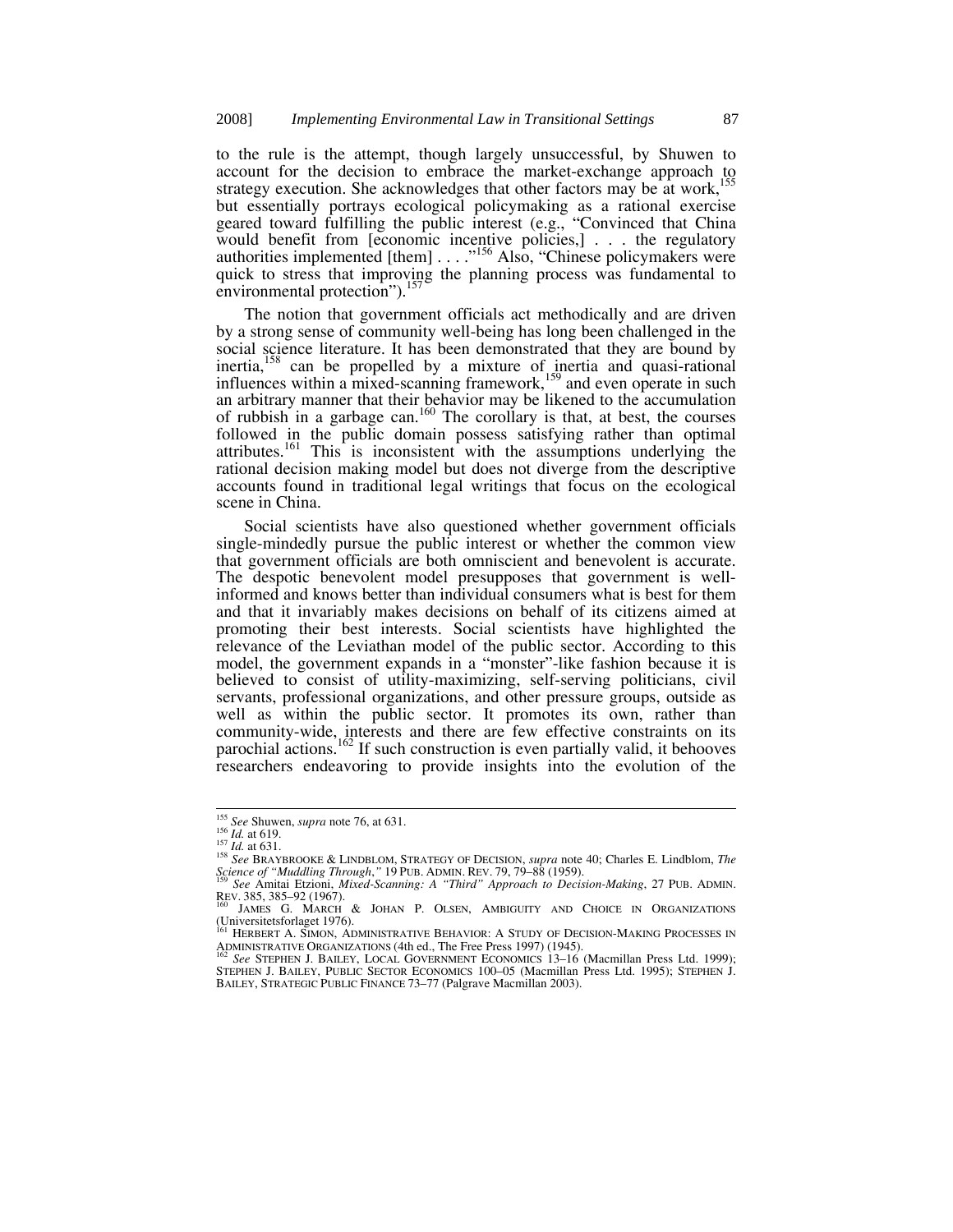Chinese environmental regime to adopt a broader perspective than observed in the traditional legal literature.

Ross was the first social scientist to respond to the challenge in his pioneering book on policy formation and implementation in this fuzzy domain. A significant portion of the book is devoted to agenda setting within a developmental framework. The basic assumption is that the Communist Party's overarching goal is to broadly maintain its monopoly of power and that it pursues this goal by skewing overall strategy in that direction by: targeting maximum economic growth compatible with sociopolitical stability, keeping the number of formal policy agendas to a minimum to avoid dilution, and closely monitoring their content from above through pivotal internal channels. Internal channels include: the Politburo, in particular its Standing Committee; the Secretariat; and, for military affairs, the Central Military Commission.<sup>163</sup>

Since the beginning of the reform era, the institutional control mechanisms have functioned as collegial bodies with decisions normally not made until consensus has crystallized. Agenda setting tends to be a lengthy exercise, featuring complex maneuvers designed to garner support for competing positions and build viable coalitions. Factional quest for advantage is at the heart of the policy formation process. In certain circumstances, intergroup conflict may escalate to a point whereby key players seek ways to remove their opponents from the strategic arena, rather than merely prevail over them. The pressure never subsides altogether because factional alignments are fluid and group structures and objectives are in a state of flux.<sup>16</sup>

The general perception is that traditional-style factionalism is a thing of the past. It has undoubtedly simmered down and lost its sharp ideological edge. The conservative-right dichotomy has become mostly irrelevant. Be that as it may, Susan Shirk, a prominent Sinologist, does not consign it to oblivion. She argues that the top echelons of the party now go to considerable lengths to prevent the splits from turning public but shows that they continue to play a key role in agenda setting. In the absence of a strong paramount leader, achieving elite consensus in the face of intricate factional maneuvering poses an even greater problem than in the past. It imparts a snail-like quality to policy formation, thereby materially impeding much-needed organizational innovation.<sup>165</sup>

Factionalism has strategic repercussions beyond the narrow confines of the top decision making bodies. Officials operating at lower levels are commonly mobilized by senior leaders in order to solidify their support base. Senior leaders employ a variety of institutional tools for this purpose. Vertical coalition building provides lower officials with the opportunity to further their interests at the apex of the political pyramid, particularly with respect to issues that transcend organizational boundaries and require interagency coordination. This inevitably dampens policy dynamism and

<sup>&</sup>lt;sup>163</sup> ROSS, ENVIRONMENTAL POLICY IN CHINA, *supra* note 69, at 188–91.<br><sup>164</sup> *See id.* 264 *See SHIRK, FRAGILE SUPERPOWER, <i>supra* note 64, at 39–40, 46–48, 51–54.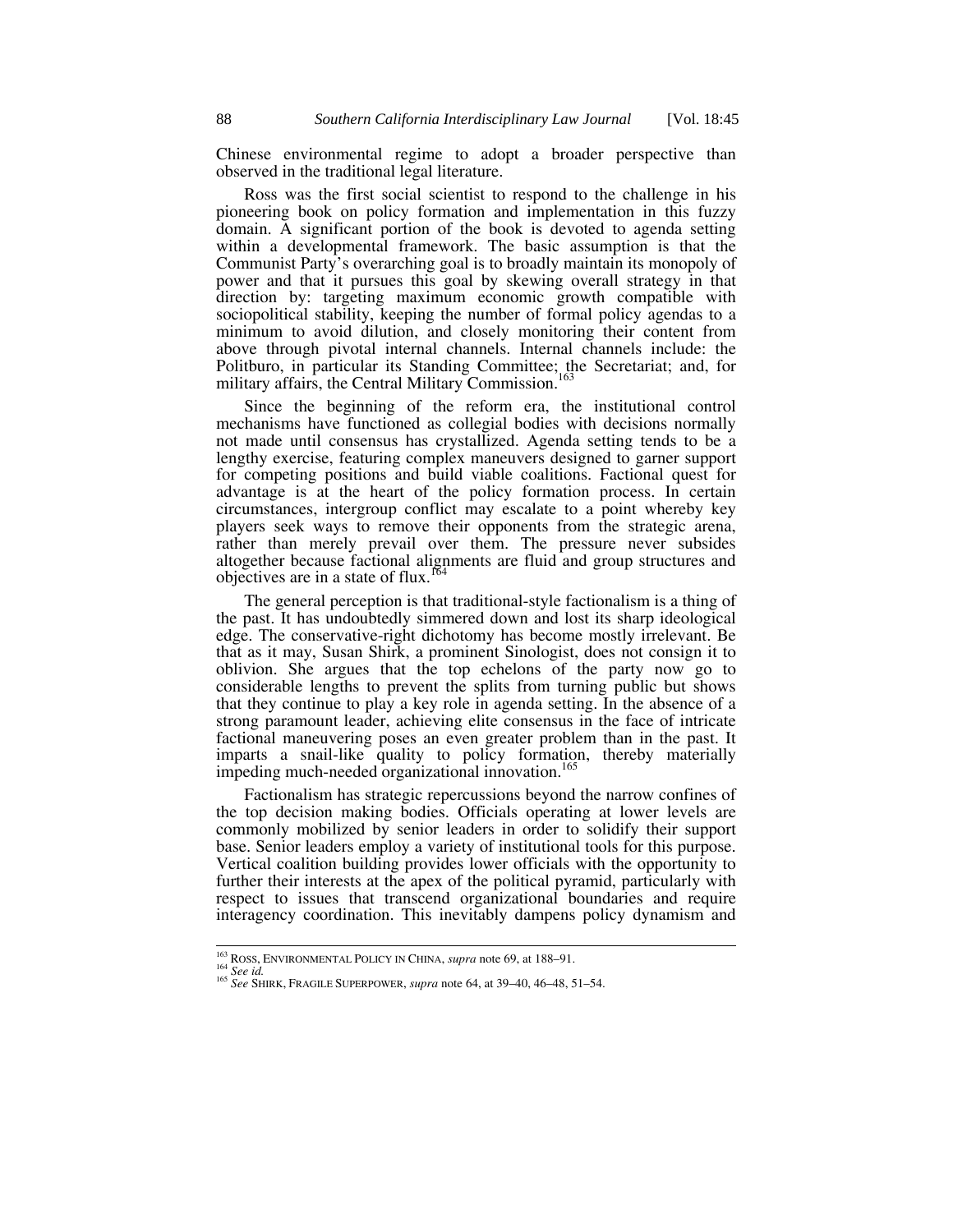renders material departures from the strategic status quo rather challenging. "[O]nce an issue acquires an agenda status, different constituencies will acquire a vested interest in maintaining its priority, making difficult the leadership's attempts to reshape it."<sup>166</sup>

The factional power model employed by Ross is a useful antidote to the rational analytical construct traditionally relied upon in dissecting policy formation and implementation. In their landmark studies, focusing specifically on the energy sector but crossing into related domains such as the environment, Kenneth Lieberthal and Michel C. Oksenberg assert that neither perspective accords sufficient attention to forces in the bureaucratic arena, where public strategies are often formulated as well as executed. They suggest an alternative model reflecting this not-readily-apparent pattern. They proceed, however, to highlight, consistent with the picture portrayed here, the marked degree of fragmentation plaguing the entire Chinese institutional system, including its bureaucratic component. "Authoritarian fragmentation" substantially detracts from the flexibility of agenda setting, a conclusion similar to that offered by Ross.<sup>167</sup>

The corollary is that environmental regime evolution in China is, on the whole, a distinctly slow affair. Abrupt pendulum swings in pace should not be equated with fundamental realignments. According to Ross, severe ecological disruptions, or systematic perturbations, tend to trigger the fundamental realignments. Given the rigidity of the underlying structure, a policy window needs to open to pave the way for a meaningful reorientation, and it normally involves a "crisis, a sudden and unanticipated event that creates a sense of urgency among decision makers."<sup>168</sup> Writing more recently, Economy paints a similar picture.<sup>169</sup> This phenomenon has been observed elsewhere and has prompted a leading member of the Austrian school of economics to put forth a ratchet theory of government, predicated on the assumption that inertia is seen in the public sphere in typical circumstances, but that marked acceleration is witnessed in the wake of a shock to the system. $170$ 

Since environmental protection is not a primary regime goal and the strategic management framework lacks cohesion, the quality of agenda setting leaves something to be desired. However, there is evidence of a methodical search for policy answers to ecological challenges, along a satisfying, if not optimal path. Ross has noted, however, in light of his empirical findings, that the process at times "resembles the garbage-can model of organizational choice in which problems, solutions, and careers chase each other in a random fashion."<sup>171</sup><sup>T</sup>his reinforces the bias toward

<sup>&</sup>lt;sup>166</sup> ROSS, ENVIRONMENTAL POLICY IN CHINA, *supra* note 69, at 191.<br><sup>167</sup> *See KENNETH G. LIEBERTHAL, Introduction: the "Fragmented Authoritarianism" Model and Its*<br>*Limitations, in* BUREAUCRACY, POLITICS, AND DECISION MAK G. Lieberthal & David M. Lampton eds., Univ. of Cal. Press 1992); KENNETH G. LIEBERTHAL & MICHEL OKSENBERG, POLICY MAKING IN CHINA: LEADERS, STRUCTURES, AND PROCESSES 3–31

<sup>169</sup> See ECONOMY, *supra* note 4, at 1–9.<br><sup>170</sup> See ROBERT HIGGS, CRISIS AND LEVIATHAN: CRITICAL EPISODES IN THE GROWTH OF AMERICAN GOVERNMENT (Oxford Univ. Press 1987).<br><sup>171</sup> ROSS, ENVIRONMENTAL POLICY IN CHINA, *supra* note 69, at 191 (citation omitted).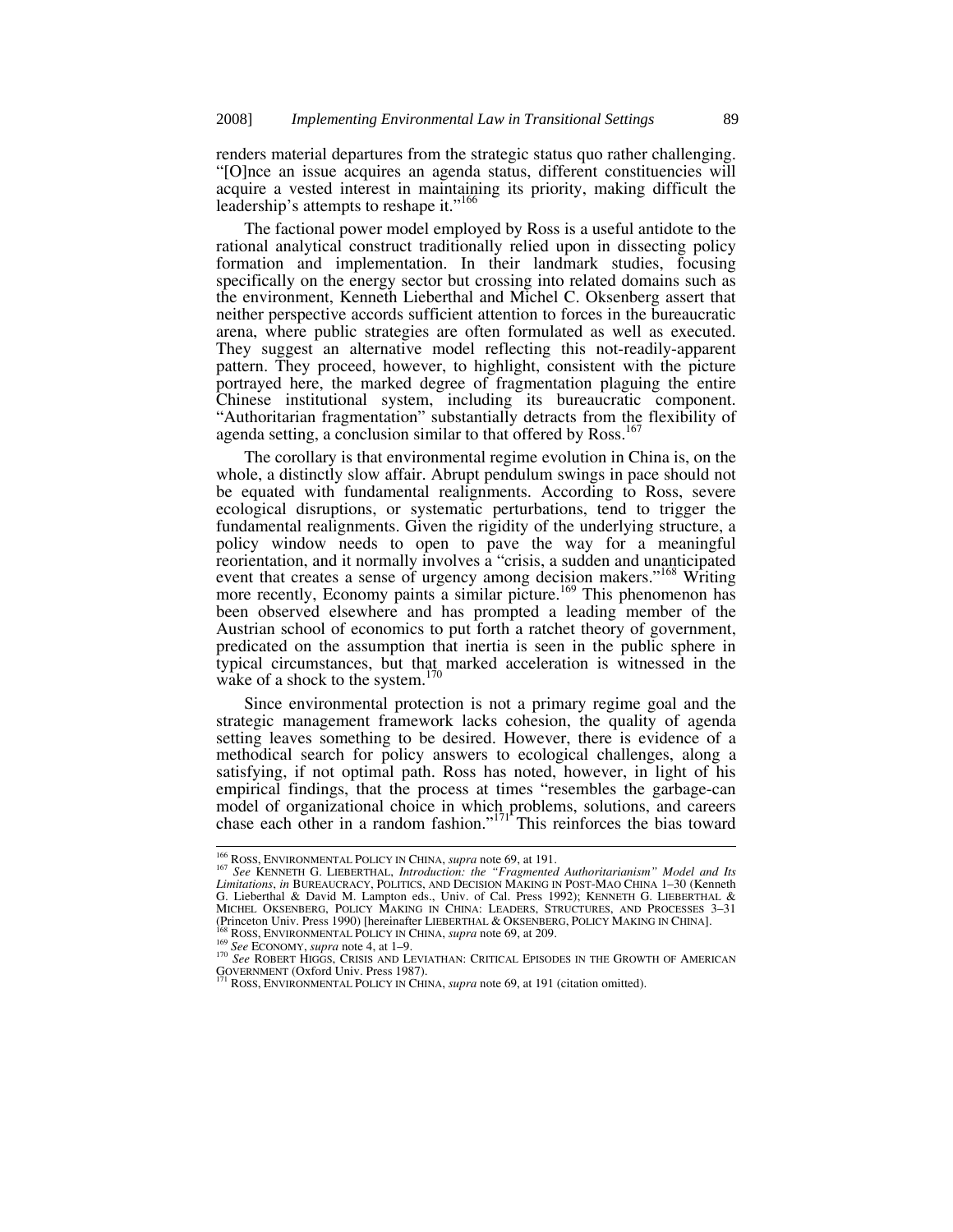path dependence, or marginal departures from the strategic status quo, because decisionmakers are compelled to devote more resources to firefighting than innovative system design. Operating in a predominantly backward-looking mode, decisionmakers are heavily engaged in corrective action and ill-equipped to undertake a productive overhaul of implementation structures.

In this complex institutional milieu, significantly shifting the agenda in a constructive direction—indeed, toward any major target—is a mammoth task, the success of which largely hinges on the determination and skills of a handful of well-positioned individuals, as distinct from robust organizational systems. In their research on the energy sector, Lieberthal and Oksenberg have identified a small number of policy entrepreneurs who played a pivotal role in moving large-scale projects forward in the face of formidable constraints.172 Economy discerns a similar pattern in the environmental domain. She highlights the crucial contribution of a single senior official, Qu Geping, who has relentlessly but adroitly promoted ecological conservation as a high-priority national goal.<sup>173</sup> The efforts of such individuals are invaluable, but, without an effective institutional façade, are powerless to sustain an orderly regime adaptation.

There is growing evidence of strategic responses to environmental degradation that are the product of organizational learning rather than merely substantial disruptions. This encouraging trend has been carefully documented by Economy and other social scientists.174 Nevertheless, it may not be sufficiently large nor may it be proactive in nature to counter the influences impeding productively dynamic agenda setting. The learning is not exclusively through internal channels because China is increasingly seeking inspiration from external sources.<sup>175</sup> There is a risk involved, in that the experience of other countries may not prove entirely relevant in this case, at least in the present circumstances.<sup>176</sup> The risk is modest and it can be creatively controlled.<sup>177</sup> More noteworthy is the fact that relatively little external pressure is exerted on this emerging regional and international power to mend its ecologically problematic ways. That is another element in a delicate equation not conducive to a smooth evolution of the implementation regime.

<sup>&</sup>lt;sup>172</sup> LIEBERTHAL & OKSENBERG, POLICY MAKING IN CHINA, *supra* note 167, at 169.<br><sup>173</sup> See ECONOMY, *supra* note 4, at 96–97.<br><sup>174</sup> See id. at 91–256; Zusman & Turner, *supra* note 152; Carter & Mol, *China and the Environm Reform, Economic Changes, and Local Environmental Management in China: The Case of Guangdong Province*, 15 ENVTL. POL. 190, 190–210 (2006); Mol & Carter, *Governance in Transition*, *supra* note 152. <sup>175</sup> *See* ECONOMY, *supra* note 4, at 221–56; Zusman & Turner, *supra* note 152; Mol & Carter,

Governance in Transition, supra note 152.<br><sup>176</sup> See MA & ORTOLANO, supra note 69, at 97–114; Shuwen, supra note 76.<br><sup>177</sup> See, e.g., MIKAEL SANDBERG, GREEN POST-COMMUNISM?: ENVIRONMENTAL AID, POLISH

INNOVATION AND EVOLUTIONARY POLITICAL ECONOMICS (Routledge 1999).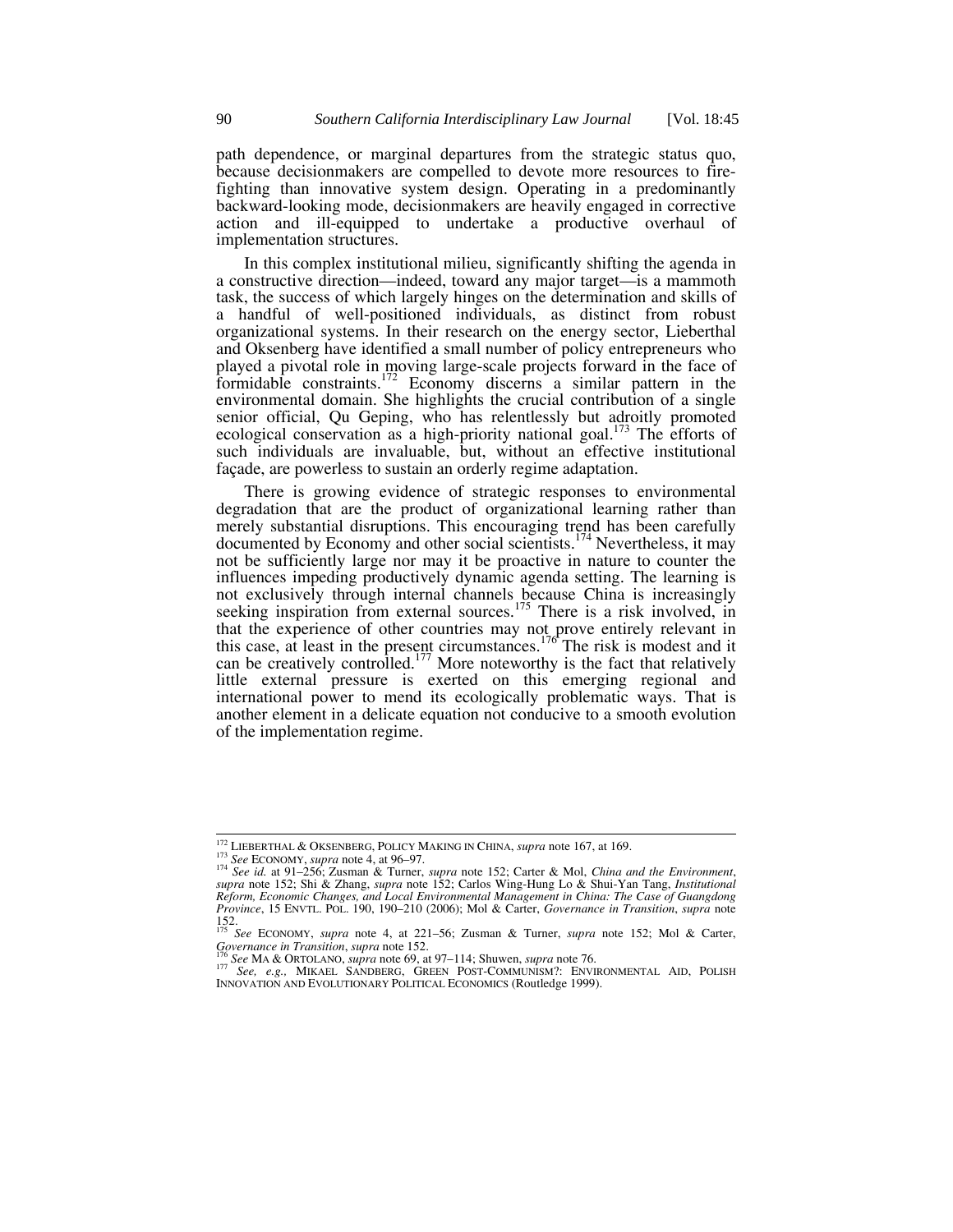### V. CONCLUSION

The Chinese economy continues to scale new peaks without encountering major setbacks along the way. A handful of skeptical observers stubbornly argue that the day of reckoning has been postponed, rather than avoided, but the available evidence does not strongly support this controversial proposition. On the other hand, environmental conditions in the country remain highly unsatisfactory and show no palpable signs of improvement. Indeed, progress on the economic front seems to display an inverse relationship with that in the ecological domain. The issue has received substantial academic and professional attention, at home and abroad, not least from legal experts.

These professionals have employed their clinical skills in an effort to furnish detailed descriptions of the anatomy of the environmental governance system in China, diagnose its numerous ills, and provide credible prognostic direction. Ample insights have been generated in the process and it would be inappropriate to imply that they compose a single theme. However, flawed execution is widely considered as the principal factor responsible for persistent ecological malfunctioning. Somehow, a potentially viable strategic blueprint dissolves in the process of undergoing a conversion into concrete actions. Although it may be an overstatement to portray Chinese environmental laws as good in absolute terms, they are so significantly superior to ground-level performance that there is justification for the assessment that a combination of "good environmental laws and poor environmental performance . . . is pervasive throughout China."178

Social scientists have followed a similar path and have produced similar diagnostic observations. They have, however, extended their analytical horizon to encompass the physiology of the system. They have also endeavored to establish a solid theoretical foundation for the exploration of Chinese ecological realities. The work that they have undertaken has been almost exclusively top-down in nature. However, there is a need to conduct research from a bottom-up perspective, on a larger scale and more rigorously than in the past. This conceptual bias notwithstanding, the findings and generalizations emanating from social science sources effectively complement those originating from traditional legal sources and should arguably be integrated with the latter, with a view to placing them on a firmer explanatory and practical footing.

It is apparent that the symptoms highlighted in the traditional legal literature are the tip of a larger policy iceberg. The rhetoric of sustainability may have gradually superseded that of coordinated development, but this is scarcely reflected in concrete government action and specific program outcomes. Overall strategic priorities continue to mirror objectives closely aligned with the Communist Party's desire to essentially maintain the political status quo. Key operators at all levels of the institutional pyramid tend to exhibit behavioral patterns akin to those encapsulated by the

 <sup>178</sup> Lieberthal, *supra* note 130, at 5.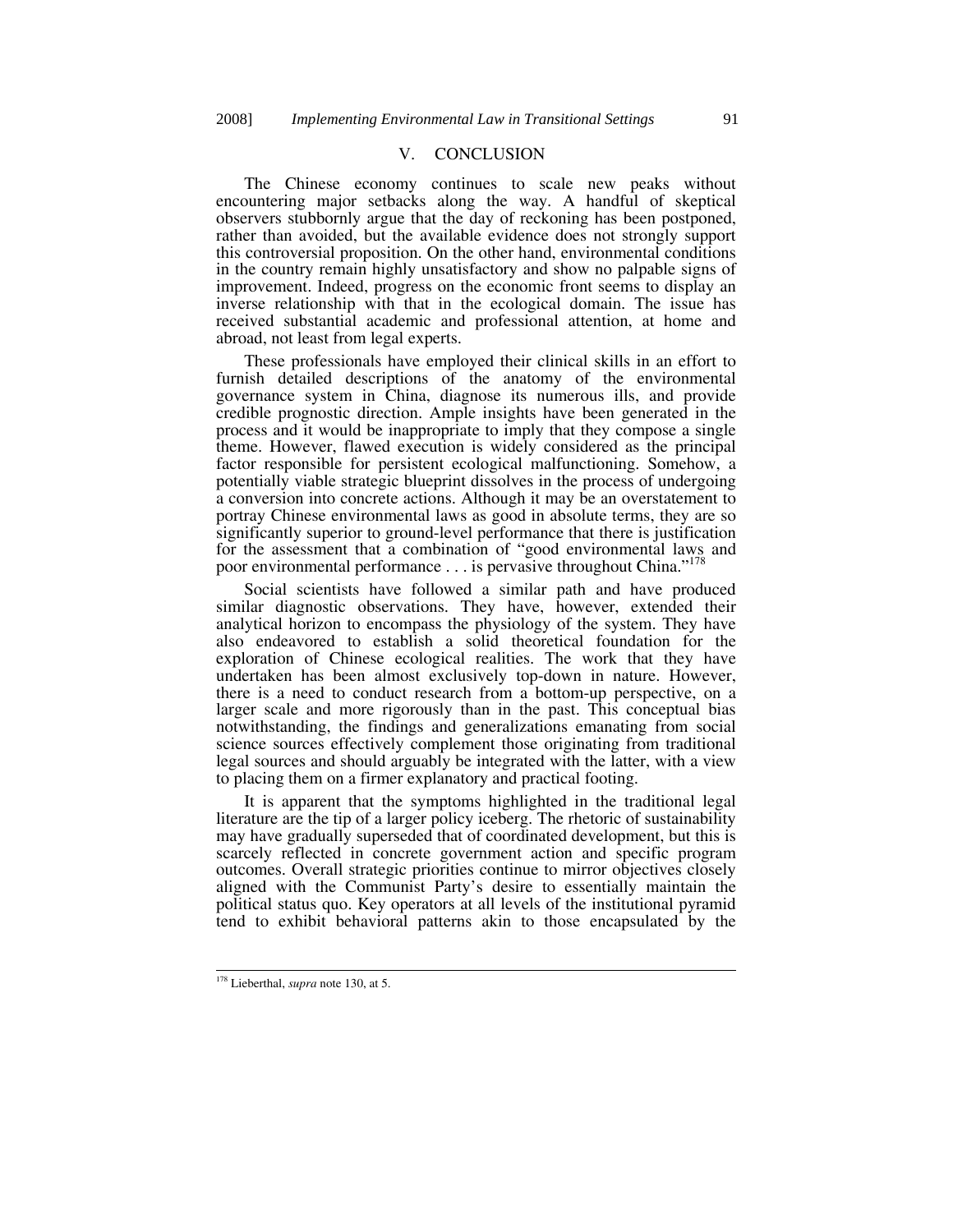Leviathan model of the public sector. Ecological preservation is not firmly embedded in their utility function.

The opaqueness and indeterminacy of environmental laws is not an isolated phenomenon. Supporting policies also lack coherence and clear evolutionary focus. They are not properly geared toward incentivizing implementers and service recipients. Professional decisions are heavily politicized. The situation resembles the proverbial prisoner's dilemma, culminating in low trust and widespread defection. The underlying organizational structures are feeble and in a state of disarray. The quality of strategic management is hardly satisfactory, at times invoking comparisons to random processes witnessed in the course of garbage collection. Skewed priorities, coupled with problems inherent in balancing economic and political imperatives in a complex transitional setting, are at the heart of this distinctly poor performance, but other related influences merit equally close attention.

The horizontal and vertical fissures cursorily outlined by traditional legal scholars have deep institutional roots. Factional politics may no longer approximate a zero-sum game, where the winners take all, yet it remains an intensely intricate affair. Authoritarian fragmentation, overlaid with cellular pockets of organizational activity, renders strategy execution a highly challenging undertaking. Perhaps most importantly, local corporationism seriously undermines the transmission of authoritative signals from the bureaucratic center to the periphery. Finally, an illconceived implementation mechanism, embodying principles of administrative decentralization—the product of mechanical spillovers from the economic arena—acts as a source of powerful bottom-up pressures, which are difficult to contain.

There are pros and cons to incorporating several factors into an explanatory framework. On the one hand, analytical insights are gained. On the other hand, the picture observed becomes blurred. For this reason, it has been suggested that, as the diagnostic and prognostic examination of execution effectiveness progresses, the focus should be directed at two pivotal variables: intention and capacity. Regarding the latter, few writers in any academic discipline dispute the argument that China is inadequately equipped to confront severe threats to the biosphere under the current regime and pursue regime enhancement. With respect to the former, views diverge. Edith B. Weiss and Harold K. Jacobson, two prominent international lawyers, express skepticism, while Terri Mottershead, a wellknown legal consultant and researcher, holds a more favorable opinion.<sup>1</sup>

 <sup>179</sup> *See* Jonathan Schwartz, *The Impact of State Capacity on Enforcement of Environmental Policies: The Case of China*, 12 J. ENV'T & DEV. 50, 50–81 (2003).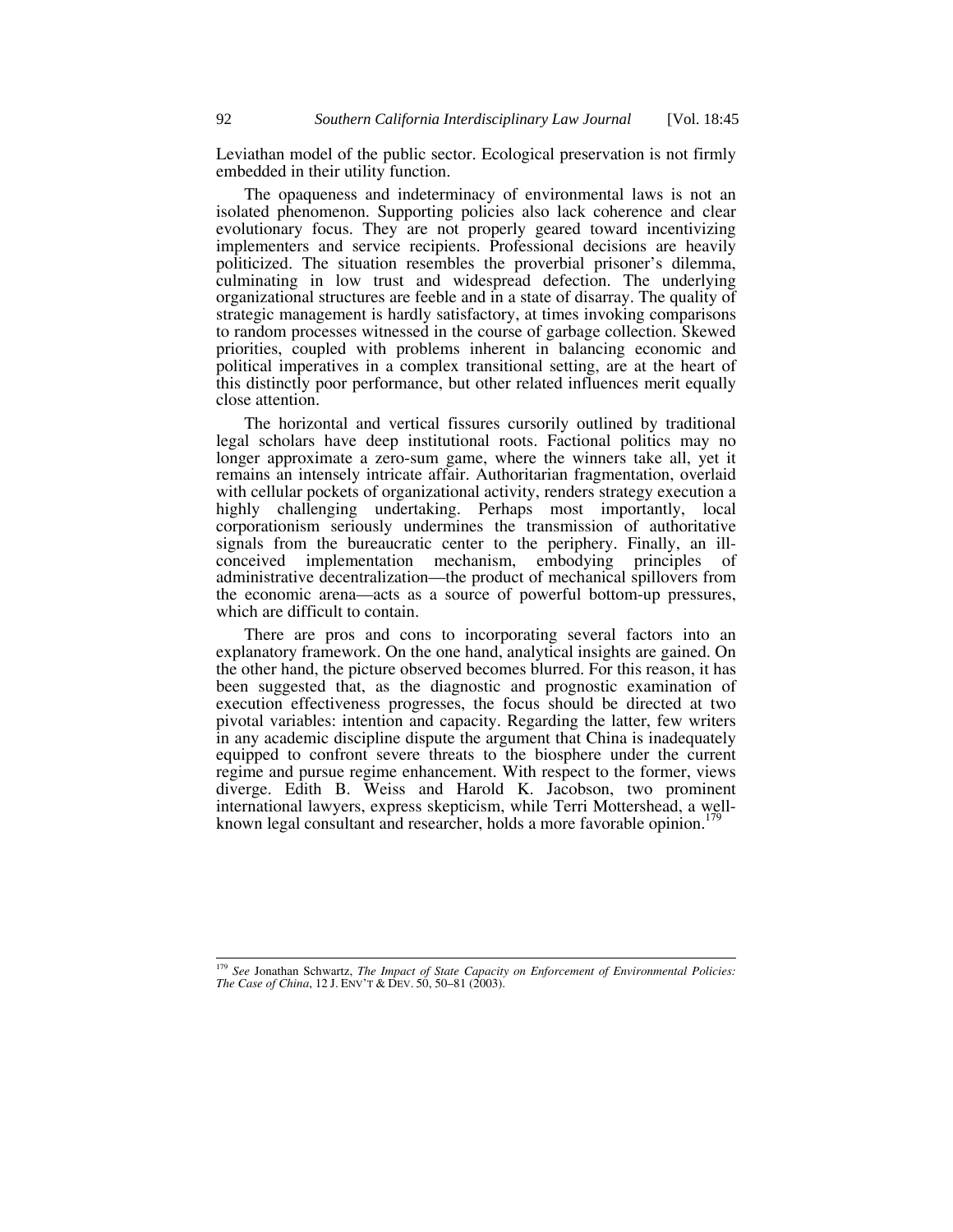## The Intention-Capacity Nexus<sup>180</sup>

| Category "B" Countries       |
|------------------------------|
| High Intention; Low Capacity |
|                              |
| Category "D" Countries       |
|                              |
| Low Intention; Low Capacity  |
|                              |

The position taken in this paper coincides with that of Weiss and Jacobson, despite the more up-to-date assessment provided by Mottershead. The reluctance to abandon earlier misgivings is not merely based on an extensive survey of both the traditional legal and social science literature. It also reflects the assumption that intention is a relative concept and one not entirely independent of capacity. If an evaluation is undertaken relative to prevailing realities, rather than strategic rhetoric, and not fully operational initiatives, reservations may legitimately be put forth in relation to policy intention. By the same token, to the extent that capacity is amenable to manipulation, at least at the margin, its low level may be partly attributed to insufficiently strong intention.

Capacity constraints are formidable and yet need not be seen as virtually insurmountable. Their prevalence implies that solutions to persistent execution problems must be sought outside the public sector, which is hamstrung by conflicting demands and rests on fragile foundations. The market exchange approach to implementation is preferable to the alternatives in the Chinese context, although it should not be embraced mechanically. The semi-autonomous civil society is another vital channel through which a constructive ecological agenda may be selectively promoted. At the same time, the state in China has demonstrated a capacity to occasionally address complex challenges in a decisive fashion.<sup>181</sup> In the environmental domain, there is considerable potential for a shift of authority from the periphery to the center (e.g., SEPA status and resources could be significantly bolstered). Given the historical propensity of the Chinese state to operate in an arbitrary manner and resort to oppressive tactics, the notion of recentralization may conjure up less than

 <sup>180</sup> *See* Harold K. Jacobson & Edith Brown Weiss, *Assessing the Record and Designing Strategies to Engage Countries*, *in* ENGAGING COUNTRIES: STRENGTHENING COMPLIANCE WITH INTERNATIONAL ENVIRONMENTAL ACCORDS 511, 539 (Edith Brown Weiss & Harold K. Jacobson eds., The MIT Press 1998); Terri Mottershead, *Conclusion*, *in* ENVIRONMENTAL LAW AND ENFORCEMENT IN THE ASIA-PACIFIC RIM, *supra* note 69, at 608.<br><sup>181</sup> *See*, *e.g.*, Jonathan Schwartz & R. Gregory Evans, *Causes of Effective Policy Implementation:* 

*China's Public Health Response to SARS*, 16 J. CONTEMP. CHINA 195, 195–213 (2007); Shaoguang Wang, *Regulating Death at Coalmines: Changing Mode of Governance in China*, 15 J. CONTEMP. CHINA 1, 1–30 (2006); Tim Wright, *State Capacity in Contemporary China: 'Closing the Pits and Reducing Coal Production'*, 16 J. CONTEMP. CHINA 173, 173–94 (2007).